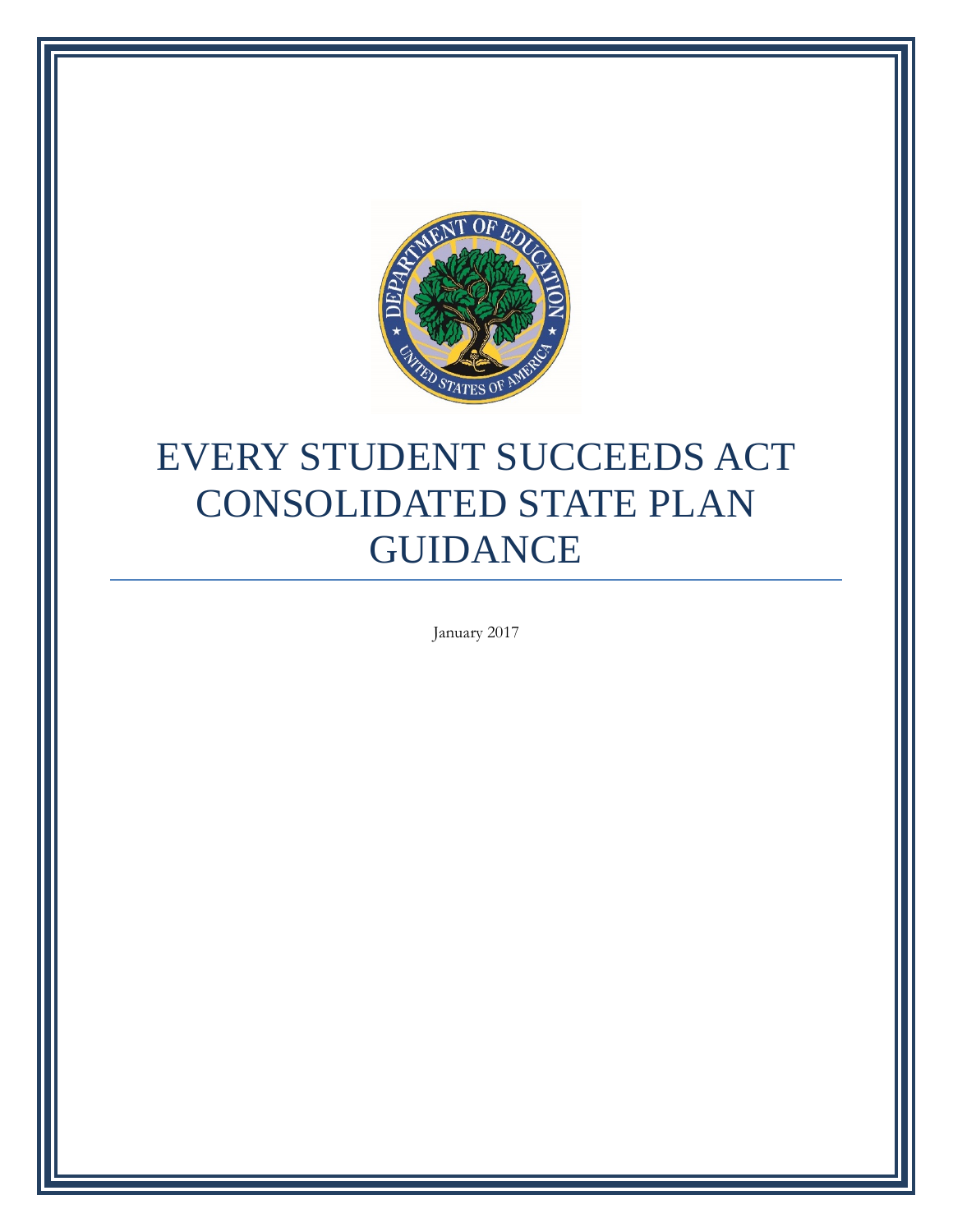# **INTRODUCTION**

Section 8302 of the Elementary and Secondary Education Act of 1965 (ESEA), as amended by the Every Student Succeeds Act  $(ESSA)$ ,<sup>[1](#page-1-0)</sup> permits the Secretary to establish procedures and criteria in order to simplify the application requirements across various ESEA programs and reduce burden for each State educational agency (SEA) that submits a consolidated State plan, after consultation with the Governor. The Secretary must establish, for each covered program under section 8302 of the ESEA, and additional programs designated by the Secretary, the descriptions, information, assurances, and other material required to be included in a consolidated State plan.

When each SEA develops its consolidated State plan, the U.S. Department of Education (Department) encourages it to think comprehensively about implementation of programs across the ESEA and to leverage funding to ensure a focus on equity and excellence for all students. An SEA should consider, when developing its plan, how to collaborate across all programs to build a more cohesive, coherent, and efficient plan in order to improve the educational opportunities for all children and close achievement gaps.

The Department identified five overarching components and corresponding elements that integrate the included programs<sup>[2](#page-1-1)</sup> and that each SEA electing to submit a consolidated State plan must address. These components are intended to help the SEA plan and implement its included programs in a comprehensive way to support local educational agencies (LEAs), schools, and all subgroups of students. The required consolidated State plan template, available at: [https://www2.ed.gov/policy/elsec/leg/essa/index.html,](https://www2.ed.gov/policy/elsec/leg/essa/index.html) includes a section for each of the overarching components as well as a section for the long-term goals required under the statewide accountability system in ESEA section  $1111(c)(4)(a)$  and 34 C.F.R. § 299.17(a).

The sections are as follows:

- 1. Long-Term Goals
- 2. Consultation and Performance Management
- 3. Academic Assessments
- 4. Accountability, Support, and Improvement for Schools
- 5. Supporting Excellent Educators
- 6. Supporting All Students

This guidance serves two purposes: (1) to support SEAs in developing a consolidated State plan that will be peer reviewed; and (2) to guide peer reviewers who will evaluate the consolidated State plans submitted by each SEA.

<span id="page-1-0"></span> $<sup>1</sup>$  Unless otherwise indicated, citations to the ESEA refer to the ESEA, as amended by the ESSA.</sup>

<span id="page-1-1"></span><sup>&</sup>lt;sup>2</sup> Included program are Title I, Part A (Improving Basic Programs Operated by State and Local Educational Agencies); Title I, Part C (Education of Migratory Children); Title I, Part D: Prevention and Intervention Programs for Children and Youth Who Are Neglected, Delinquent, or At-Risk; Title II, Part A (Supporting Effective Instruction); Title III, Part A (Language Instruction for English Learners and Immigrant Students); Title IV, Part A (Student Support and Academic Enrichment Grants; Title IV, Part B: 21st Century Community Learning Centers; Title V, Part B, Subpart 2 (Rural and Low-Income School Program); and the Education for Homeless Children and Youths program under Subtitle B of Title VII of the McKinney-Vento Homeless Assistance Act, as amended by the ESSA.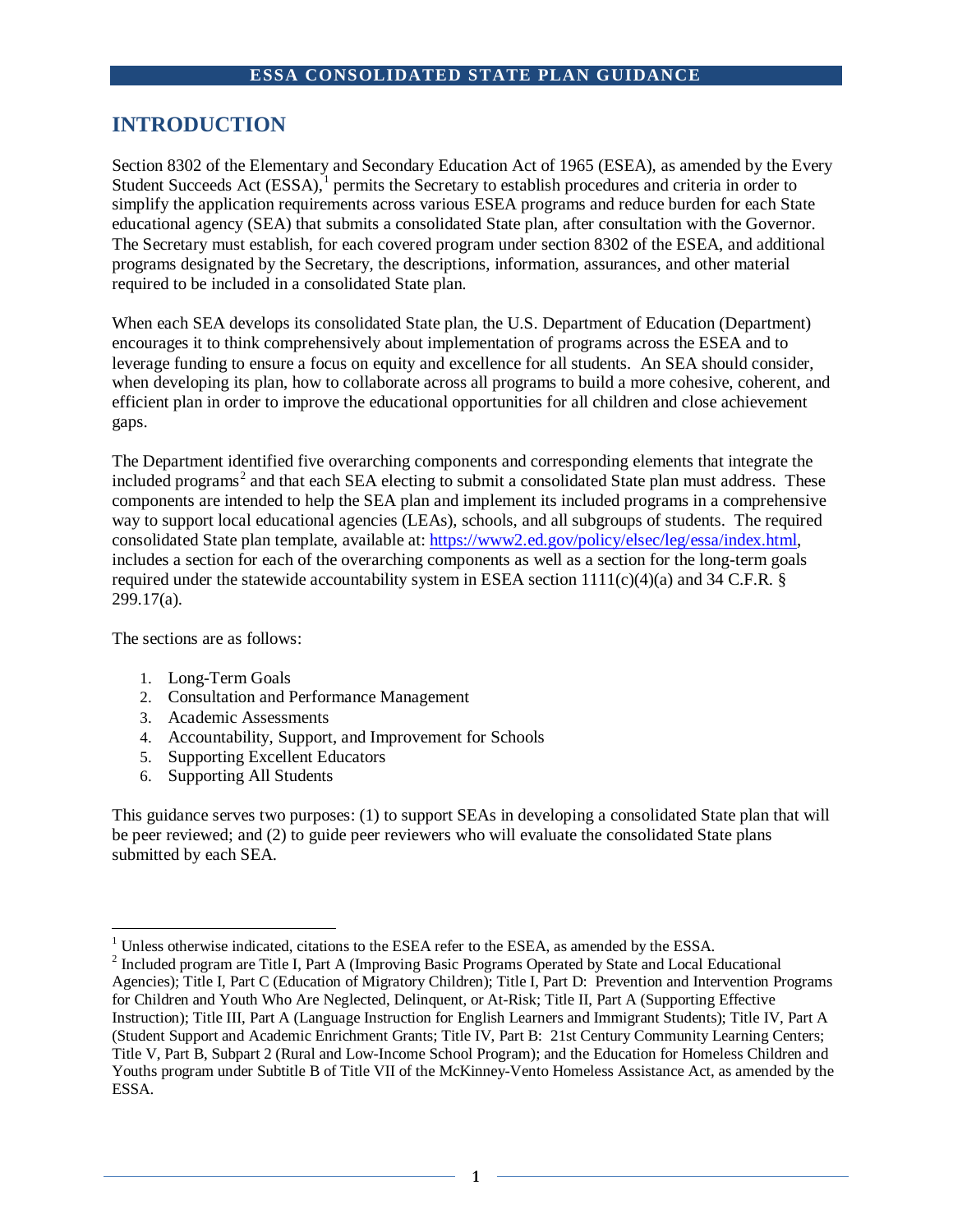The Department has determined that this guidance is significant guidance under the Office of Management and Budget's Final Bulletin for Agency Good Guidance Practices, 72 Fed. Reg. 3432 (January 25, 2007). See [www.whitehouse.gov/sites/default/files/omb/memoranda/fy2007/m07-07.pdf.](http://www.whitehouse.gov/sites/default/files/omb/memoranda/fy2007/m07-07.pdf)  Significant guidance is non-binding and does not create or impose new legal requirements. The Department is issuing this guidance to provide SEAs and consolidated State plan peer reviewers with information to assist them in meeting their obligations under the ESEA and the implementing regulations in 34 C.F.R. §§ 299.13-19 that it enforces.

If you are interested in commenting on this guidance, please email us your comment at [OESE.Guidance@ed.gov](mailto:OESE.Guidance@ed.gov) or write to us at the following address:

U.S. Department of Education Office of Elementary and Secondary Education 400 Maryland Ave, SW Washington, DC 20202

For further information about the Department's guidance processes, please visit [www2.ed.gov/policy/gen/guid/significant-guidance.html.](http://www2.ed.gov/policy/gen/guid/significant-guidance.html)

## Peer Review Process

Consistent with ESEA sections  $1111(a)(4)$  and  $8451(d)$ , the Department will conduct a peer review of each SEA's plan to facilitate the review and approval of consolidated State plans. This review process will help ensure that each consolidated State plan (1) fully addresses the applicable statutory and regulatory requirements, which are designed to support SEA efforts to improve student academic achievement and increase the quality of instruction, and (2) is both educationally and technically sound.

**Selection of peer reviewers.** ESEA Section  $1111(a)(4)(A)(ii)$  requires that the Department establish multidisciplinary peer-review teams with members that represent:

- 1. Parents, teachers, principals, other schools leaders, specialized instructional support personnel, State educational agencies, local educational agencies, and the community (including the business community); and
- 2. Researchers who are familiar with the implementation of academic standards, assessments, or accountability systems and how to meet the needs of disadvantaged students, children with disabilities, and English learners, the needs of low-performing schools, and other educational needs of students.

The peer review panels must also include, to the extent practicable, majority representation of individuals who, in the most recent two years, have had practical experience in the classroom, school administration, or State or local government (such as direct employees of a school, LEA, or SEA) and must represent a regionally diverse cross-section of States.

**Role of peer reviewers.** Peer reviewers apply their professional judgment and experiences when responding to the questions and considerations in this guidance to evaluate (1) whether each State plan meets statutory and regulatory requirements and (2) the degree to which each State plan will support a comprehensive and coherent set of improvements in the areas of: consultation and performance management; academic assessments; accountability, support, and improvement for schools; supporting excellent educators; and supporting all students. Their responses to the questions and considerations inform the final determination of the Secretary to approve the consolidated State plan.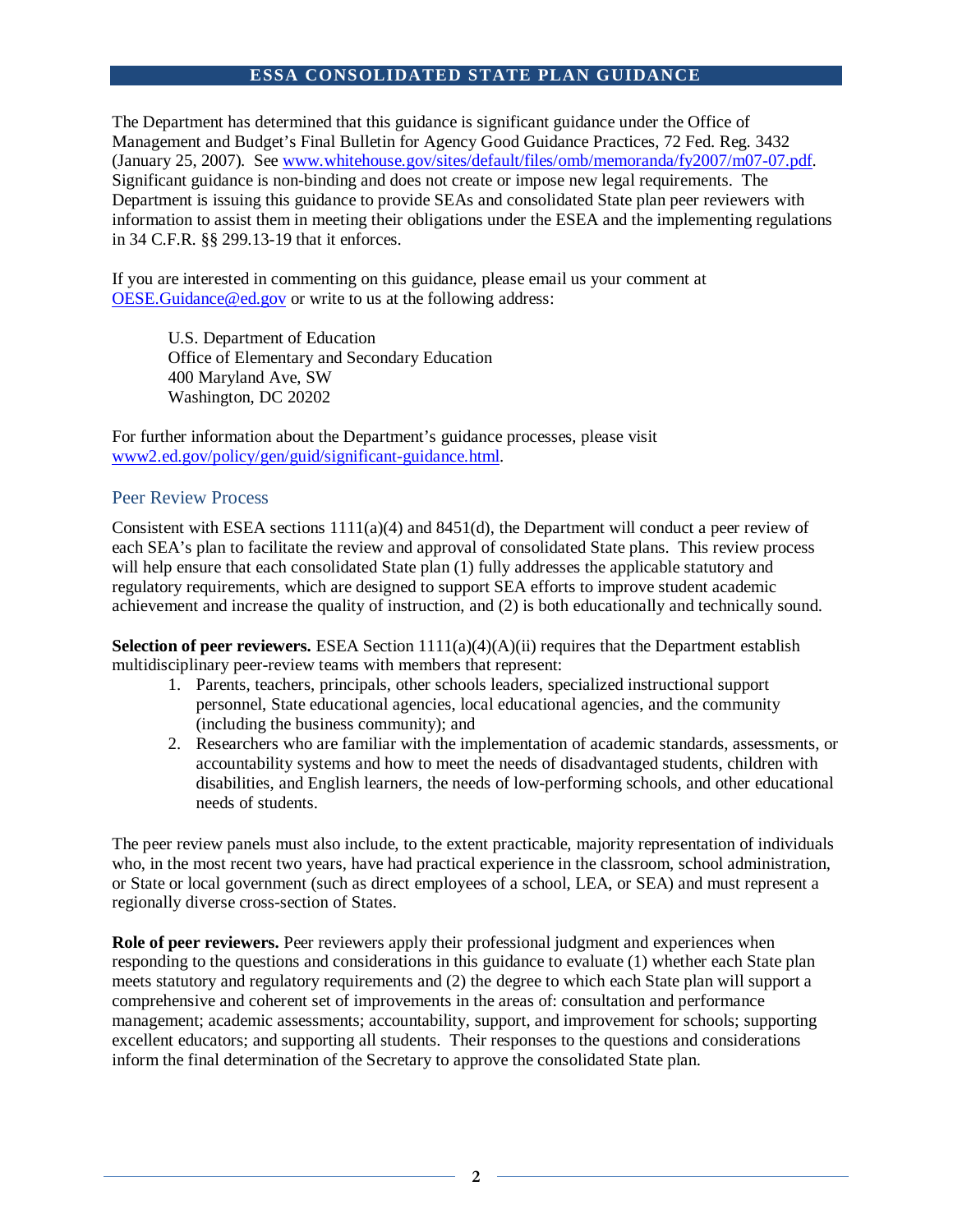Peer reviewers work in teams to review the consolidated State plan submitted by an SEA. To protect the integrity of the peer review process, the identity of the peer review team for a specific State will remain anonymous.

During the peer review, reviewers will first independently review the consolidated State plan submitted by an SEA and record their responses to the questions and considerations on a consolidated State plan peer review notes template. Next, a team of peer reviewers will discuss the SEA's plan to strengthen their understanding and inform their individual evaluations. Based upon each peer reviewer's review of the SEA's plan, he or she will note where changes may be necessary for the SEA to fully address statutory and regulatory requirements; peer reviewers may also present suggestions for improving the plan or highlight best practices in their notes. Although the peer reviewers on a team are expected to generate one set of peer review notes that reflects their review and evaluation of the SEA's consolidated State plan, they are not expected to reach consensus.

The Department will provide training to all peer reviewers based on this guidance, as well as other supporting documents, including program-specific guidance.

**Outcomes of Peer Review Process.** After the peer review is completed, an SEA will receive the peer review notes that include the peer reviewers' responses to the questions and considerations and any recommendations to improve its consolidated State plan. The peer review notes serve two purposes: (1) the record of the peer review team's responses to questions on how an SEA's State plan addresses the statutory and regulatory requirements; and (2) technical assistance to the SEA on how to improve its plan. Based on these notes, the Secretary will make a preliminary written determination that outlines the areas each SEA must address, if any, prior to the Secretary approving its consolidated State plan.

Upon receiving the Department's preliminary determination and peer review notes, each SEA will have up to 45 days to make the necessary revisions and resubmit its consolidated State plan to the Department consistent with 34 C.F.R. § 299.13(e). The Secretary will issue a final determination based on the SEA's revised plan.

# How to Use This Document

This guidance is for: 1) peer review teams as they evaluate each consolidated State plan during the peer review portion of the consolidated State plan review process; and 2) each SEA as it develops its State plan. This document includes two key components:

- 1. REQUIRED ELEMENTS. Questions in **bold** text in this guidance represent required elements that an SEA must address in its consolidated State plan template. In order to fully address the statutory and regulatory requirements, an SEA must respond to all **bold** questions. Indented **bold** questions include the specific data and information each SEA must provide to fully address the applicable statutory and regulatory requirement. If an SEA has provided insufficient information for peer reviewers to determine whether any **bold** question is fully addressed, peer reviewers should determine that the SEA has not fully addressed that requirement. Note that, some **bold** questions are required only if the specific circumstances are applicable to that SEA (e.g., if the SEA chooses to use funds for a specific purpose such as in section 5.1 below or chooses to implement an optional procedure in its system of annual meaningful differentiation such as a uniform procedure for averaging data in section 4.1.F below).
- 2. CONSIDERATIONS. Questions that are in *italicized text* in this guidance reflect guiding questions that the Department encourages peers to consider when evaluating the quality and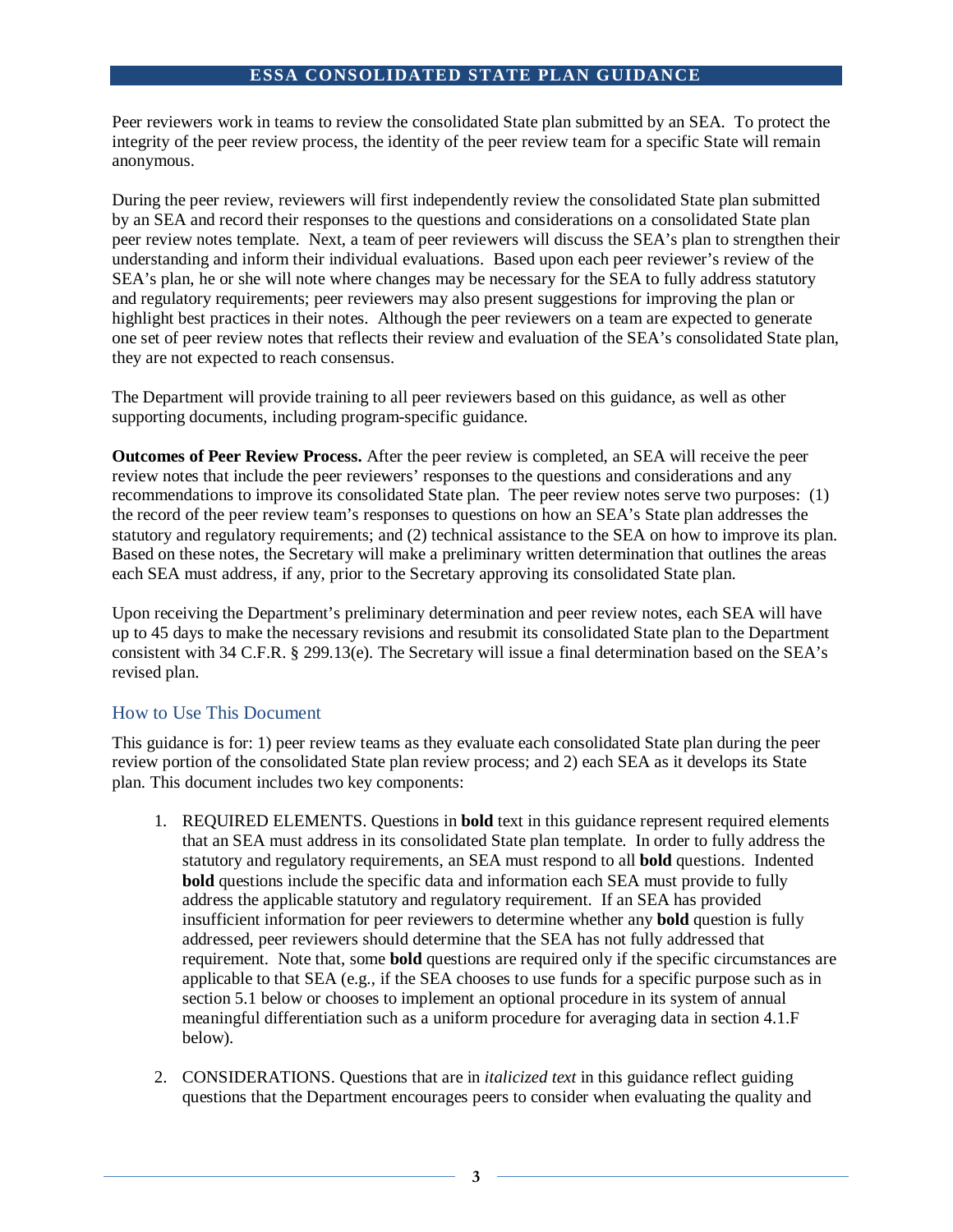sufficiency of the SEA's plan. The questions for consideration should be used by an SEA as a resource to improve the quality of their responses in the consolidated State plan template. An SEA is not required to specifically address *questions in italicized text* in its consolidated State plan.

**Use for Peer Reviewers.** Peer reviewers will respond to the questions and considerations when assessing how an SEA's consolidated State plan addresses the statutory and regulatory requirements and providing technical assistance to each SEA to improve the quality of its plan. An SEA must fully address all questions in **bold text** to meet the statutory and regulatory requirements. If an SEA does not fully address one or more of the questions in **bold text**, peer reviewers should determine that the SEA has not fully addressed that requirement.

Questions in *italicized text* should be used to assess the quality of an SEA's response. Peer reviewers should use these questions to identify strengths, weaknesses, and areas for improvement in each SEA's consolidated State plan. These questions will not be used to assess whether an SEA meets the required statutory and regulatory provisions.

**Use for SEAs.** Each SEA should use this document when developing its response to each of the requirements in the consolidated State plan template. Each SEA must address each question in this guidance in **bold** to fully address all applicable statutory and regulatory requirements. An SEA should use the **bold** questions in this guidance as a checklist to ensure it has provided all required information.

An SEA may use the questions in *italicized text* to improve the quality of its responses in the consolidated State plan template. Although not required, the considerations are helpful tools to develop and successfully implement the strategies and systems outlined in the consolidated State plan.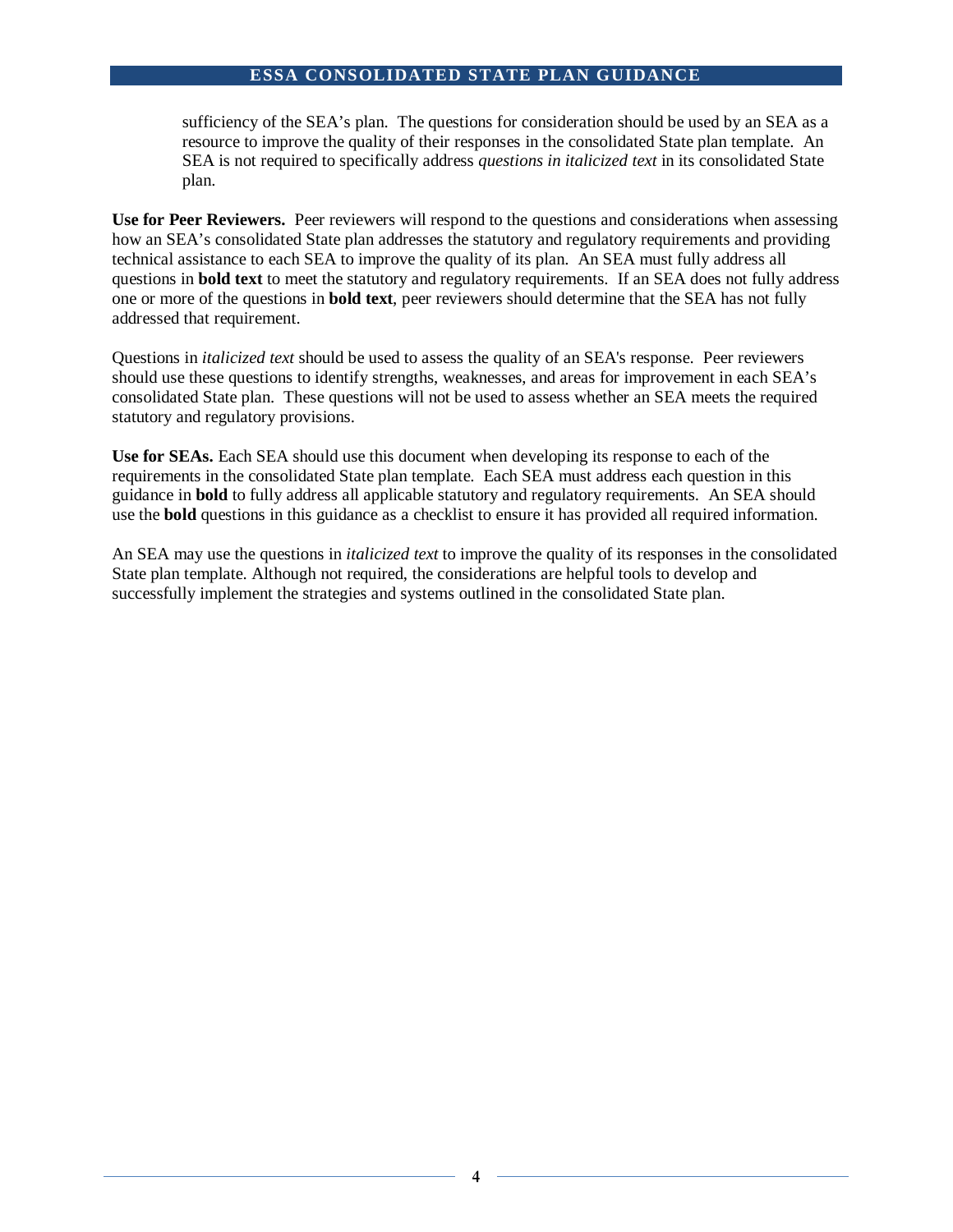# **SECTION 1: LONG-TERM GOALS**

**NOTE**: Each SEA will include its baseline and long-term goals in Section 1 of its consolidated State plan. Please refer to Appendix A in each consolidated State plan to review the measurements of interim progress.

# 1.1.A: Academic Achievement (34 C.F.R. § 299.17(a))

1.1.A.i Description of Academic Achievement Goals and Measurements of Interim Progress

- **Does the SEA describe how it established its ambitious long-term goals and measurements of interim progress for improved academic achievement, including how the SEA established its State-determined timeline for attaining such goals? (ESEA section 1111(c)(4)(A)(i); 34 C.F.R. § 200.13(a)(1)(ii)).**
	- o **Are the long-term goals and measurements of interim progress measured by the percentage of students attaining grade-level proficiency on the State's annual reading/ language arts and mathematics assessments[3](#page-5-0) (i.e., in each of grades three through eight and once in high school), for all students and separately for each subgroup of students (economically disadvantaged students, students from each major racial and ethnic group, children with disabilities, and English learners)? (34 C.F.R. §§ 200.13(a)(1)(i) and 200.16(a)(2)[4](#page-5-1) ).**
	- o **Does the SEA's description indicate that it applied the same academic achievement standards to all public school students in the State, except as provided for students with the most significant cognitive disabilities? (34 C.F.R. § 200.13(a)(2)(i)).**
	- o *Does the SEA provide an educationally sound rationale for the pattern of academic progress reflected in the goals and measurements of interim progress, including the frequency of the measurements of interim progress and amount of progress expected between each interim measure to close statewide proficiency gaps?*

1.1.A.ii Identification of Academic Achievement Goals and Measurements of Interim Progress

- **Does the SEA identify its ambitious State-designed long-term goals and measurements of interim progress for improved academic achievement for all students and separately for each subgroup of students? (ESEA section 1111(c)(4)(A)(i); 34 C.F.R. § 200.13(a)(1)(i))**
	- o **Does the SEA measure achievement separately for reading/language arts and mathematics? (34 C.F.R. § 200.13(a)(2)(ii)).**
	- o **Does the SEA set the same multi-year timeline to achieve the State's long-term goals for all students and for each subgroup (economically disadvantaged students, students from each major racial and ethnic group, children with disabilities, and English learners)? (34 C.F.R. § 200.13).**
	- o **Does the SEA include long-term goals and measurements of interim progress for all public school students and each subgroup of students (economically disadvantaged students,**

<span id="page-5-1"></span>progress, performance on each accountability indicator, annual meaningful differentiation of schools, and

<span id="page-5-0"></span><sup>&</sup>lt;sup>2</sup><br>3  ${}^{3}$ Except where otherwise noted, references to a State's annual reading/language arts and mathematics assessments mean those assessments required under ESEA section  $1111(b)(2)(B)(v)(I)$  to be administered once in each of grades three through eight and once in high school.<br><sup>4</sup> 34 C.F.R. § 200.16(a)(2) lists the subgroups that must be included in long-term goals and measurements of interim

identification of schools for support and improvement. The subgroups are: (1) economically disadvantaged students, (2) students from each major racial and ethnic group, (3) children with disabilities, as defined in section 8101(4) of the ESEA, and (4) English learners, as defined in section 8101(20) of the ESEA. Throughout this guidance, a reference to "subgroup of students" is a reference to these required subgroups under 34 C.F.R. § 200.16(a)(2) as listed above.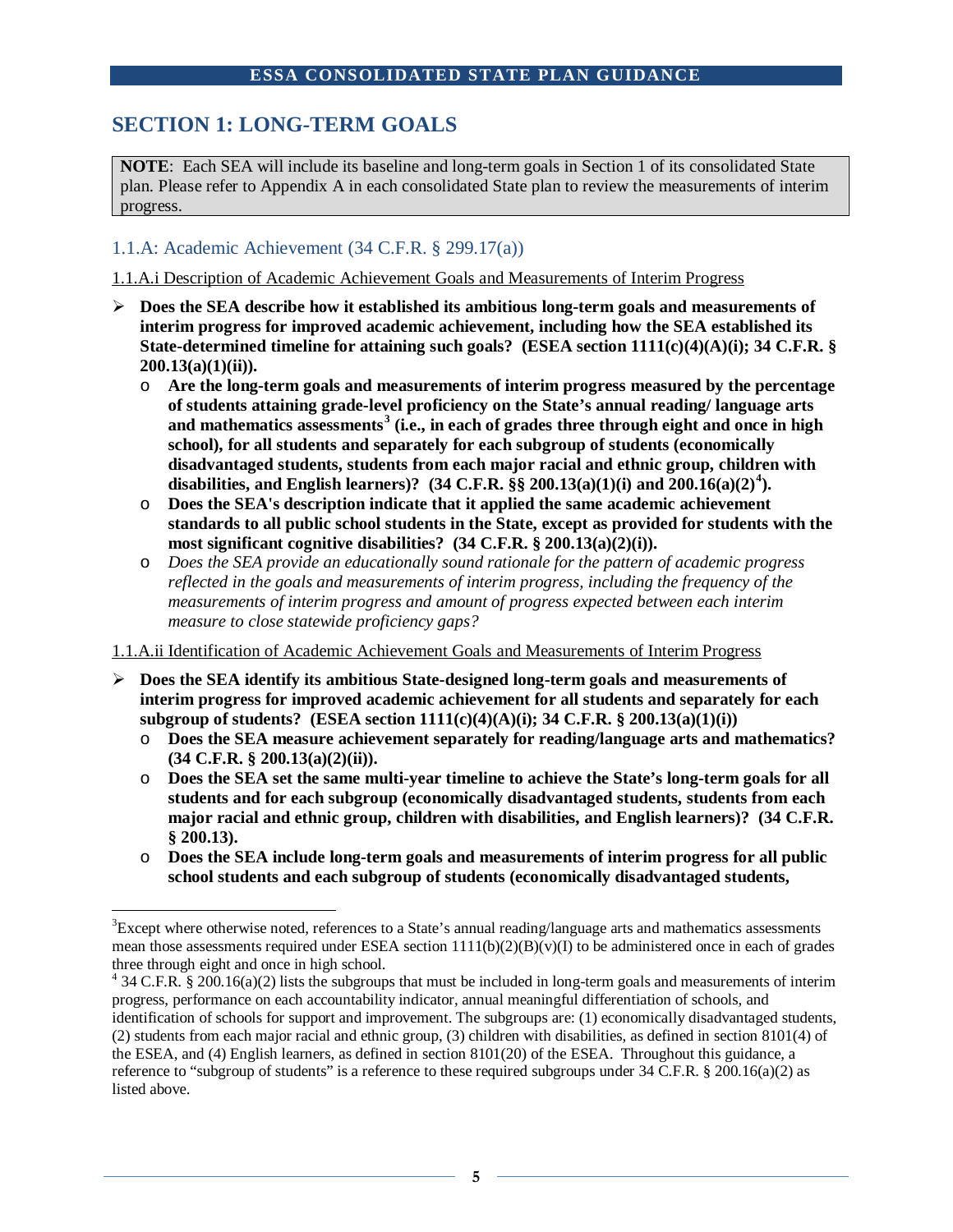**students from each major racial and ethnic group, children with disabilities, and English learners)? (34 C.F.R. § 200.13(a)(1)(i)).** 

- o **Does the SEA take into account the improvement necessary for each subgroup of students (economically disadvantaged students, students from each major racial and ethnic group, children with disabilities, and English learners) to make significant progress in closing statewide proficiency gaps, such that the measurements of interim progress require greater rates of improvement for subgroups of students that are lower-achieving? (34 C.F.R. § 200.13(a)(2)(iii)).**
- o *Do the goals and measurements of interim progress provide meaningful and actionable information to educators and school leaders, families, public officials, and other stakeholders to ensure all students are college- and career-ready by the time they graduate from high school?*

# 1.1.B: Graduation Rate(s) (34 C.F.R. § 299.17(a))

1.1.B.i. Description of Four-Year Adjusted Cohort Graduation Rate

- **Does the SEA describe how it established its ambitious long-term goals and measurements of interim progress for the four-year adjusted cohort graduation rate, including how the SEA established its State-determined timeline for attaining such goals? (ESEA section 1111(c)(4)(A)(i)(I)(bb)(AA); 34 C.F.R. § 200.13(b)(1)(ii)).**
	- o *Does the SEA provide an educationally sound rationale for the pattern of progress reflected in the graduation rate goals and measurements of interim progress, including the frequency of the measurements of interim progress and amount of progress expected between each interim measure in order to close statewide graduation rate gaps?*
	- o *Do the goals and measurements of interim progress provide meaningful and actionable information to educators, families, public officials, school leaders, and other stakeholders to ensure all students graduate from high school on time and college- and career-ready?*

# 1.1.B.ii. Identification of Four-Year Adjusted Cohort Graduation Rate

- **Does the SEA identify its ambitious State-designed long-term goals and measurements of interim progress for improved four-year adjusted cohort graduation rates for all students and separately for each subgroup of students (economically disadvantaged students, students from each major racial and ethnic group, children with disabilities, and English learners)? (ESEA section 1111(c)(4)(A)(i)(I)(bb)(AA); 34 C.F.R. § 200.13(b)(1)(i)).**
	- o **Does the SEA set the same multi-year timeline to achieve the State's long-term goals related to the four-year adjusted cohort graduation rate for all students and for each subgroup of students? (34 C.F.R. § 200.13).**
	- o **Does the SEA include long-term goals and measurements of interim progress for all public school students and each subgroup of students (economically disadvantaged students, students from each major racial and ethnic group, children with disabilities, and English learners)? (34 C.F.R. § 200.13(b)(1)(i)).**
	- o **Does the SEA take into account the improvement necessary for each subgroup of students (economically disadvantaged students, students from each major racial and ethnic group, children with disabilities, and English learners) to make significant progress in closing statewide graduation rate gaps, such that a State's measurements of interim progress require greater rates of improvement for subgroups that graduate from high school at lower rates? (34 C.F.R. § 200.13(b)(3)).**

# 1.1.B.iii Description of Extended-year Adjusted Cohort Graduation Rate (s)

 **If the SEA uses an extended-year rate as part of its Graduation Rate indicator, does the SEA describe how it established its ambitious long-term goals(s) and measurements of interim progress for each extended-year adjusted cohort graduation rate (e.g.***,* **five-year, six-year,**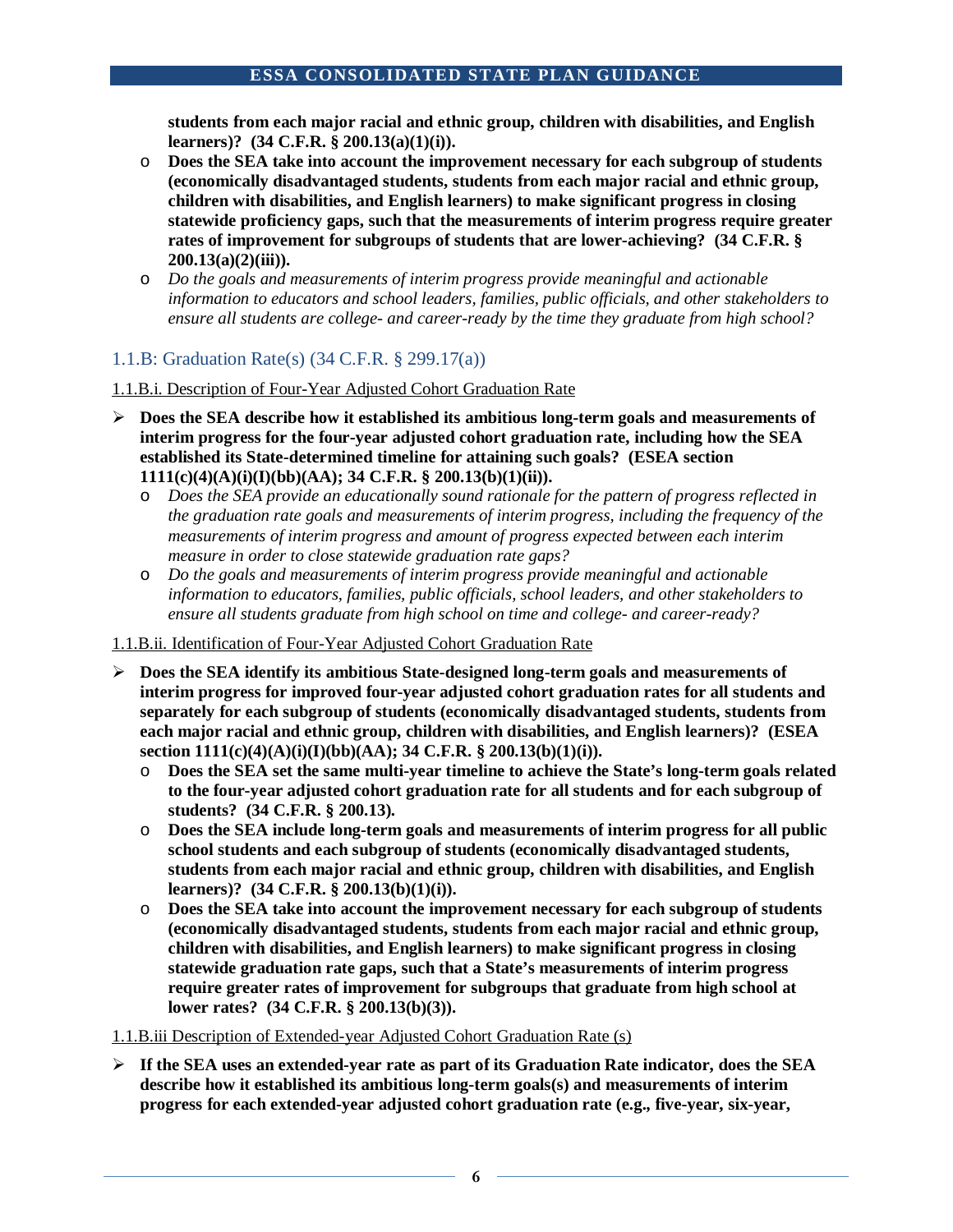**seven-year), including how the SEA established its State-determined timeline for attaining such goals? (ESEA section 1111(c)(4)(A)(i)(I)(bb)(BB); 34 C.F.R. § 200.13(b)(1)(ii)).** 

- o *Does the SEA provide an educationally sound rationale for the pattern of progress reflected in the graduation rate goals and measurements of interim progress, including the frequency of the measurements of interim progress and amount of progress expected between each interim measure in order to close statewide graduation rate gaps?*
- o *Do the goals and measurements of interim progress provide meaningful and actionable information to educators and school leaders, families, public officials, and other stakeholders to ensure all students graduate from high school and will be prepared for college and career?*

## 1.1.B.iv Identification of Extended-year Adjusted Cohort Graduation Rate

- **If applicable, does the SEA identify its ambitious State-designed long-term goals and measurements of interim progress for improved extended-year adjusted cohort graduation rate or rate(s) for all students and separately for each subgroup of students (economically disadvantaged students, students from each major racial and ethnic group, children with disabilities, and English learners)? (ESEA section 1111(c)(4)(A)(i)(I)(bb)(BB); 34 C.F.R. § 200.13(b)(1)(i) and (b)(2)(ii)).**
	- o **Does the SEA set the same multi-year timeline to achieve the State's long-term goals related to the extended-year adjusted cohort graduation rate or rates for all students and for each subgroup of students? (34 C.F.R. § 200.13).**
	- o **Are the long-term goals and measurements of interim progress for each extended-year adjusted cohort graduation rate more rigorous as compared to the long-term goals and measurements of interim progress for the four-year graduation rate? (34 C.F.R. § 200.13(b)(2)(ii)).**
	- o **Does the SEA take into account the improvement necessary for each subgroup of students (economically disadvantaged students, students from each major racial and ethnic group, children with disabilities, and English learners) to make significant progress in closing statewide graduation rate gaps, such that a State's measurements of interim progress require greater rates of improvement for subgroups that graduate from high school at lower rates? (34 C.F.R. § 200.13(b)(3)).**

# 1.1.C: English Language Proficiency (34 C.F.R. § 299.17(a))

# 1.1.C.i English Language Proficiency (ELP) Student-level Targets

- **Does the SEA describe a uniform procedure, applied to all English learners in the State in a consistent manner, to establish research-based student-level targets on which the progress towards ELP goals and measurements of interim progress are based? (34 C.F.R. § 200.13(c)(2)).**
	- o **Does the SEA describe how the uniform procedure takes into consideration, at the time of a student's identification as an English learner, the student's ELP level? (34 C.F.R. § 200.13(c)(2)(i)).**
	- o **If applicable, does the SEA describe additional student characteristics that it takes into consideration in its uniform procedure? Note that these additional characteristics may only include one or more of the following: time in language instruction educational programs, grade level, age, native language proficiency level, or limited or interrupted formal education. (34 C.F.R. § 200.13(c)(2)(i)).**
	- o **Does the uniform procedure determine applicable timelines, up to a State-determined maximum number of years, over which English learners sharing the SEA's selected characteristics would be expected to attain ELP? (34 C.F.R. § 200.13(c)(2)(ii)).**
	- o **Does the SEA describe how the uniform procedure establishes student-level targets, based on the applicable timelines, that set the expectation for all English learners to make annual**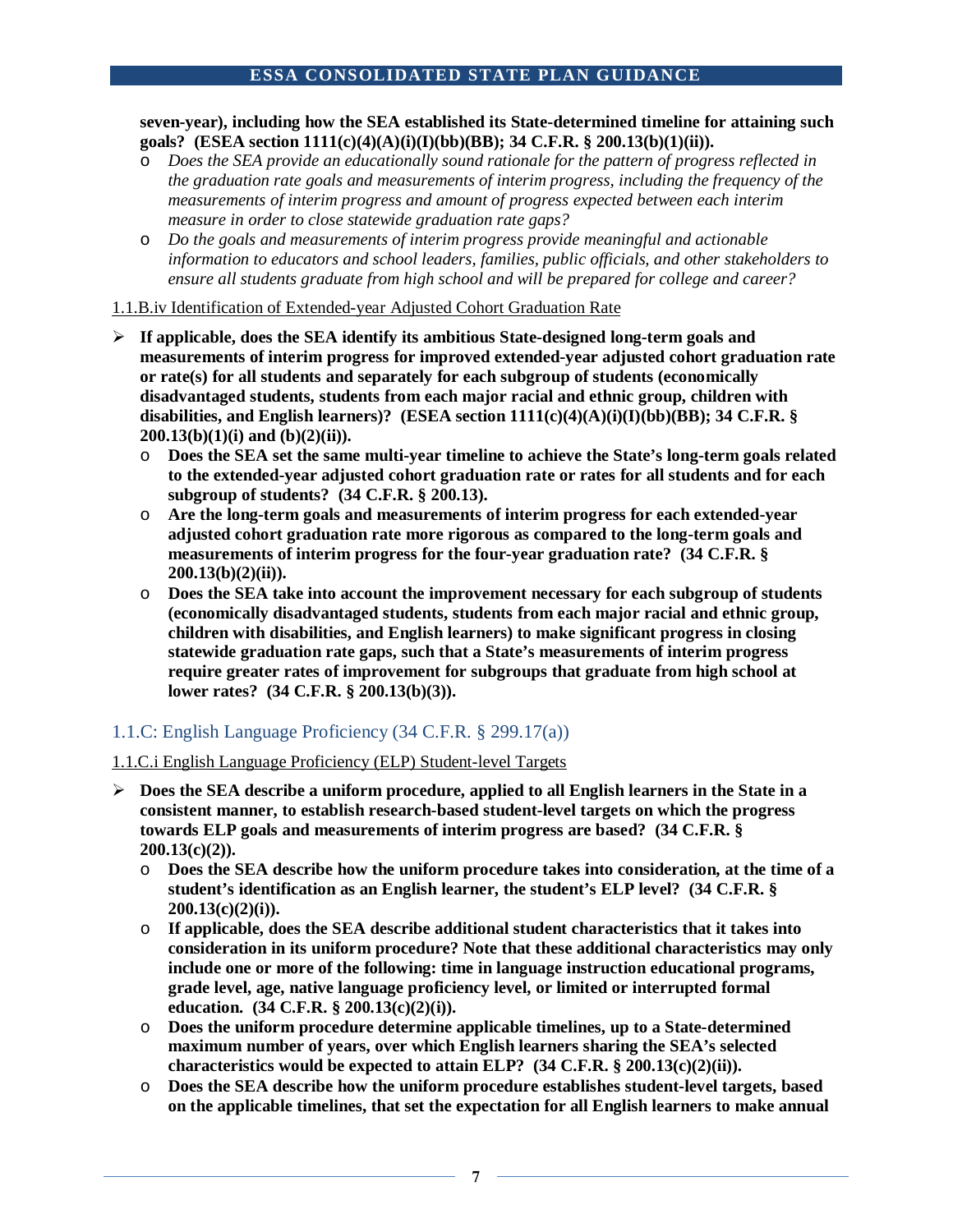**progress toward attaining ELP within the applicable timelines for such students? (34 C.F.R. § 200.13(c)(2)(iii)).**

- o **Does the SEA describe a rationale for how it determined the overall maximum number of years for English learners to attain ELP in its uniform procedure for setting research-based student level targets, as well as the applicable timelines over which English learners sharing particular characteristics would be expected to attain ELP within such maximum? (34 C.F.R. § 200.13(c)(3)).**
- o *Does the SEA cite to relevant research and data to support its State-determined maximum number of years and the applicable timelines for English learners sharing particular characteristics to attain ELP so that the student-level targets are both rigorous and attainable for English learners?*

## 1.1.C.ii Description of State-level ELP Goals

- **Does the SEA describe how it established ambitious State-designed long-term goals and measurements of interim progress for increases in the percentage of all English learners in the State making annual progress toward attaining ELP, including how the SEA established its timeline for attaining such goals? (ESEA section 1111(c)(4)(A)(ii); 34 C.F.R. § 200.13(c)(1)(ii)).**
	- o **Are the long-term goals and measurements of interim progress based on increases in the percentage of all English learners in the State making annual progress toward attaining English language proficiency, as measured by the State's ELP assessment? (34 C.F.R. § 200.13(c)(1)(i)).**
	- o **Are the long-term goals and measurements of interim progress based on the uniform procedure that establishes research-based student-level targets, as described above in 1.C.i? (34 C.F.R. § 200.13(c)(2)).**
	- o *Does the SEA provide an educationally sound rationale for the pattern of progress reflected in the ELP goals and measurements of interim progress, including the frequency of the measurements of interim progress and amount of progress expected between each interim measure?*

#### 1.1.C.iii Identification of ELP State-level Goal

- **Does the SEA identify its ambitious State-designed long-term goal and measurements of interim progress for progress towards ELP? (ESEA section 1111(c)(4)(A)(ii); 34 C.F.R. § 200.13(c)(1)(i)).**
	- o *Do the goals and measurements of interim progress provide meaningful and actionable information to educators, families, public officials, and other stakeholders to ensure all English learners make sufficient progress toward achieving ELP?*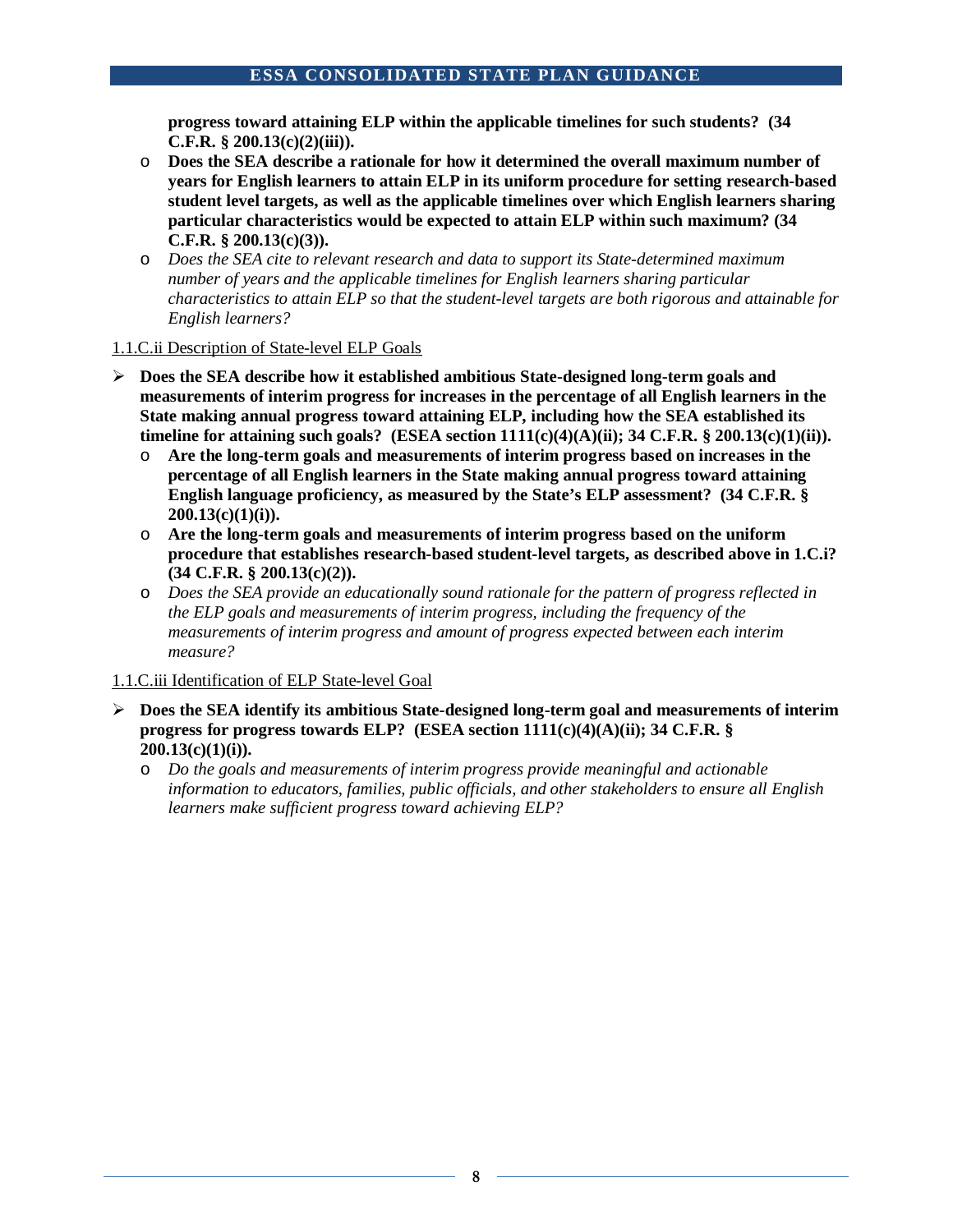# **SECTION 2: PERFORMANCE MANAGEMENT AND CONSULTATION**

# 2.1: Consultation (34 C.F.R. § 299.15(a))

## 2.1.A: Public Notice

 $\triangleright$  Did the SEA provide evidence that it met the public notice requirements<sup>[5](#page-9-0)</sup> relating to its **processes and procedures for developing and adopting its consolidated State plan or individual program State plans? (34 C.F.R. § 299.13(b)(1)).**

#### 2.1.B.i: Outreach and Input

- **For each component of the consolidated State plan, including Academic Assessment; Accountability, Support, and Improvement for Schools; Supporting Excellent Educators; and Supporting All Students, does the SEA describe how it conducted outreach to and solicited input from the required stakeholders during the design and development of the SEA's plans to implement the programs included in the consolidated State Plan?**
- **Does the description include a discussion of how the SEA conducted outreach to, and solicited input from, each of the following stakeholders:** 
	- **Governor or appropriate officials from the Governor's office;**
	- **members of the State Legislature;**
	- **members of the State Board of Education (if applicable);**
	- **LEAs;**
	- **Representatives of Indian tribes;**
	- **Teachers, principals, other school leaders, paraprofessionals, specialized instructional support personnel, and organizations representing such individuals;**
	- **Charter school leaders (if applicable);**
	- **Parents and families;**
	- **Community-based and civil rights organizations, including those representing students with disabilities, English learners, and other historically underserved students;**
	- **Higher education institutions;**
	- **Employers;**
	- **Representatives of private school students;**
	- **Early childhood educators and leaders; and**
	- **The public.**
- **Does the description include a discussion of how the SEA conducted outreach to, and solicited input from, a geographically diverse set of stakeholders?**
- **Does the SEA's description, which may include evidence, indicate the timeframe during which the SEA made its consolidated State plan available for public comment that demonstrates that it was available for public comment for a period of not less than 30 days prior to submitting it to the Secretary for initial review and approval?**
	- o *Does the SEA describe strategies that would ensure meetings or hearings are accessible (e.g., hold meetings or hearings at varying times of day and in varying locations across the State,*

<span id="page-9-0"></span><sup>&</sup>lt;sup>5</sup> Each SEA must meet the requirements in 34 C.F.R. § 200.21(b)(1)-(3) to provide information that is: (1) In an understandable and uniform format; (2) To the extent practicable, written in a language that parents can understand or, if it is not practicable to provide written translations to a parent with limited English proficiency, be orally translated for such parent; and (3) Upon request by a parent who is an individual with a disability as defined by the Americans with Disabilities Act, 42 U.S.C. 12102, provided in an alternative format accessible to that parent.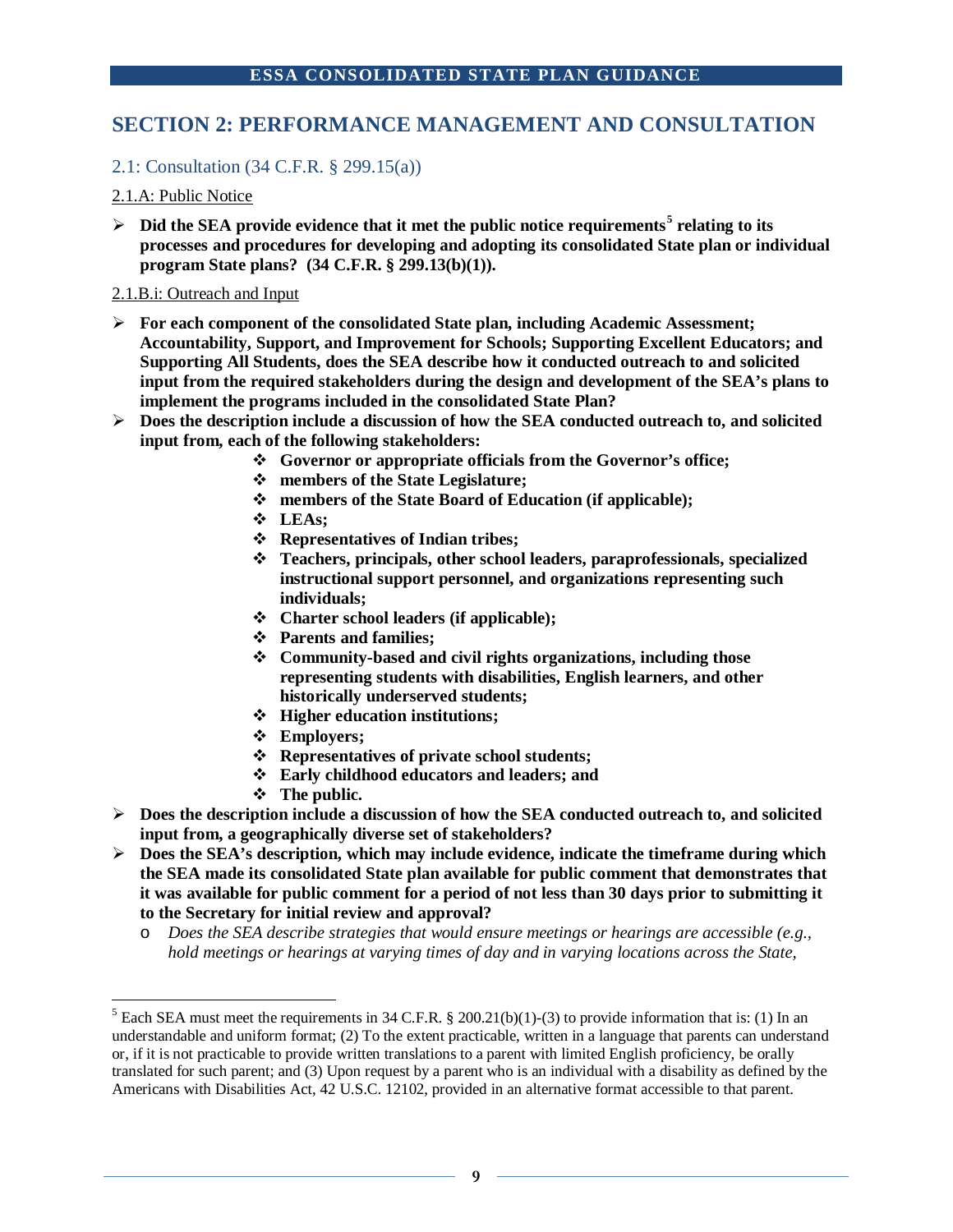*provide accommodations and supports to those who need them, and offer child care so that families could attend)?*

- o *Does the SEA describe how its process was transparent, including allowing stakeholders the opportunity to engage at different times and levels of policy development?*
- o *Did the SEA target the outreach so that it was responsive to the specific needs of the State?*
- o *Does the SEA describe how it solicited input from a wide range of educators, both teachers and principals, at all levels of experience?*
- o *Did the SEA schedule meetings and other opportunities for input in such a way that practicing teachers have opportunities to participate?*
- o *Does the SEA describe how it consulted with stakeholders who have expertise specific to each of the components of the consolidated State plan and to educators of students with disabilities and English Learners?*

#### 2.1.B.ii: Outreach and Input

- **For each component of the consolidated State plan (including Academic Assessments; Accountability, Support, and Improvement for Schools; Supporting Excellent Educators; and Supporting All Students) does the SEA describe how it took into account the input obtained through the timely and meaningful consultation and public comment?**
	- o **Does the SEA describe how it addressed issues and concerns raised through the timely and meaningful consultation and public comment for all components of the consolidated State plan?**
	- o **Does the description include the changes the SEA made to the plan as a result of consultation and public comment for all components of the consolidated State plan?**
		- *Does the SEA provide a sufficient description of how it addressed each of the issues and concerns raised through consultation?*

#### 2.1.C: Governor's Consultation

- **Does the SEA describe how it consulted in a timely and meaningful manner with the Governor, or with appropriate officials from the Governor's office?**
- **Does the description include whether consultation between the SEA and the Governor's Office occurred both during the development of the consolidated State plan and prior to the submission of the plan?**
- **Does the SEA provide the Governor 30 days to sign the consolidated State plan that it intends to submit to the Secretary for initial review and approval?**
	- o *Does the description include processes and procedures that are likely to lead to timely and meaningful consultation with the Governor or appropriate officials from the Governor's office?*

# 2.2: Performance Management (34 C.F.R. § 299.15(b))

#### 2.2.A: Review and Approval of LEA Plans

- **Does the SEA describe a process for supporting the development, review, and approval of the activities in LEA plans?[6](#page-10-0)**
	- o *Does the SEA describe how it will determine if LEA activities are aligned with the specific needs of the LEA?*
	- o *Does the SEA describe how it will determine if LEA activities are aligned with the SEA's strategies described in its consolidated State plan?*

<span id="page-10-0"></span><sup>&</sup>lt;sup>6</sup> In developing their processes, each SEA must ensure that the LEA plan(s) comply with statutory and regulatory requirements such as ESEA sections 1112, 8305, and 8306.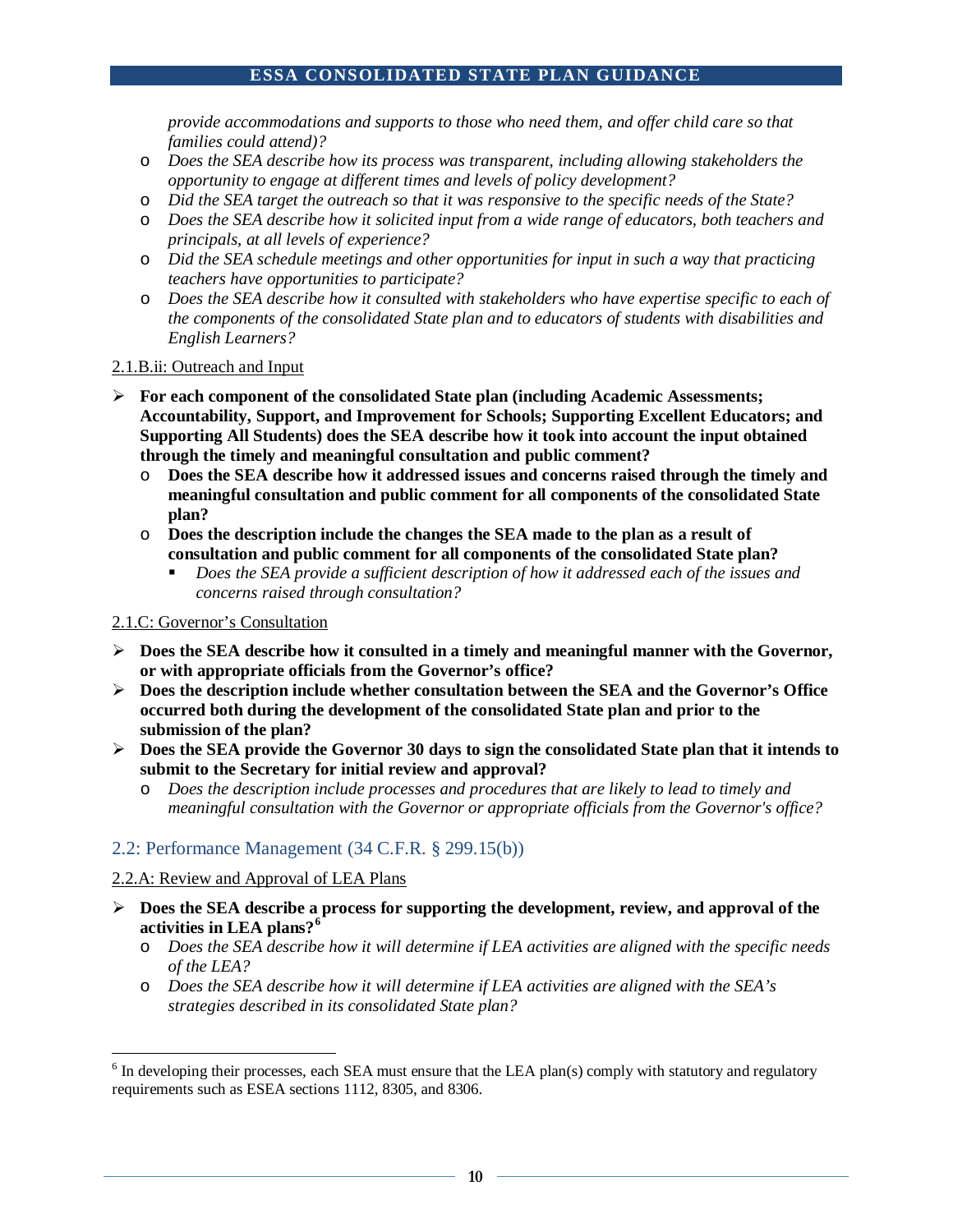- o *Does the SEA's process include collecting and using data and information to assess the proposed activities in LEA plans?*
- o *Does the SEA's process include a reasonable timeline by which the SEA will provide LEAs with resources for plan development, review LEA plans, and approve or deny LEA plans?*
- o *Does the SEA differentiate how it reviews and approves activities in LEA plans based on statutory and regulatory requirements and the unique needs that LEA?*
- o *Does the SEA describe how it will determine whether affected LEAs have complied with the tribal consultation requirements? (ESEA section 8538).[7](#page-11-0)*

## 2.2.B: Monitoring

- **Does the SEA describe a plan to monitor SEA and LEA implementation of included programs to ensure compliance with statutory and regulatory requirements?**
- $\triangleright$  Does the SEA's plan include collecting and using data and information to assess the quality of **SEA and LEA implementation of strategies and progress toward improving student outcomes and meeting the desired program outcomes?**
	- o *Does the SEA describe the data it will use to monitor including whether it will use input from stakeholders and data collected and reported on State and LEA report cards?*
	- o *Is the SEA's monitoring plan likely to support effective and meaningful implementation of LEA plans?*
	- o *Does the SEA's plan include a timeline for monitoring that is ambitious, practicable, and actionable based upon the anticipated availability of the data and information the SEA proposes to collect?*
	- o *Is the SEA's monitoring plan responsive to the context of the State (e.g., the academic calendar, number of LEAs, and geography of the State)?*
	- o *Does the SEA differentiate how it monitors based on LEA-specific factors (e.g., performance, history of non-compliance, size, Federal allocation)?*

# 2.2.C: Continuous Improvement

- **Does the SEA describe a plan to continuously review, evaluate, and improve both the SEA and LEA plans and implementation of those plans?**
- **Does the SEA describe how it will collect and use data and information to assess the quality of SEA and LEA implementation of strategies and progress toward meeting the desired program outcomes?**
	- o *Does the SEA describe the data it will use to continuously review, evaluate, and improve both the SEA and LEA plans and implementation of those plans including whether it will use input from stakeholders and data collected and reported on State and LEA report cards?*
	- o *Does the SEA's plan include strategies that draw from best practices for promoting continuous improvement, such as feedback loops, collection of information about implementation and steps to implement necessary changes, methods of analysis to examine effectiveness and reflect on outcomes, and the identification of challenges and potential solutions?*
	- o *Does the SEA's plan include a timeline for continuous improvement activities at the SEA and LEA level that is ambitious, practicable, and actionable?*
	- o *Does the SEA's plan differentiate continuous improvement strategies and timelines based on statutory and regulatory requirements and the unique needs of LEAs in differing circumstances?*
	- o *Does the SEA describe a plan to continuously engage relevant stakeholders to solicit feedback to improve implementation?*

<span id="page-11-0"></span> $7$  This question for consideration includes a citation to the statute because it is a requirement. However, an SEA's response to the requirement is not a required description in an SEA's consolidated State plan.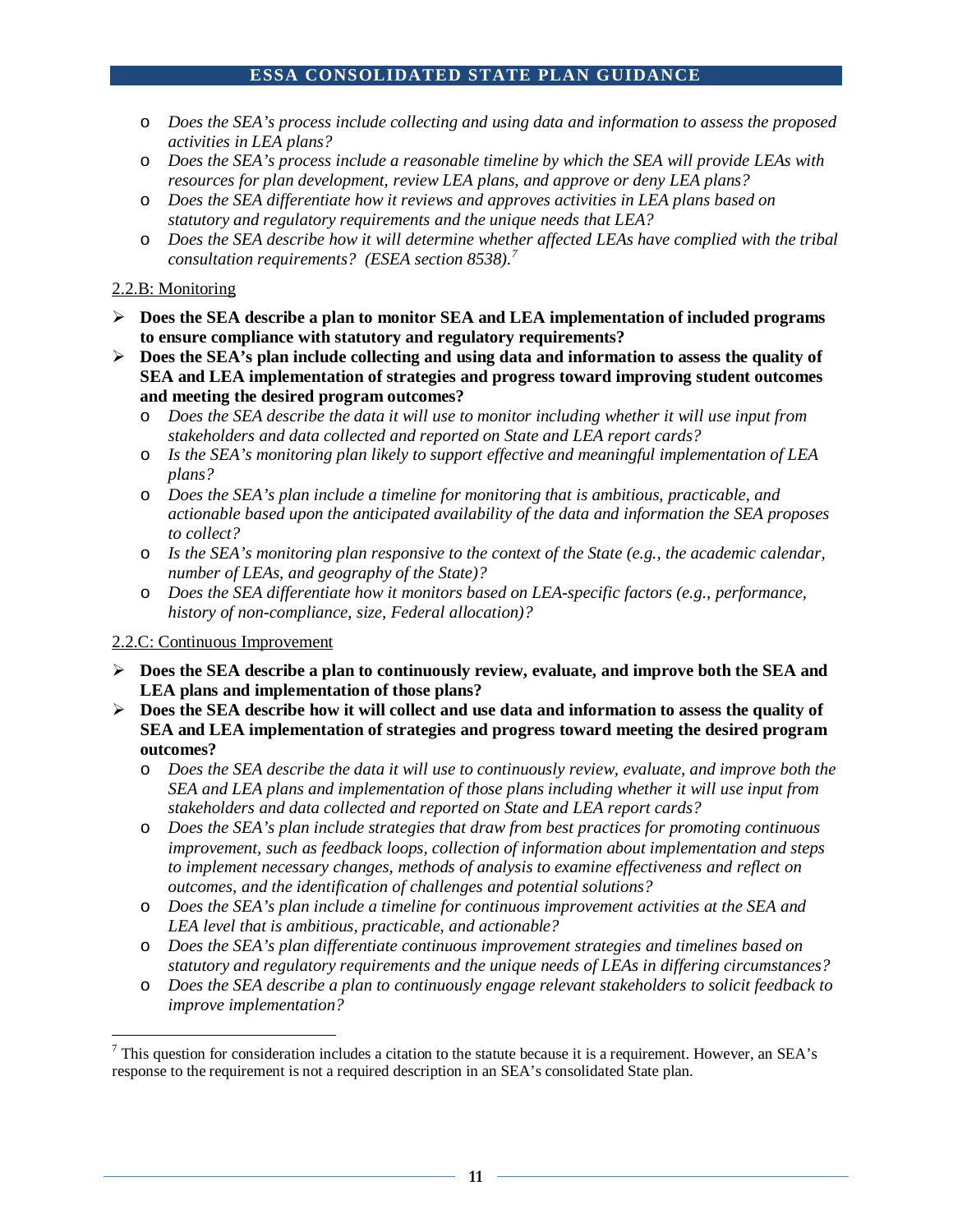o *Does the SEA describe how it will evaluate the consolidated State plan's effectiveness on an ongoing basis?*

#### 2.2.D: Differentiated Technical Assistance

- **Does the SEA describe a plan to provide differentiated technical assistance to LEAs and schools to support effective implementation of SEA, LEA, and other subgrantee strategies?** 
	- o *Does the SEA's technical assistance plan support effective and meaningful implementation of LEA plans in order to improve teaching and learning in all schools served by the LEA?*
	- o *Does the SEA identify differences among LEAs and schools to inform a differentiated approach to technical assistance support (e.g., based on LEA size, geography, demographics, performance metrics, identification of schools for support and improvement) and describe how strategies to provide technical assistance will be differentiated to meet specific LEA needs?*
	- o *Does the SEA's plan specify the supports that will be provided or the range of supports that are available, based on the needs and context of the LEAs in its State?*
	- o *Does the SEA's plan include a timeline for providing technical assistance that is timely, tailored to the needs of the LEAs or schools in its State, and likely to result in improved academic performance?*
	- o *Does the SEA's plan differentiate technical assistance strategies and timelines based on statutory and regulatory requirements and the unique needs of LEAs in differing circumstances?*
	- o *Does the SEA describe how it will provide assistance to LEAs and individual elementary schools choosing to use funds under this part to support early childhood education programs?[8](#page-12-0) (ESEA section 1111(g)(1)(A)).*

<span id="page-12-0"></span> <sup>8</sup>  ${}^{8}$ This question for consideration includes a citation to the statute because it is a requirement. However, an SEA's response to the requirement is not a required description in an SEA's consolidated State plan.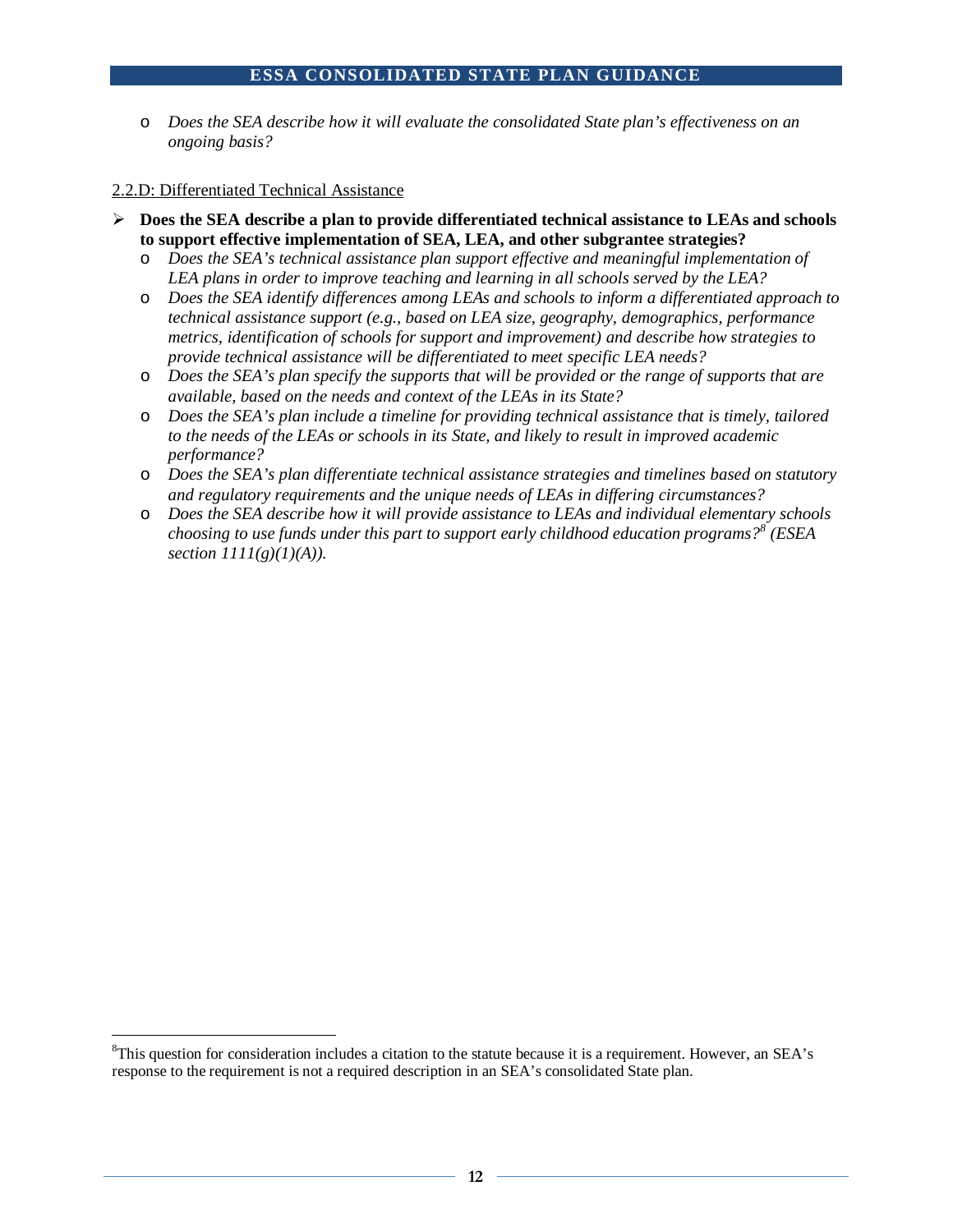# **SECTION 3: ACADEMIC ASSESSMENTS**

**NOTE**: The Department will continue to conduct assessment peer review as a distinct process from its peer review of State plans.

# 3.1.A: Advanced Mathematics Coursework (34 C.F.R. § 299.16(a))

**NOTE**: Section 3.A is only applicable if the SEA: (1) administers an end-of-course mathematics assessment to high school students and (2) uses the exception for students in eighth grade to take that assessment in place of the State's eighth grade assessment. (ESEA sections  $1111(b)(2)(B)(v)(I)(bb)$  and 1111(b)(2)(C); 34 C.F.R. § 200.5(b)).

- **If applicable, does the SEA describe its strategies to provide all students in the State the opportunity to be prepared for and to take advanced mathematics coursework in middle school? (ESEA section 1111(b)(2)(C); 34 C.F.R. § 200.5(b)(4)).**
	- o *Does the SEA provide data or other evidence to support the rationale of its described strategies?*
	- o *Are the strategies that the SEA describes likely to provide all students in the State the opportunity to be prepared for and to take advanced mathematics coursework in middle school (34 C.F.R. § 200.5(b)(4))? That is, not all students need to take the advanced coursework in middle school but how is the SEA ensuring that advanced coursework is available to students in middle school?*

## 3.1.B: Languages other than English (34 C.F.R. § 299.16(b))

#### 3.1.B.i: Definition

- $\triangleright$  Does the SEA (1) provide its definition of "languages other than English that are present to a **significant extent in the participating student population" and (2) identify the specific languages that meet that definition? (ESEA section 1111(b)(2)(F)(i); 34 C.F.R. § 200.6(f)(2)(ii)(A) and (f)(4)).**
	- o **Does the State's definition of "languages other than English that are present to a significant extent in the participating student population" include at least the most populous language other than English spoken by the State's participating student population? (34 C.F.R. § 200.6(f)(4)(i)).**
	- o **In determining which languages are present to a significant extent in the participating student population, did the State describe how it considered languages other than English that are spoken by distinct populations of English learners, including English learners who are migratory, English learners who were not born in the United States, and English learners who are Native Americans? (34 C.F.R. § 200.6(f)(4)(ii)).**
	- o **In determining which languages are present to a significant extent in the participating student population, did the State describe how it considered languages other than English that are spoken by a significant portion of the participating student population in one or more of the State's LEAs, as well as languages spoken by a significant portion of the participating student population across grade levels? (34 C.F.R. § 200.6(f)(4)(iii)).**

#### 3.1.B.ii: Existing Assessments in Languages other than English

 $\triangleright$  Does the SEA identify any existing assessments that it makes available in languages other than **English, and specify for which grades and content areas those assessments are available? (34 C.F.R. § 200.6(f)(2)(ii)(B)).**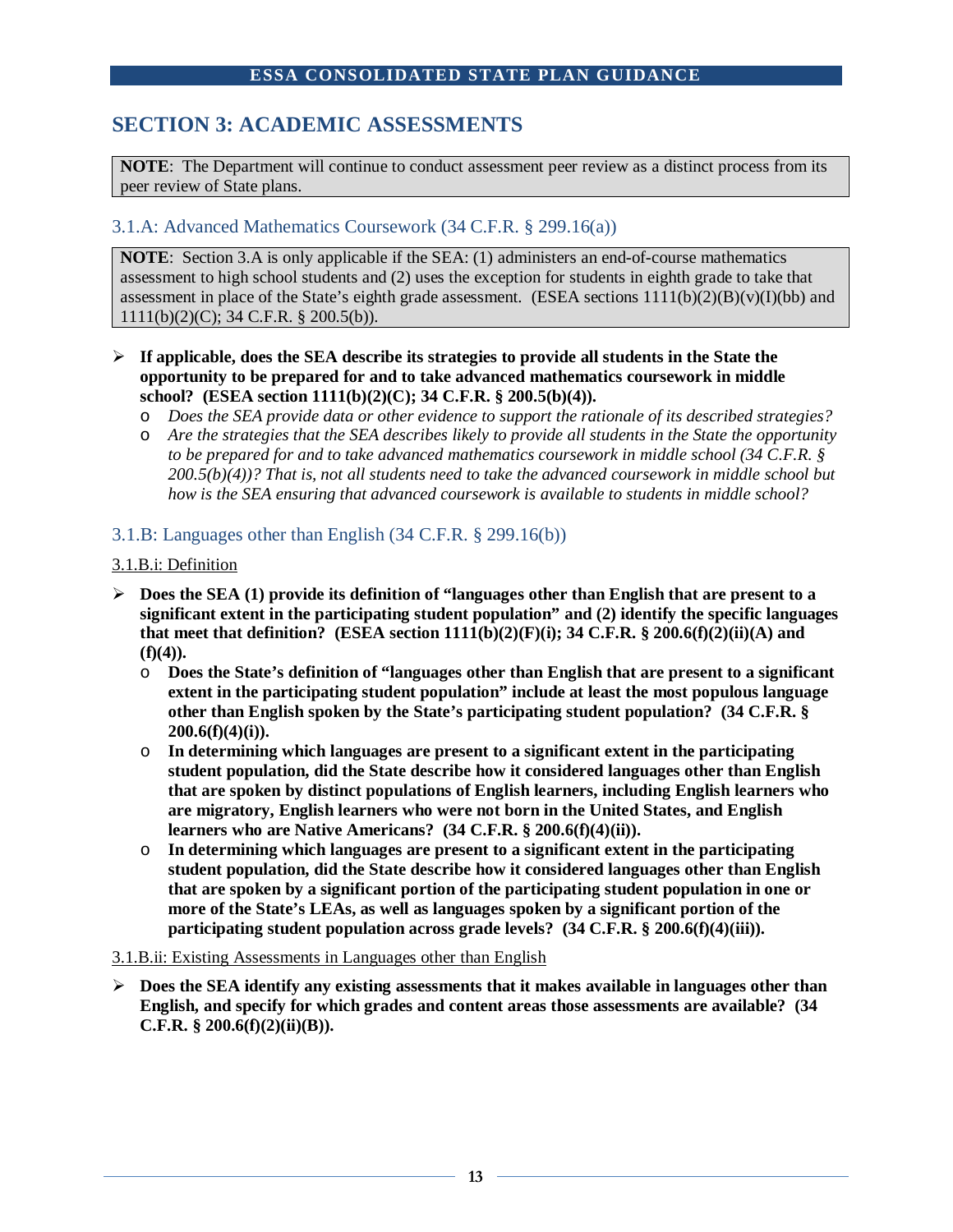- 3.1.B.iii: Assessments not Available and Needed
- $\triangleright$  Does the SEA indicate the languages other than English that are present to a significant extent **in the participating student population, as defined by the State, for which yearly student academic assessments are not available and are needed? (34 C.F.R. § 200.6(f)(2)(ii)(C)).**
	- o *Does the SEA's response include languages identified in 3.B.i?*

#### 3.1.B.iv: Efforts to Develop Assessments

- **Does the SEA describe how it will make every effort to develop assessments in, at a minimum, languages other than English that are present to a significant extent in the participating student population? (34 C.F.R. § 200.6(f)(2)(ii)(D)).**
	- o *Does the SEA's description include the languages identified in 3.B.i for which the State does not already have assessments?*
	- o *Has the SEA considered leveraging existing assessments in other languages, including those that other States have developed?*

#### 3.1.B.iv.a: Plan and Timeline to Develop Assessments

- **Does the SEA's description of how it will make every effort to develop assessments in, at a minimum, languages other than English that are present to a significant extent in the participating student population include the State's plan and timeline for developing such assessments? (34 C.F.R. §§ 200.6(f)(2)(ii)(D)(***1***) and 200.6(f)(4)).**
	- o *Does the State plan to use assessment funds available under ESEA section 1201, or other funds from included programs, to develop content assessments in languages other than English? Is the State's timeline for developing such assessments ambitious, practicable, and actionable?*
- 3.1.B.iv.b: Consultation on the Need for Assessments
- **Does the SEA's description of how it will make every effort to develop assessments in, at a minimum, languages other than English that are present to a significant extent in the participating student population include a description of the process the State used to (1) gather meaningful input on the need for assessments in languages other than English; (2) collect and respond to public comment; and (3) consult with educators, parents and families of English learners, students (as appropriate), and other stakeholders? (34 C.F.R. § 200.6(f)(2)(ii)(D)(***2***)).**
	- o *Does the description include how the State ensured that its process to gather meaningful input was accessible to an appropriate range of stakeholders?*
	- o *Does the description include how the State took into account the stakeholder input?*
	- o *Is the SEA's process likely to result in timely and meaningful input?*

#### 3.1.B.iv.c: Reasons Assessments Have Not Been Developed

- **Does the SEA's description of how it will make every effort to develop assessments in, at a minimum, languages other than English that are present to a significant extent in the participating student population include, as applicable, an explanation of the reasons the State has not been able to complete the development of such assessments despite making every effort? (34 C.F.R. § 200.6(f)(2)(ii)(D)(***3***)).**
	- o *Does the SEA describe the effort made to develop such assessments? Does it appear that the SEA has made sufficient effort?*
	- o *Does the SEA provide sufficient explanation as to why such assessments are not available?*
	- o *Does the SEA describe the barriers it has faced to develop such assessments and its attempts to overcome them?*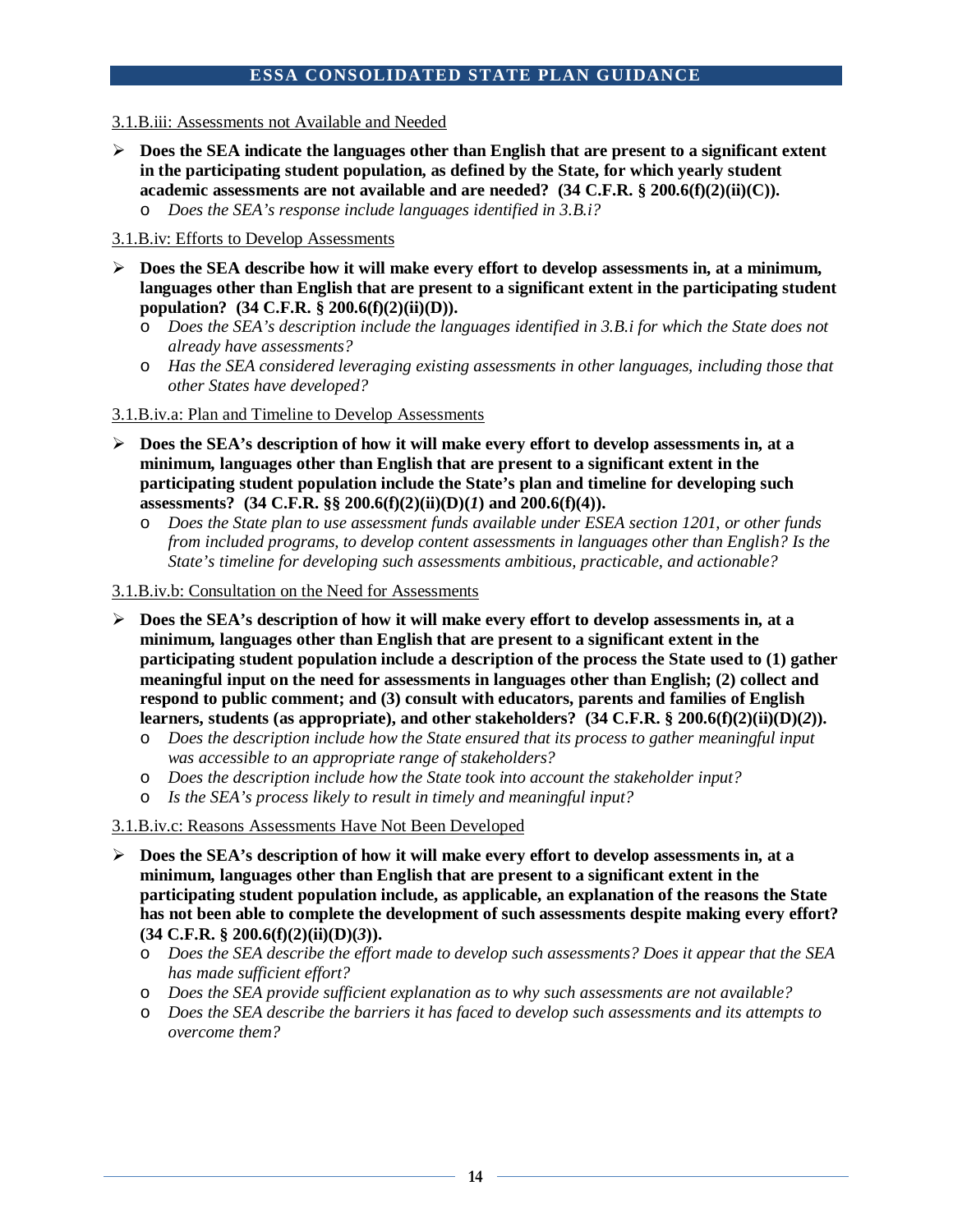# **SECTION 4: ACCOUNTABILITY, SUPPORT, AND IMPROVEMENT FOR SCHOOLS**

# 4.1 Accountability System

4.1.A: Indicators (34 C.F.R. § 299.17(b)(1))

# 4.1.A.i: Measures for the Academic Achievement Indicator

- **Does the SEA describe the measures used for the Academic Achievement indicator in its statewide accountability system? (ESEA section 1111(c)(4)(B)(i); 34 C.F.R. § 200.14(b)(1)).** 
	- o **Does the SEA use the same measures and calculate them in the same way for all schools, in all LEAs, across the State?[9](#page-15-0) (34 C.F.R. § 200.14(a)(2) and (c)(2)).**
	- o **Is each measure valid, reliable, and comparable across all LEAs in the State? (34 C.F.R. § 200.14(c)(1)).**
	- o **Can each measure be disaggregated for each subgroup of students (economically disadvantaged students, students from each major racial and ethnic group, children with disabilities, and English learners)? (34 C.F.R. § 200.14(a)(1) and (c)(3)).**
	- o **Is the indicator based on the SEA's long-term goals? (34 C.F.R. § 200.14(b)(1)).**
	- o **Does the indicator include a measure of student performance on the State's annual reading/ language arts and mathematics assessments at or above the proficient level on the State's grade-level academic achievement standards, except that students with the most significant cognitive disabilities may be assessed in those subjects against alternate academic achievement standards? (34 C.F.R. § 200.14(b)(1)(i)(A)).** 
		- *If the SEA weights measures of reading/language arts achievement differently from mathematics achievement within the indicator, does the SEA provide a technically and educationally sound rationale for doing so?*
	- o **Does each measure in the indicator measure the performance of at least 95 percent of all**  students and 95 percent of all students in each subgroup? (ESEA section 1111(c)(4)(E)(ii); **34 C.F.R. §§ 200.14(b)(1)(i)(B) and 200.15(b)(1)).**
	- o **As applicable, are additional measures the SEA includes in its Academic Achievement indicator (besides student performance at the proficient level on the State's annual reading/language arts and mathematics assessments) limited to measures of student performance on such assessments above or below the proficient level on the State's gradelevel academic achievement standards calculated so that a school:** 
		- **Receives less credit for the performance of a student who is not yet proficient than for the performance of a student who has reached or exceeded proficiency; and**
		- **Does not receive credit for a student exceeding proficiency in a manner that fully compensates for the performance of a student who is not yet proficient? (34 C.F.R. § 200.14(b)(1)(ii)(A)).**
		- *Does the SEA provide a technically and educationally sound rationale for using a performance index and demonstrate how the credit awarded at each achievement level*

<span id="page-15-0"></span><sup>&</sup>lt;sup>9</sup> See description 4.1.G, where an SEA may propose an alternate methodology for annual meaningful differentiation of schools for certain kinds of schools where flexibility in measuring the indicator(s) may be needed, such as schools in which no grade level is assessed; schools with variant grade configurations; small schools in which the total number of students who can be included in any indicator is less than the State's minimum number of students; newly opened schools; and schools designed to serve special populations (e.g., students receiving alternative programming in alternative educational settings, students living in local institutions for neglected or delinquent children, including juvenile justice facilities, students enrolled in State public schools for the deaf or blind; and recently arrived English learners enrolled in public schools for newcomer students).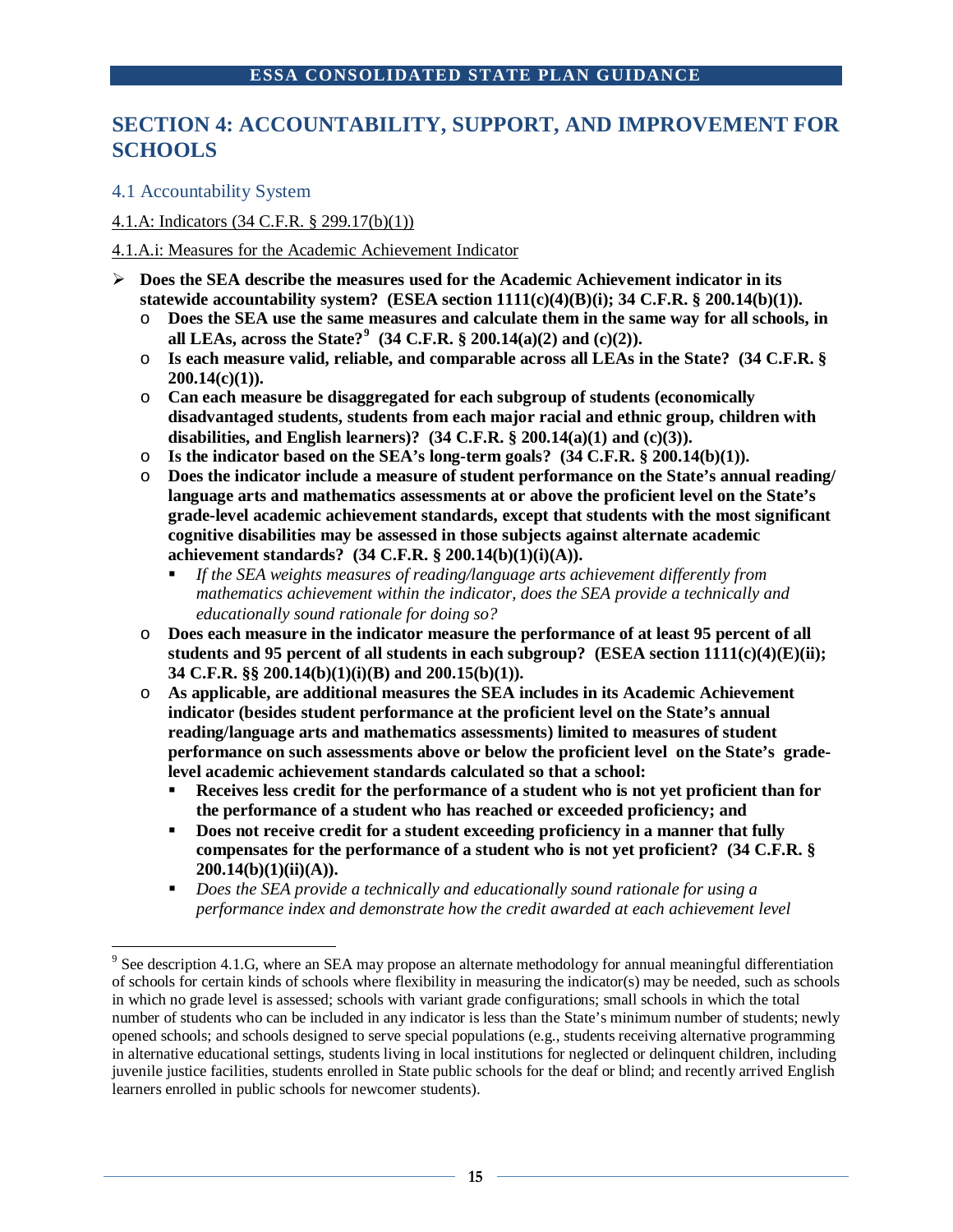*ensures that the performance of a student above the proficient level does not fully compensate for the performance of a student who is not yet proficient?* 

- o **If applicable, does the SEA include for high schools, in addition to the measure of achievement, a measure of student growth based on the State's annual reading/language**  arts and mathematics assessments?  $(34 \text{ C.F.R.} \S 200.14(b)(1)(ii)(B)).$ 
	- *If an SEA includes a measure of student growth based on the State's reading/language arts and mathematics assessments, is the SEA's use of student growth in the indicator technically and educationally sound?*

#### 4.1.A.ii: Measure(s) for the Academic Progress Indicator

- **For elementary and secondary schools that are not high schools, does the SEA describe the measure(s) used for the Academic Progress indicator in its statewide accountability system, including either (1) a measure of student growth based on the State's annual reading/language arts and mathematics assessments or (2) another academic measure? (ESEA section 1111(c)(4)(B)(ii); 34 C.F.R. § 200.14(b)(2)).** 
	- o **Does the SEA use the same measure(s) and calculate the measure(s) in the same way for all elementary and secondary schools that are not high schools, in all LEAs, across the State, except that the measures within the indicator may vary by each grade span (e.g., elementary vs. middle schools)? (34 C.F.R. § 200.14(a)(2) and (c)(2)).**
	- o **Is each measure valid, reliable, and comparable across all LEAs in the State? (34 C.F.R. § 200.14(c)(1)).**
	- o **Can each measure be disaggregated for each subgroup of students (economically disadvantaged students, students from each major racial and ethnic group, children with disabilities, and English learners)? (34 C.F.R. § 200.14(a)(1) and (c)(3)).**
	- o **Does the SEA demonstrate that each measure included in the Academic Progress indicator is supported by research that high performance or improvement on such a measure is likely to increase student learning (e.g., grade point average, credit accumulation, performance in advanced coursework)? (34 C.F.R. § 200.14(d)).**
		- *Does the SEA cite a body of research or provide evidence or simulation data to support its demonstration that the measure is likely to increase student learning, such as by demonstrating a positive and statistically significant relationship with academic achievement, student growth, grade point average, credit accumulation, performance in advanced coursework, or another positive academic outcome?*
- o **Does the SEA demonstrate that each measure included in the Academic Progress indicator aids in the meaningful differentiation of schools by producing varied results across schools in the State? (34 C.F.R. § 200.14(e)).** 
	- *Does the SEA cite a body of research or provide evidence or simulation data to support its demonstration that the measures in the Academic Progress indicator result in a distribution of data across schools in the State to distinguish high- and low-performing schools on this indicator?*
	- *Is the SEA's research or data compelling and does the SEA provide sufficient rationale to support this measure?*

#### 4.1.A.iii: Measure(s) for the Graduation Rate Indicator

- **Does the SEA describe the measure(s) used for the Graduation Rate indicator in its statewide accountability system, including, at a minimum, the four-year adjusted-cohort graduation rate? (ESEA section 1111(c)(4)(B)(iii); 34 C.F.R. §§ 200.14(b)(3) and 200.34(a)).** 
	- o **Does the SEA use the same measure(s) and calculate the measure(s) in the same way for all high schools, in all LEAs, across the State? (34 C.F.R. § 200.14(a)(2) and (c)(2)).**
	- o **Is each measure valid, reliable, and comparable across all LEAs in the State? (34 C.F.R. § 200.14(c)(1)).**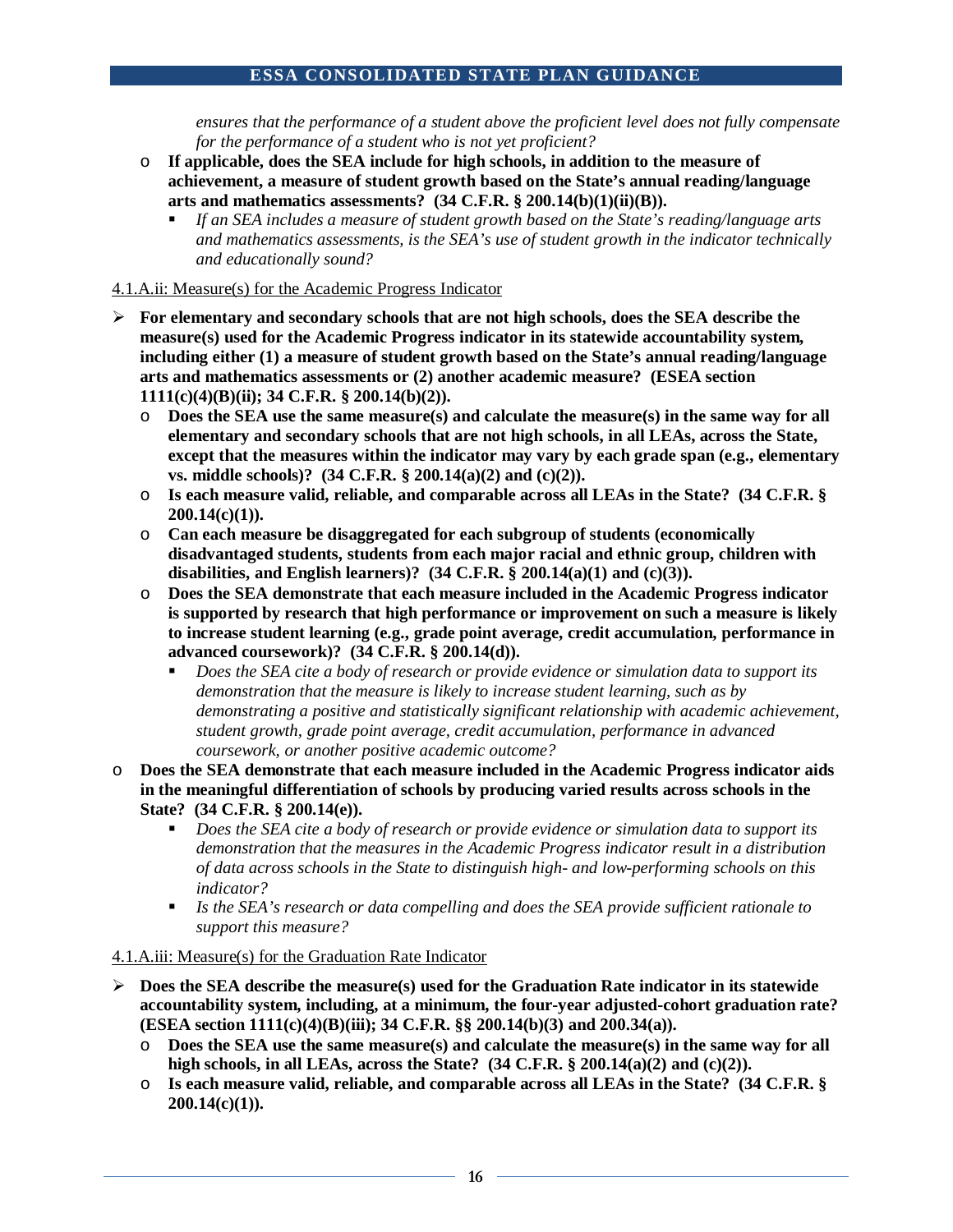- o **Can each measure be disaggregated for each subgroup of students (economically disadvantaged students, students from each major racial and ethnic group, children with disabilities, and English learners)? (34 C.F.R. § 200.14(a)(1) and (c)(3)).**
- o **Is the indicator based on the SEA's long-term goals? (34 C.F.R. § 200.14(b)(3)).**
- o **If applicable, does the SEA include the extended-year adjusted cohort graduation rate(s) and no other additional measures? (34 C.F.R. §§ 200.14(b)(3)(ii) and 200.34(d)).**
	- If the SEA gives equal or less weight to the four-year adjusted cohort graduate rate compared *to the extended-year graduation rate(s), does the SEA provide a technically and educationally sound rationale for doing so?*

## 4.1.A.iv: Measure(s) for the Progress in Achieving ELP Indicator

- **Does the SEA describe the measure(s) used for the Progress in Achieving ELP indicator in its statewide accountability system? (ESEA section 1111(c)(4)(B)(iv); 34 C.F.R. § 200.14(b)(4)).** 
	- o **Does the SEA use the same measure(s) and calculate the measure(s) in the same way for all schools, in all LEAs, across the State? (34 C.F.R. § 200.14(a)(2) and (c)(2)).**
	- o **Is each measure valid, reliable, and comparable across all LEAs in the State? (34 C.F.R. § 200.14(c)(1)).**
	- o **Is each measure based on English learner performance on the State's annual ELP assessment[10](#page-17-0) in at least each of grades three through eight and in grades for which English learners are otherwise assessed on the State's annual reading/language arts and mathematics assessments in high school? (34 C.F.R. § 200.14(b)(4)).**
		- *Does the SEA include the performance of English learners in preschool, where applicable, grades K-2, or in all high school grades (in addition to the grade in which the State administers its statewide reading/language arts and mathematics assessment in high school)?*
	- o **Is each measure an objective and valid metric of student progress on the State's annual ELP assessment, comparing results from the current school year to results from the previous school year, such as student growth percentiles? (34 C.F.R. § 200.14(b)(4)(i)).**
	- o **Is each measure aligned with the applicable timelines, within the State-determined maximum number of years, established for each English learner to attain ELP after the student's identification as an English learner, as described above in 1.C of the consolidated State plan? (34 C.F.R. §§ 200.14(b)(4)(ii) and 200.13(c)(2)).** 
		- *Are the measures designed to ensure that all English learners make sufficient progress or growth each year such that students will attain proficiency on the State's ELP assessment within the State-determined timeline?*
	- o **If applicable, does the SEA include a measure of proficiency (e.g., an increase in the percentage of English learners scoring proficient on the State's annual ELP assessment) in the indicator? (34 C.F.R. § 200.14(b)(4)(iii)).**

# 4.1.A.v: Measure(s) for School Quality or Student Success Indicator(s)

**NOTE**: Peer reviewers must separately review each School Quality or Student Success indicator that an SEA submits. For example, if an SEA submits one School Quality or Student Success indicator for high schools and a different School Quality or Student Success indicator for elementary and middle schools, then peer reviewers will provide feedback, using the below guidance, separately for each indicator.

 **Does the SEA describe the measure(s) used for the School Quality or Student Success indicator in its statewide accountability system? (ESEA section 1111(c)(4)(B)(v); 34 C.F.R. § 200.14(b)(5)).**

<span id="page-17-0"></span> $10$  References to a State's annual ELP assessment mean the assessment required under ESEA section 1111(b)(2)(G).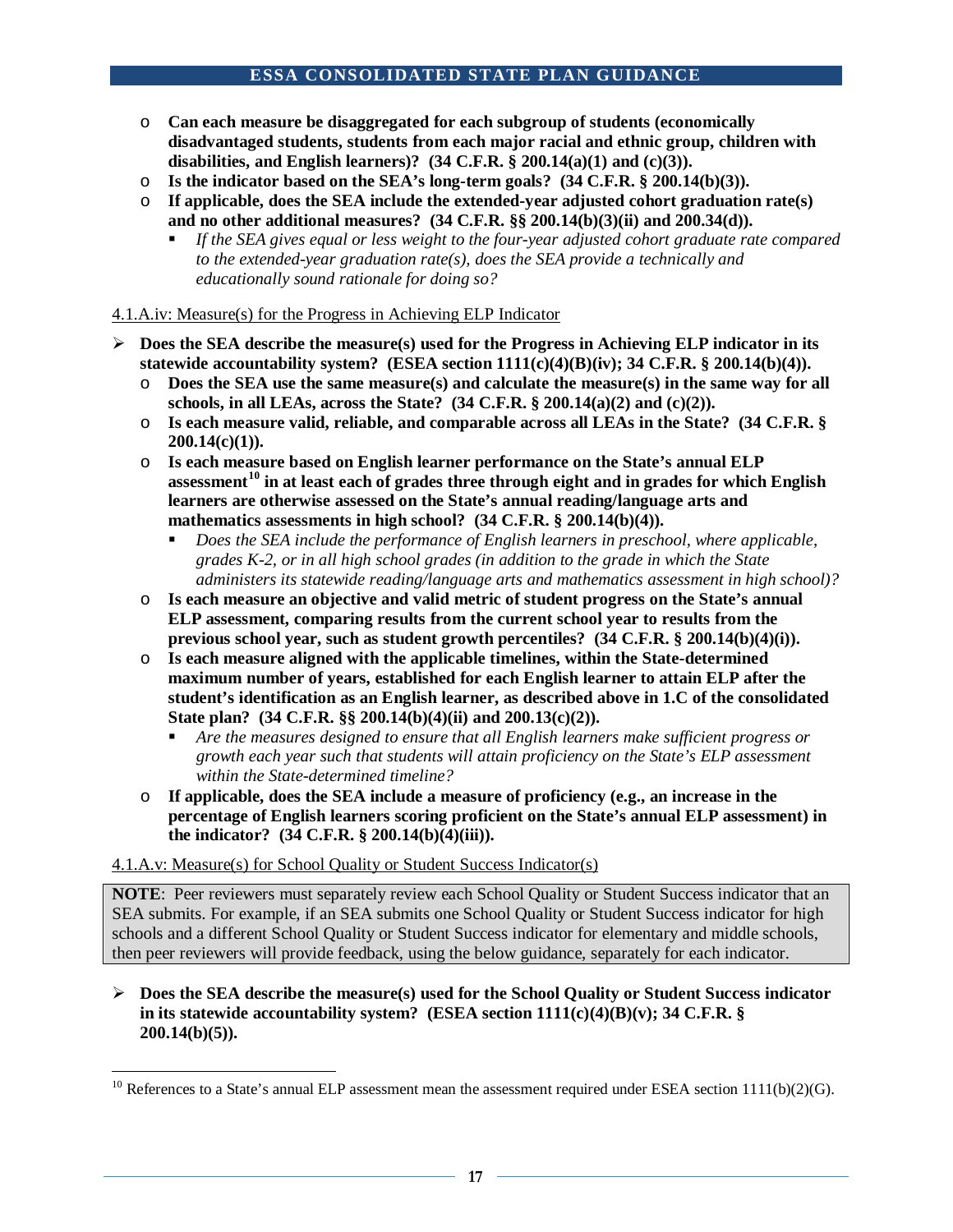- o **Does the SEA use the same indicator(s) of School Quality or Student Success in all schools, in all LEAs, except that the indicators may vary by each grade span (i.e., elementary vs. middle vs. high schools)? (34 C.F.R. 200.14(b)(5)).**
- o **Does the SEA use the same measure(s) and calculate the measure(s) in the same way for all schools, in all LEAs, across the State, except that the measures within the indicator may vary by each grade span (e.g***.***, elementary vs. middle vs. high schools)? (34 C.F.R. § 200.14(a)(2) and (c)(2)).**
- o **Is each measure valid, reliable, and comparable across all LEAs in the State? (34 C.F.R. § 200.14(c)(1)).**
- o **Is each measure able to be disaggregated for each subgroup of students (economically disadvantaged students, students from each major racial and ethnic group, children with disabilities, and English learners)? (34 C.F.R. §§ 200.14(a)(1) and (c)(3)).**
- o **Does the SEA demonstrate that each measure included in a School Quality or Student Success indicator is supported by research that high performance or improvement on such a measure is likely to increase student learning (e.g., grade point average, credit accumulation, performance in advanced coursework) or, for measures within indicators used for accountability at the high school level, is likely to increase graduation rates, postsecondary enrollment, postsecondary persistence or completion, or career readiness? (34 C.F.R. § 200.14(d)).**
	- *Does the SEA cite a body of research or provide evidence or simulation data to support its demonstration that the measure is likely to increase student learning (such as by demonstrating a positive and statistically significant relationship with academic achievement, student growth, grade point average, credit accumulation, performance in advanced coursework, or another positive academic outcome), or for high schools, likely to increase students' college and career readiness (such as by demonstrating a positive and statistically significant relationship with graduation rates, postsecondary enrollment, postsecondary persistence or completion, career readiness, or another positive academic outcome)?*
- o **Does the SEA demonstrate that each measure it includes in the School Quality or Student Success indicator aids in the meaningful differentiation of schools by producing varied results across schools in the State? (34 C.F.R. § 200.14(e)).** 
	- *Does the SEA cite provide evidence or simulation data to support its demonstration that the measures in the School Quality or Student Success indicator(s) result in a distribution of data across schools in the State to distinguish high- and low-performing schools on this indicator?*
	- *Is the SEA's data compelling and does the SEA provide sufficient rationale to support this measure?*

# 4.1.B: Subgroups (34 C.F.R. § 299.17(b)(2)-(3))

# 4.1.B.i: Subgroups of Students

- **Does the SEA describe the subgroups of students from each major racial and ethnic group it uses in its accountability system? (ESEA section 1111(c)(2); 34 C.F.R. § 200.16(a)(2)(ii))**
- **If applicable, does the SEA describe any subgroups it uses in its accountability system in addition to economically disadvantaged students, students from each major racial and ethnic group, children with disabilities, and English learners? (34 C.F.R. § 200.16(e)(2)).**
	- o *If the SEA includes additional subgroups for accountability purposes, does the SEA provide a technically and educationally sound rationale for doing so?*
- 4.1.B.ii: Statewide Uniform Procedure Including Former Children with Disabilities
- **If applicable, does the SEA describe its statewide uniform procedure for including the performance of former children with disabilities in the children with disabilities subgroup for not more than two years after such students cease to be identified as children with disabilities**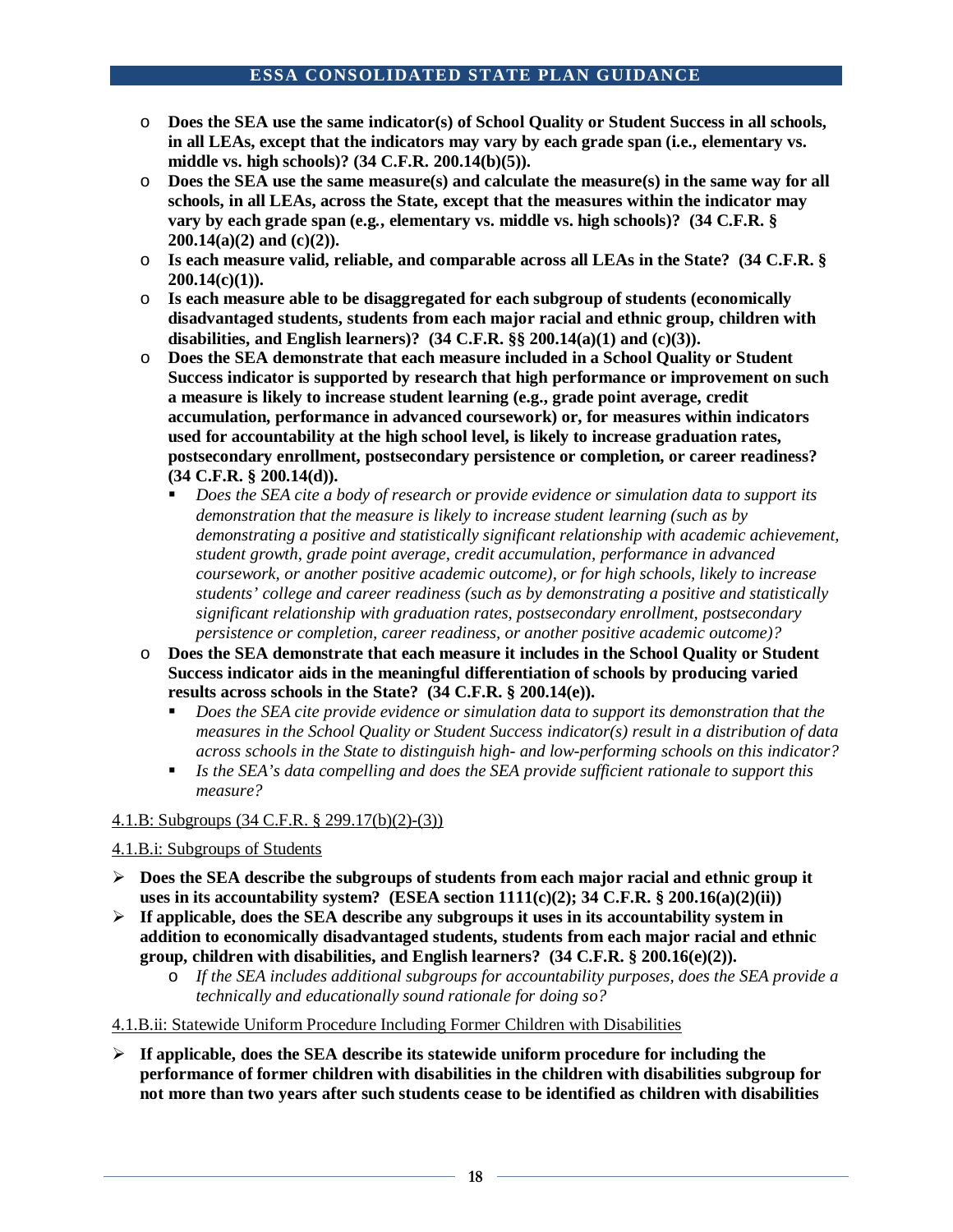**for the purposes of calculating any indicator that uses data from State's annual reading/language arts and mathematics assessments? (34 C.F.R. § 200.16(b)).**

- o **Does the uniform statewide procedure apply to all students who have been former children with disabilities for a State-determined period of time (not more than two years)? (34 C.F.R. § 200.16(b)).**
- o **Does the State include all former children with disabilities for the same period of time (i.e., one or two years)? (34 C.F.R. § 200.16(b)(1)).**
- o **Does the State count all such former children with disabilities within a school towards meeting the State's minimum number of students for the children with disabilities subgroup for purposes of calculating any indicator that uses data from State's annual reading/language arts and mathematics assessments? (34 C.F.R. § 200.16(b)(2)).**

## 4.1.B.iii: Statewide Uniform Procedure for Including Former English Learners

- **If applicable, does the SEA describe its statewide uniform procedure for including the performance of former English learners in the English learner subgroup for not more than four years after such students cease to be identified as English learners for the purposes of calculating any indicator that uses data from State's annual reading/language arts and mathematics assessments? (ESEA section 1111(b)(3)(B); 34 C.F.R. § 200.16(c)(1)).**
	- o **Does the uniform statewide procedure apply to all students who have been former English learners for a State-determined period of time (not more than four years)? (34 C.F.R. § 200.16(c)(1)).**
	- o **Does the State include all former English learners for the same period of time (i.e., for one, two, three, or four years)? (34 C.F.R. § 200.16(c)(1)(i)).**
	- o **Does the State count all such former English learners within a school towards meeting the State's minimum number of students for the English learner subgroup for purposes of calculating any indicator that uses data from State's annual reading/language arts and mathematics assessments? (34 C.F.R. § 200.16(c)(1)(ii)).**

4.1.B.iv: (If Applicable) Statewide Uniform Procedure for Recently Arrived English Learners

- $\triangleright$  If the SEA chooses to apply the same exception to all recently arrived English learners in the **State, does the SEA describe which exception it is using to hold schools accountable for the performance of recently arrived English learners? (ESEA section 1111(b)(3)(A); 34 C.F.R. § 200.16(c)(3) and (c)(4)(i)(A)).**
- **If the SEA chooses to develop and consistently implement a uniform statewide procedure for all recently arrived English learners to determine whether one of the two exceptions is appropriate, does the SEA describe a uniform procedure that considers each such student's ELP level at the time of their identification as an English learner, in addition to any other permissible student characteristics (i.e., grade level; age; native language proficiency level; limited or interrupted formal education, if any) that an SEA selects? (ESEA section 1111(b)(3)(A); 34 C.F.R. §§ 200.13(c)(2)(i)(B)-(E), 200.16(c)(3) and (c)(4)(i)(B)).** 
	- o **Under the State's uniform procedure for English learners sharing particular characteristics, what, if any, student characteristics (i.e., grade level; age; native language proficiency level; limited or interrupted formal education, if any), in addition to the student's initial ELP level, did the State propose to use when deciding which exception to apply? (34 C.F.R. §§ 200.13(c)(2)(i)(B)-(E) and 200.16(c)(4)(i)(B)).**
	- o *Did the State provide a rationale for the student characteristics selected for consideration in addition to initial ELP level?*
	- o *Taken together, does the SEA's uniform procedure for including recently arrived English learners meaningfully and appropriately include these students in school accountability decisions to improve the academic and ELP performance of these students?*
	- o *Is the State's uniform procedure educationally sound?*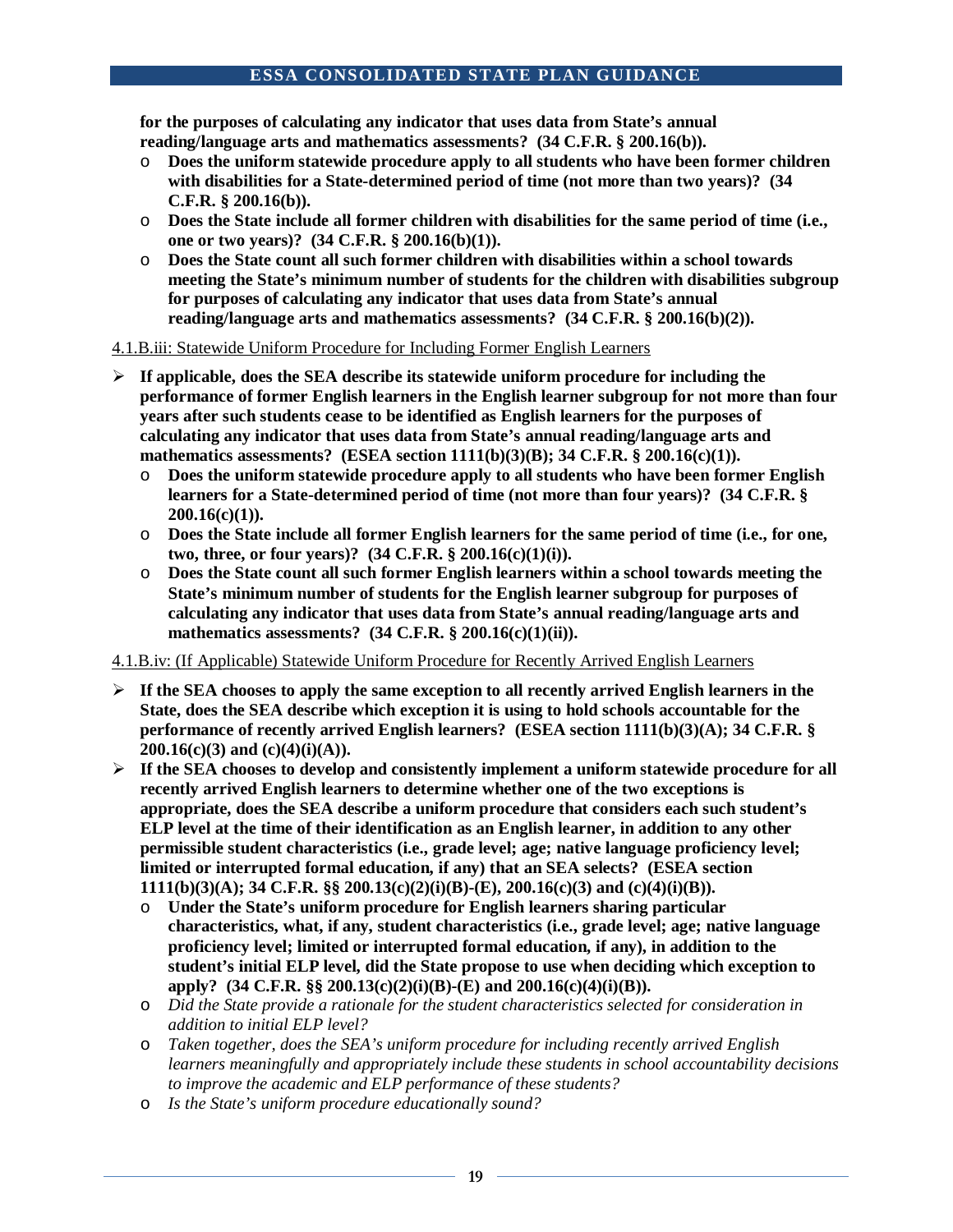4.1.C: Minimum Number of Students (34 C.F.R. § 299.17(b)(4))

4.1.C.i: Minimum Number of Students

- **Does the SEA provide its minimum number of students for accountability and, if the State uses a different minimum number of students for reporting, its minimum number of students for reporting? (ESEA section 1111(c)(3); 34 C.F.R. § 200.17(a)(1) and (a)(2)(iv)).** 
	- o **Is the minimum number of students the same number for all students and for each subgroup of students (economically disadvantaged students, students from each major racial and ethnic group, children with disabilities, and English learners)? (34 C.F.R. § 200.17(a)(2)(i)).**
	- o **Is the minimum number of students the same number for all purposes of the statewide accountability system, including measuring school performance for each indicator? (34 C.F.R. § 200.17(a)(2)(ii)).**

#### 4.1.C.ii: Method for Determining Minimum Number of Students

- **Does the SEA describe a sound statistical methodology used to determine its minimum number of students? (ESEA section 1111(c)(3); 34 C.F.R. § 200.17(a)(1) and (a)(3)(i)).** 
	- o **Is the minimum number of students sufficient to yield statistically reliable information for each purpose for which the State uses disaggregated data, including for purposes of reporting information and for purposes of the statewide accountability system? (34 C.F.R. § 200.17(a)(1)(i)).**
	- o **Is the minimum number of students sufficient to ensure that, to the maximum extent practicable, the State includes each student subgroup, including economically disadvantaged students, students from each major racial and ethnic group, children with disabilities, and English learners, at the school level for annual meaningful differentiation and identification? (34 C.F.R. § 200.17(a)(1)(ii)).** 
		- *Does the methodology that the State describes reflect consideration of the extent that each student subgroup in 34 C.F.R. § 200.16(a)(2) will be included in school-level accountability determinations?*

#### 4.1.C.iii: Interaction of Minimum Number of Students with Other Components of Accountability System

- **Does the SEA explain how other components of the statewide accountability system, such as the State's uniform procedure for averaging data, as described in element 4.1.F of the State plan, interact with the minimum number of students to (1) affect the statistical reliability and soundness of accountability data and (2) ensure the maximum inclusion of all students and each student subgroup, including economically disadvantaged students, students from each major racial and ethnic group, children with disabilities, and English learners? (34 C.F.R. § 200.17(a)(3)(ii)).** 
	- o *Does the SEA's uniform averaging procedure and/or other components of the statewide accountability system interact with the SEA's proposed minimum number of students such that, taken together, they impact the statistical reliability and soundness of the accountability data?*
	- o *Does the combination of the SEA's uniform averaging procedure and/or other components of the statewide accountability system and the SEA's proposed minimum number of students ensure that the accountability system includes all students and each subgroup of students?*

4.1.C.iv: Privacy Protections for Individual Students

- **Does the SEA describe the strategies used to protect the privacy of individual students for each purpose for which disaggregated data are required, including reporting and the State accountability system? (34 C.F.R. § 200.17(a)(3)(iii) and (b)).** 
	- o *Are the strategies described likely to ensure protection for the privacy of individual students when used for reporting and accountability purposes? (ESEA sections 1111(h) and 1111(c)).*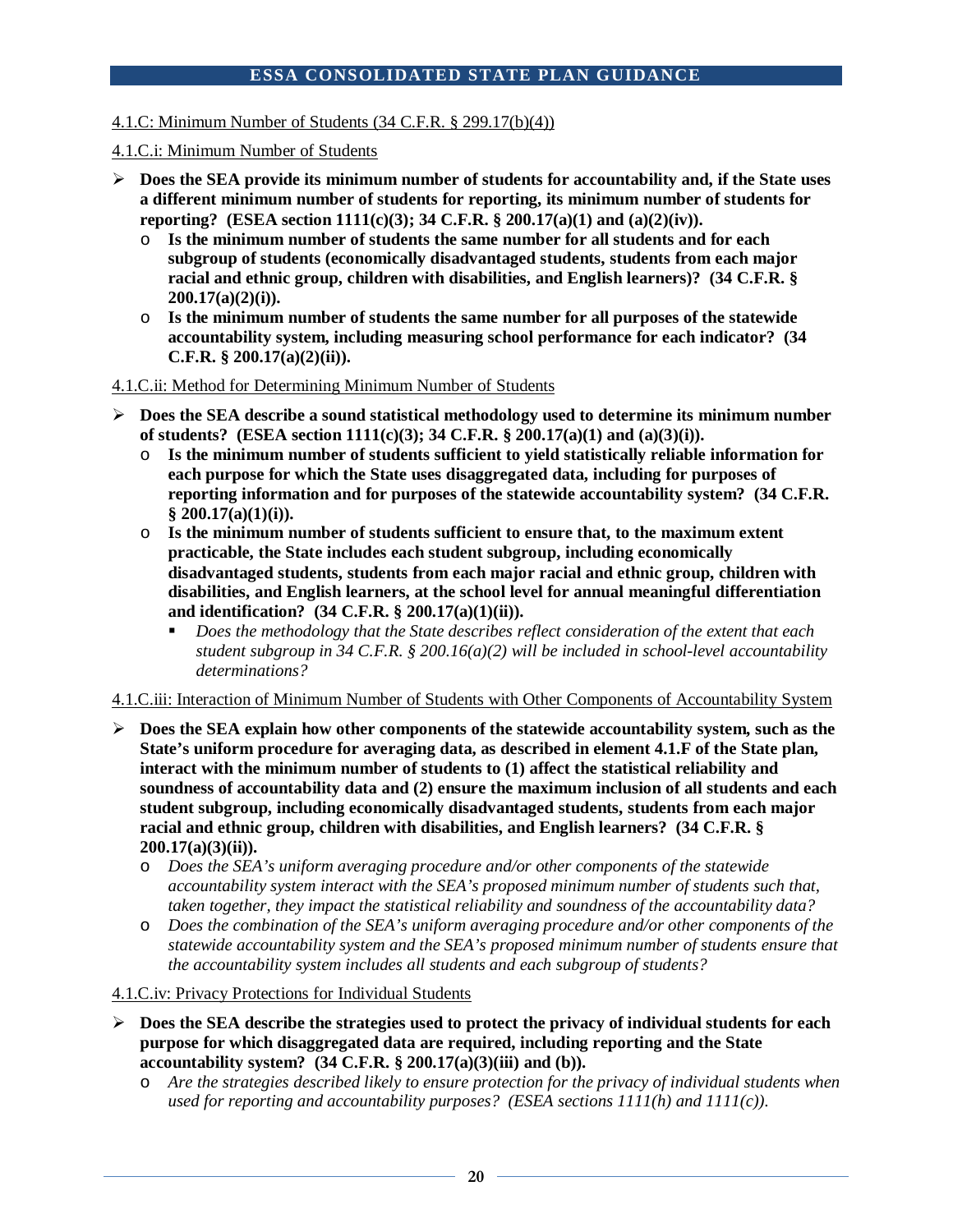o *Does the SEA's strategy for protecting student privacy appropriately balance the need to protect the privacy of individual students with the need to provide transparent data on subgroup performance?*

#### 4.1.C.v: Students Not Included in Accountability Determinations

- **Does the SEA provide information regarding the number and percentage of all students and students in each subgroup (economically disadvantaged students, students from each major racial and ethnic group, children with disabilities, and English learners) whose results would not be included in the State accountability system for annual meaningful differentiation? (34 C.F.R. § 200.17(a)(3)(iv)).** 
	- o *Does the SEA's data demonstrate it has balanced the need for sound and reliable school accountability determinations with the need to maximize the number of students in each subgroup included for accountability purposes?*
	- o *Does the SEA provide information about how it calculated the number and percentage of all students and students in each subgroup whose results would not be included?*

## 4.1.C.vi: Justification for Proposing Minimum Number of Students Greater Than 30

- **For an SEA that proposes a minimum number of students exceeding 30, does the SEA provide a justification that explains how such a minimum number of students promotes sound, reliable accountability determinations? (34 C.F.R. § 200.17(a)(3)(v)).**
- **Does the SEA's justification include data on the number and percentage of schools that would not be held accountable for the results of students in each subgroup, including economically disadvantaged students, students from each major racial and ethnic group, children with disabilities, and English learners, in the accountability system under the SEA's proposed minimum number of students compared to data on the number and percentage of schools that would not be held accountable for the results of students in each subgroup if the minimum number of students were 30? (34 C.F.R. § 200.17(a)(3)(v)).** 
	- o *Is the SEA's justification reasonable given the State context, such as the type and size of schools and LEAs in the State?*
	- o *Does the SEA provide information about how it calculated the number and percentage of all schools that would not be held accountable for the results of students in each subgroup?*
	- o *Does the SEA's data demonstrate its proposed minimum number of students balances the need for sound and reliable school accountability determinations with the need to maximize the number of schools held accountable for the performance of subgroups of students?*

#### 4.1.D: Annual Meaningful Differentiation (34 C.F.R. § 299.17(b)(5))

4.1.D.i: System for Meaningful Differentiation

**NOTE**: State responses must provide an overview of the SEA's system for annual meaningful differentiation that reflects the descriptions and demonstrations in sub-sections 4.1.D.i-iv to show compliance with the ESEA and the applicable regulations.

- **Does the SEA describe its system for annual meaningful differentiation of all public schools in the State, including public charter schools? (ESEA section 1111(c)(4)(C); 34 C.F.R. § 200.12(a)).**
- **Does the SEA's description include how the State takes into account the performance of all students on the State's annual reading/language arts and mathematics assessments? (34 C.F.R. § 200.12(b)(4)).**
- **Does the SEA's description include how the system is informed by the State's long-term goals and measurements of interim progress and includes all required indicators to (1) identify schools for support and improvement and (2) support effective development and**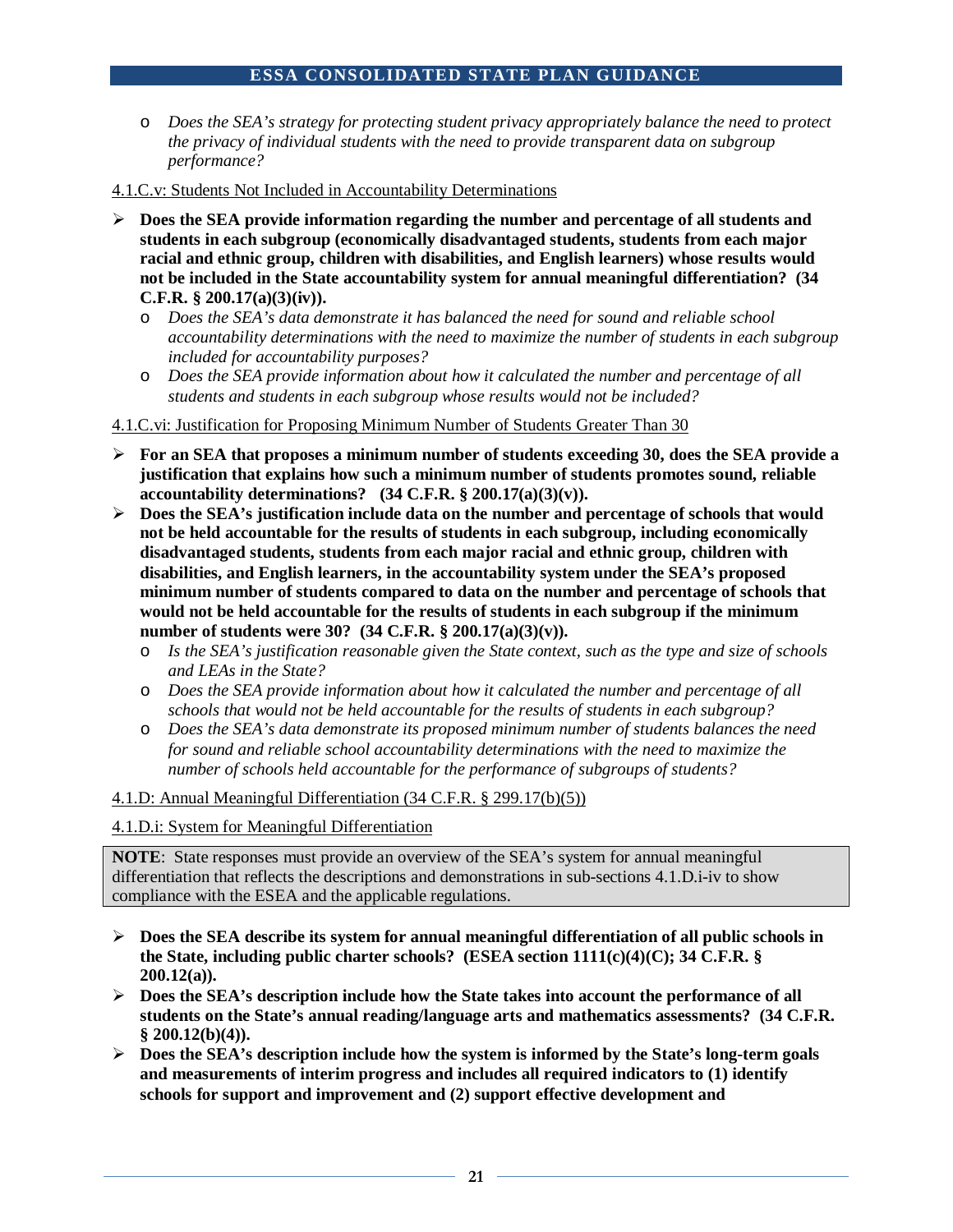**implementation of support and improvement plans, including evidence-based interventions? (34 C.F.R. § 200.12(b)(2), (b)(3), (b)(5), and (b)(6)).**

- o *Does the SEA describe its theory of action for a system for annual meaningful differentiation that will support continuous improvement of all public schools in the State?*
- o *Does its theory of action include strategies for taking into account the performance of subgroups of students?*
- o *Is the SEA's system for meaningful differentiation likely to result in identifying the schools for comprehensive and targeted interventions that have the greatest needs?*

4.1.D.ii: Distinct and Discrete Levels of School Performance for Each Indicator

- **Does the SEA describe the levels of school performance, and how they are calculated, for each indicator in the statewide accountability system? (ESEA section 1111(c)(4)(C)(i); 34 C.F.R. § 200.18(a)(2) and (d)(1)(i)).**
	- o **Does the SEA's system for meaningful differentiation include, for each indicator, at least three distinct and discrete levels of school performance that are, for the Academic Achievement, Graduation Rate, and Progress in Achieving ELP indicators, consistent with attainment of the State's long-term goals and measurements of interim progress? (34 C.F.R. §§ 200.18(a)(2) and 200.13).**
	- o **Are the SEA's levels of school performance on each indicator clear and understandable to the public? (34 C.F.R. § 200.18(a)(2)).**
	- o *Is the SEA's system for meaningful differentiation based on clear and technically sound distinctions (e.g., are there valid and reliable differences between the levels of performance for each indicator)?*
	- o *Do the performance levels on each indicator, including how they are reported on LEA report cards, provide contextual information to families and the public about school performance on each indicator (e.g., as compared to State averages, the long-term goals, performance quartiles, or another standard)?*

4.1.D.iii: Weighting of Indicators

- $\triangleright$  **Is the SEA's weighting of each indicator, including how certain indicators receive substantial weight individually and much greater weight in the aggregate, consistent with the applicable requirements? (ESEA section 1111(c)(4)(C)(ii); 34 C.F.R. § 200.18(b)).**
	- o **Does the SEA afford substantial weight to each of the Academic Achievement, Academic Progress, Graduation Rate, and Progress in Achieving ELP indicators? (34 C.F.R. § 200.18(b)(1)).**
	- o **In the aggregate, does the SEA afford much greater weight to the substantially weighted indicators (i.e., Academic Achievement, Academic Progress, Graduation Rate, and Progress in Achieving ELP) than to the School Quality or Student Success indicator or indicators? (34 C.F.R. § 200.18(b)(2)).**
	- o **Does the SEA afford the same relative weight to each indicator among all schools within the same grade span? (34 C.F.R. § 200.18(b)(3)).**
	- o **In schools that do not meet the minimum number of students for the English learner subgroup, and therefore do not have sufficient data to calculate the Progress in Achieving ELP indicator, does the SEA afford the same relative weight to the remaining three indicators (i.e., Academic Achievement, Academic Progress or Graduation Rate, and School Quality or Student Success) as it affords to those indicators in schools where annual meaningful differentiation also includes the Progress in Achieving ELP indicator? (34 C.F.R. § 200.18(d)(3)).**
	- o *Is the SEA's approach to weighting of each indicator clear and understandable to the public?*
	- o *Does the SEA use the same approach to weighting of indicators, and measures within those indicators, for all public schools in the State within a particular grade span?*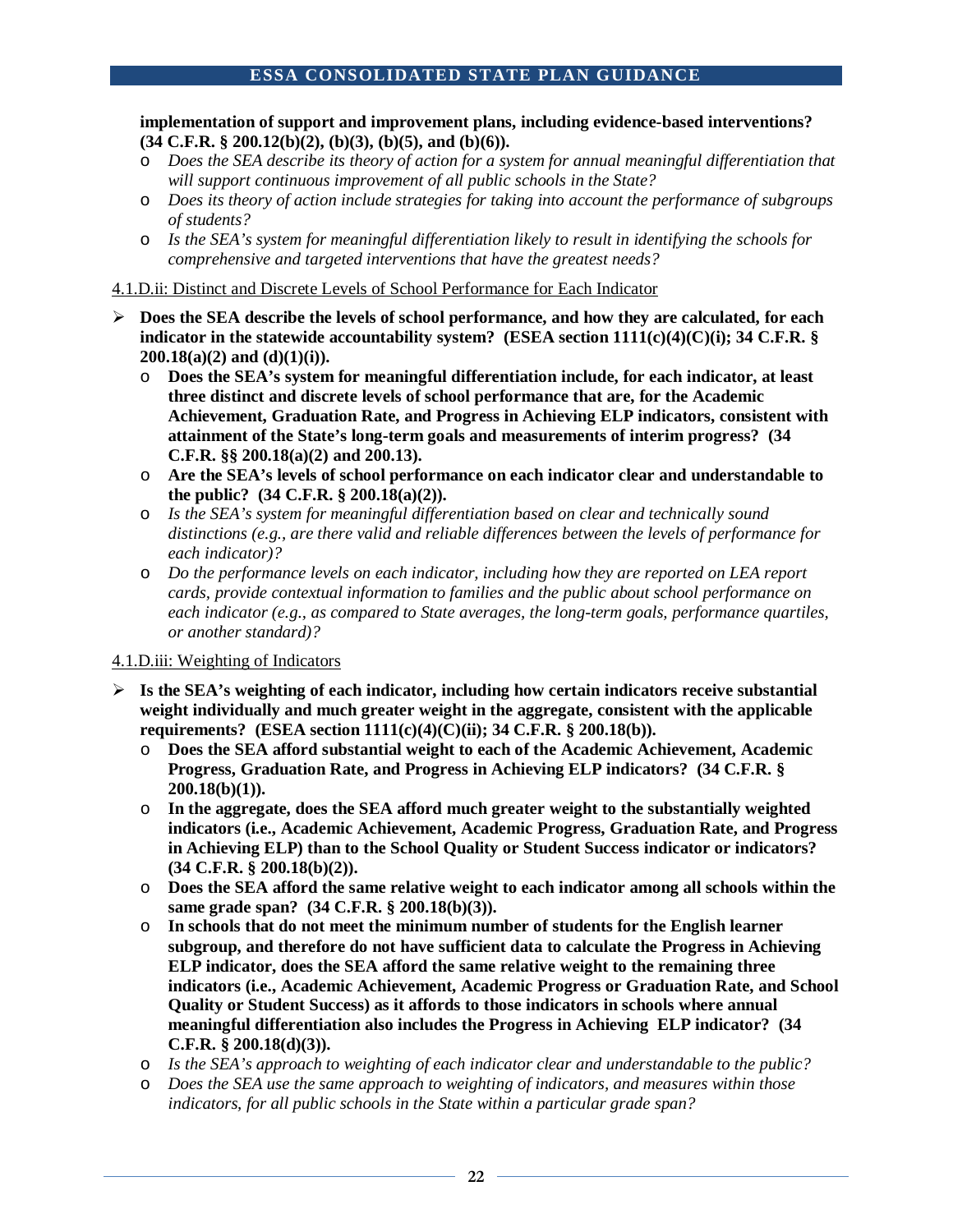- o *Does the SEA's approach to weighting of each indicator provide for fair, valid, and uniform annual meaningful differentiation across schools and LEAs?*
- o *Does the SEA's approach to weighting of each indicator provide sufficient emphasis on the indicators that must each be substantially weighted and provide a clear signal to educators, families, and the public regarding indicators where strong performance is particularly critical to improve or sustain positive student academic outcomes in the school?*
- **Does the SEA's weighting approach meet the applicable requirements related to School Quality or Student Success indicator(s)? (ESEA section 1111(c)(4)(C)(ii); 34 C.F.R. § 200.18(c)(1)-(2)).**
	- o **Does the SEA demonstrate that performance on its indicator(s) of School Quality or Student Success does not change the identity of schools that would otherwise be identified for comprehensive support and improvement without such indicator(s), unless the school has made significant progress in the prior year, as determined by the State, for all students on at least one of the other indicators that are measured for all students: Academic Achievement, Academic Progress, or Graduation Rate? (34 C.F.R. § 200.18(c)(1)).**
	- o **Does the SEA demonstrate that performance on its indicator(s) of School Quality or Student Success does not change the identity of schools that would otherwise be identified for targeted support and improvement without such indicator(s), unless the school has made significant progress in the prior year, as determined by the State, for each consistently underperforming or low-performing subgroup of students on at least one of the following indicators: Academic Achievement, Academic Progress, Graduation Rate, or Progress in Achieving ELP (if the low-performing or consistently underperforming subgroup in the school is the English learner subgroup)? (34 C.F.R. § 200.18(c)(2)).**

## 4.1.D.iv: Summative Determination

- $\triangleright$  Does the SEA describe (1) the summative determination that it provides to each school and (2) **how it is calculated? (ESEA section 1111(c)(4)(C) and (D); 34 C.F.R. § 200.18(a)(4)).**
	- o **Does the SEA provide each school with a single summative determination from among at least three distinct categories that meaningfully differentiates between schools based on differing levels of performance on the indicators and that may the two categories of identified schools (i.e., comprehensive and targeted support and improvement schools)? (34 C.F.R. §§ 200.18(a)(4) and 200.19(a)-(b)).**
	- o **Does the summative determination describe a school's overall performance in a clear and understandable manner as part of the description of the State's system for annual meaningful differentiation on LEA report cards? (34 C.F.R. § 200.18(a)(4)).**
	- o *Are the SEA's summative determinations (e.g., categories or overall designations for schools) clear and understandable to educators, families, public officials, school leaders, and other stakeholders?*
	- o *Do the SEA's summative determinations (e.g., categories or overall designations for schools) support meaningful differentiation by providing clear, valid, and technically sound distinctions between schools each year based on their performance across all of the accountability indicators?*
	- o *Does the SEA's approach to summative determinations support LEA and school staff in continuous efforts to improve student outcomes?*

#### 4.1.D.v: Ensuring Schools with Low Performance Are Identified

 **Do the SEA's system for annual meaningful differentiation and its methodology for school identification ensure that schools with low performance on substantially weighted indicators (i.e., Academic Achievement, Academic Progress, Graduation Rate, and Progress in Achieving ELP) are more likely to be identified for comprehensive support and improvement or targeted support and improvement? (ESEA section 1111(c)(4)(C)(ii)-(iii) and (D); 34 C.F.R. § 200.18(d)(1)(ii)).**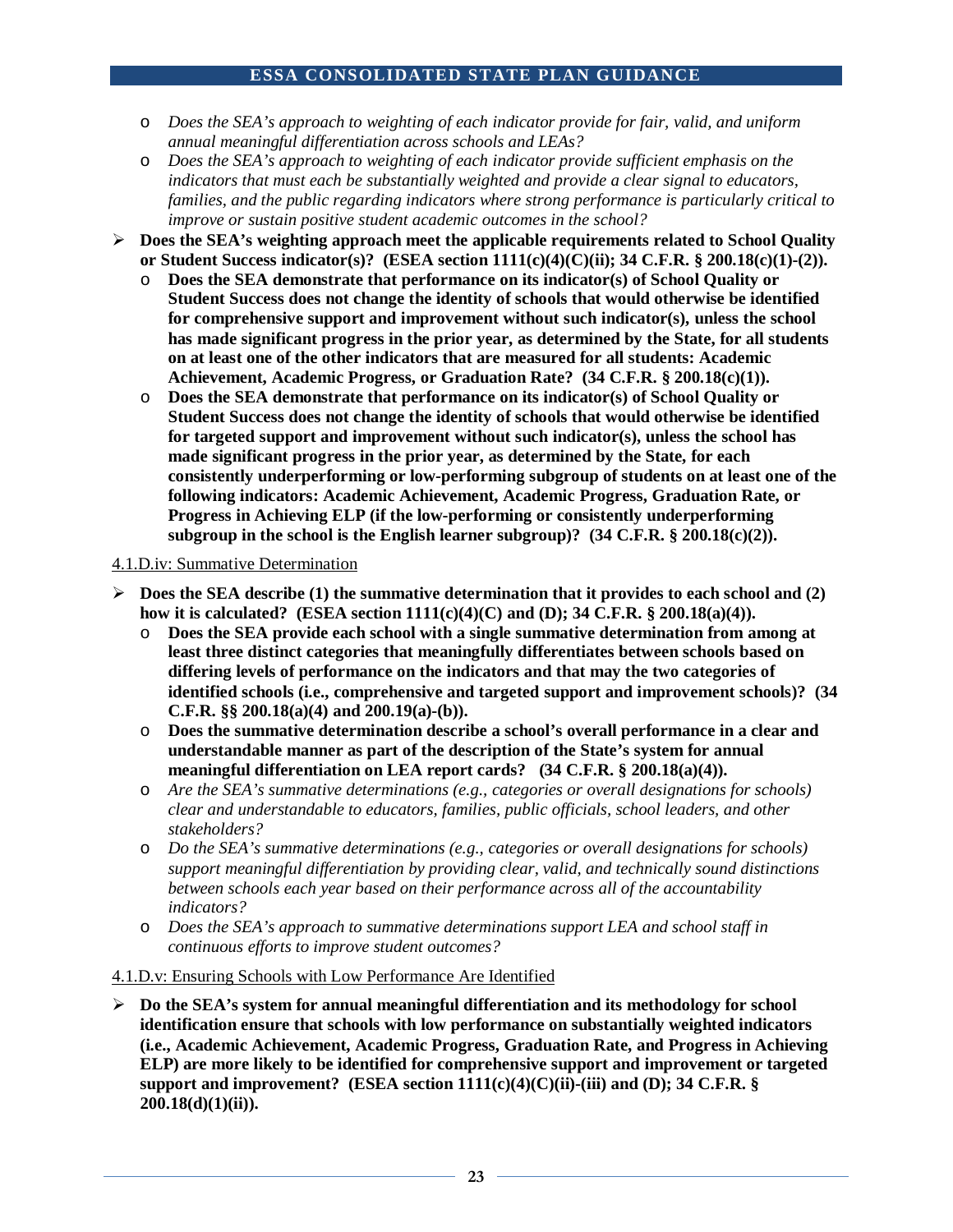- o **Does the SEA demonstrate that a school identified for targeted support and improvement because it has a consistently underperforming subgroup of students receives a lower summative determination than it would have otherwise received if it did not have any consistently underperforming subgroups of students? (34 C.F.R. § 200.18(c)(3)).**
- o *Does the SEA's methodology distinguish each school with one or more consistently underperforming subgroups of students by providing the school with a summative determination that is meaningfully different than those schools would otherwise receive if they did not have one or more consistently underperforming subgroups of students?*

#### 4.1.E: Participation Rate (34 C.F.R. § 299.17(b)(6))

- **Does the SEA factor into its system for annual meaningful differentiation the achievement of at least 95 percent of all students and 95 percent of all students in each subgroup of students (economically disadvantaged students, students from each major racial and ethnic group, children with disabilities, and English learners) on its annual reading/language arts and mathematics assessments? (ESEA section 1111(c)(4)(E)(iii); 34 C.F.R. §§ 200.15(a)(2) and 200.18(a)(5)).**
	- o **Does the State describe the action that it will take for a school that fails to assess at least 95 percent of all students or 95 percent of any subgroup of students in the school in reading/language arts or mathematics, including at least one of the following: lowering the summative determination, assigning the school the lowest performance level on the Academic Achievement indicator, identifying the school for targeted support and improvement, or another State-determined action or set of actions? (34 C.F.R § 200.15(b)(2)).**
	- o **If the SEA intends to use a State-determined action or set of actions, is that action or set of actions sufficiently rigorous to improve the school's participation rate so that the school meets the 95 percent participation requirement in subsequent years? (34 C.F.R. § 200.15(b)(2)(iv)).**
	- o *If the SEA differentiates the response it takes to a school missing the 95 percent participation requirement as part of its State-determined action or set of actions, do the factors the SEA considers in determining the appropriate response result in an action that is both tailored to the needs of the school and also sufficiently rigorous to address the problem?*
	- o *If the SEA differentiates the response it takes to a school missing the 95 percent participation requirement, do the factors the SEA considers in determining the appropriate response include the number of subgroups in the school missing the requirement, the length of time over which the school has missed the requirement, or the degree to which the school missed the requirement (i.e., 92 percent participation rate vs. 70 percent participation)?*
	- o *Does the SEA describe its process for ensuring that each LEA will review, approve, and monitor an improvement plan for each school that misses the 95 percent participation rate requirement in reading/language arts or mathematics, for all students or for any subgroup of students, which must be developed and implemented in partnership with stakeholders in the school and include strategies to address the reason or reasons for low participation rates in the school in order to improve participation rates? (34 C.F.R. § 200.15(c)(1)).[11](#page-24-0)*
	- o *Does the SEA describe (1) how it will identify an LEA with a significant number or percentage of schools that fail to meet the 95 participation rate requirement and (2) its process for reviewing and approving an improvement plan for each such LEA that includes additional actions that the*

<span id="page-24-0"></span> $11$  This question for consideration includes a citation to the regulation because it is a requirement. However, an SEA's response to the requirement is not a required description in an SEA's consolidated State plan.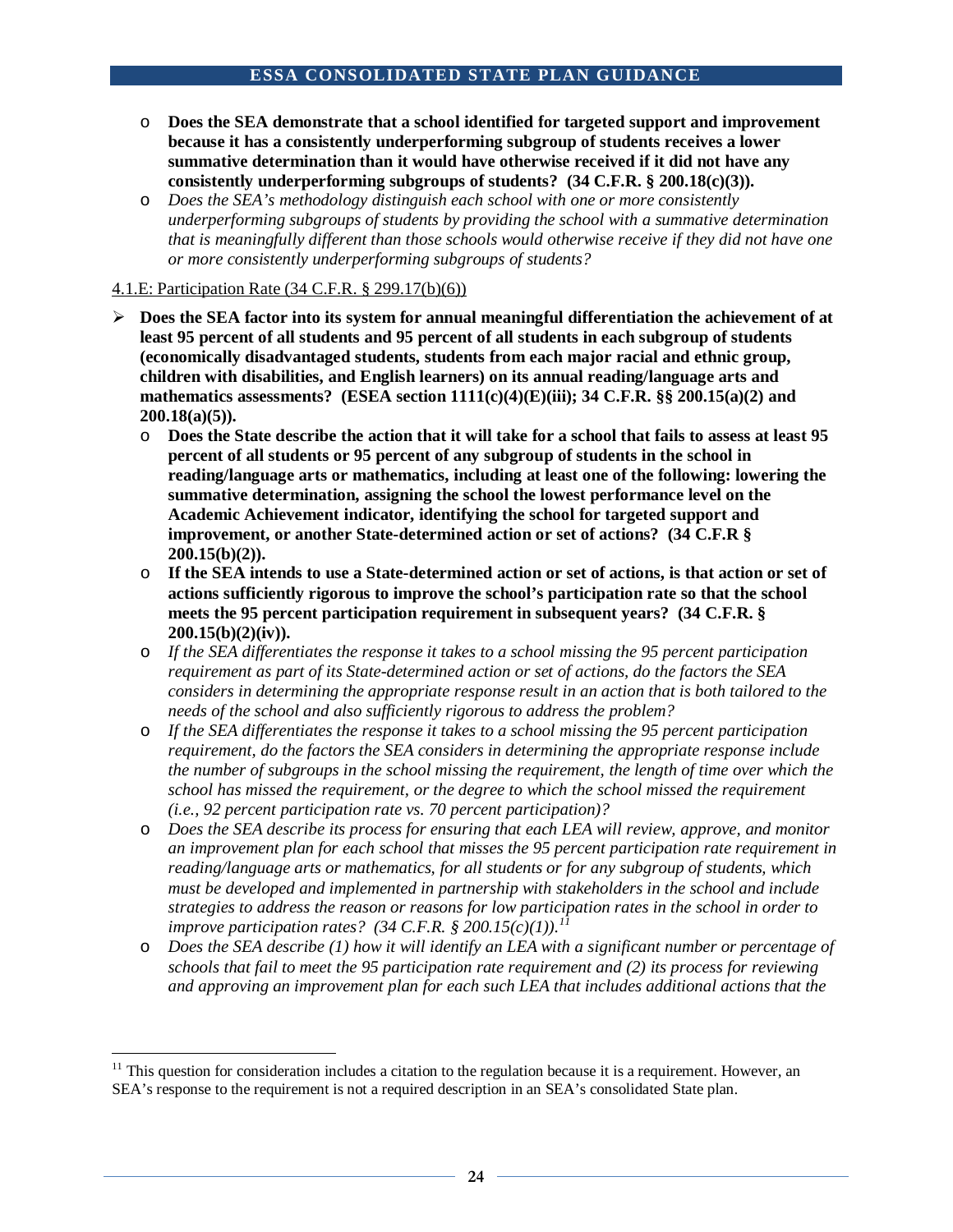*LEA will take to support effective implementation of school-level plans? (34 C.F.R. § 200.15(c)(2)).[12](#page-25-0)*

- 4.1.F: Data Procedures (34 C.F.R. § 299.17(b)(7))
- $\triangleright$  If applicable, does the SEA describe its uniform procedure for averaging data, including (1) **combining data across school years and/or (2) combining data across grades in a school? (34 C.F.R. § 200.20(a)).** 
	- o **Does the SEA only combine data for (1) calculating the accountability system indicators that it uses for annual meaningful differentiation of schools, (2) meeting the requirement for the State to factor 95 percent participation rates for all students and 95 percent of each subgroup of students in State's system of annual meaningful differentiation, and/or (3) identifying high schools with low graduation rates as comprehensive support and improvement schools? (34 C.F.R. §§ 200.20(a), 200.14, 200.15(b)(2), and 200.19(a)(2)).**
	- o **Does the SEA use the same uniform procedure for combining data from the school year for which the identification is made with data from one or two school years immediately preceding that school year for all public schools?**  $(34 \text{ C.F.R.} \text{ } \text{\$} 200.20(a)(1)(ii)(A))$ .
	- o **Does the SEA's uniform procedure combine data over two or three years (including the current year data)? (34 C.F.R. § 200.20(a)(1)(i)).**
	- o **Does the SEA use the same uniform procedure for combining data across grade spans for all public schools? (34 C.F.R. § 200.20(a)(2)(ii)(A)).**
	- o **When combining data across school years, does the SEA sum the total number of students in each subgroup of students, including economically disadvantaged students, students from each major racial and ethnic group, children with disabilities, and English learners, across all school years when determining whether a subgroup meets the State's minimum number of students? (34 C.F.R. § 200.20(a)(1)(ii)(A)).**
	- o **Does the SEA describe how it will specify the procedure it uses to combine data in its description of the indicators used for meaningful differentiation on the State report card? (34 C.F.R. § 200.20(a)(1)(ii)(C) and (a)(2)(ii)(C)).**
	- o *Are the State's uniform procedures for averaging data technically sound?*

4.1.G: Including All Public Schools in a State's Accountability System (34 C.F.R. § 299.17(b)())

- **If the State uses a different methodology in its system of meaningful differentiation than the one described above in 4.1.D and 4.1.D.i-iii for certain schools, does the SEA describe its different methodology or methodologies for inclusion of such schools, including the schools listed below? (ESEA section 1111(c)(4)(C); 34 C.F.R. § 200.18(d)(1)(iii))** 
	- o **(4.1.G.i) In which no grade level is assessed under the State's academic assessment system (e.g., P-2 schools in which no formal assessments are required)? (34 C.F.R. § 200.18(d)(1)(iii)(A)).**
	- o **(4.1.G.ii) With variant grade configurations (e.g., P-12 schools)? (34 C.F.R. § 200.18(d)(1)(iii)(B)).**
		- *Does the SEA identify the typical grade configurations, the range of variant configurations possible, and the methodology used for each configuration?*
	- o **(4.1.G.iii) In which the total number of students that can be included on any indicator is less than the minimum number of students established by the State, consistent with a State's uniform procedure for averaging data described above in 4.1.F (i.e., small schools)? (34 C.F.R. § 200.18(d)(1)(iii)(C)).**
	- o **(4.1.G.iv) That are designed to serve special populations (e.g., students receiving alternative programming in alternative educational settings, students living in local institutions for**

<span id="page-25-0"></span><sup>&</sup>lt;sup>12</sup> See footnote 11.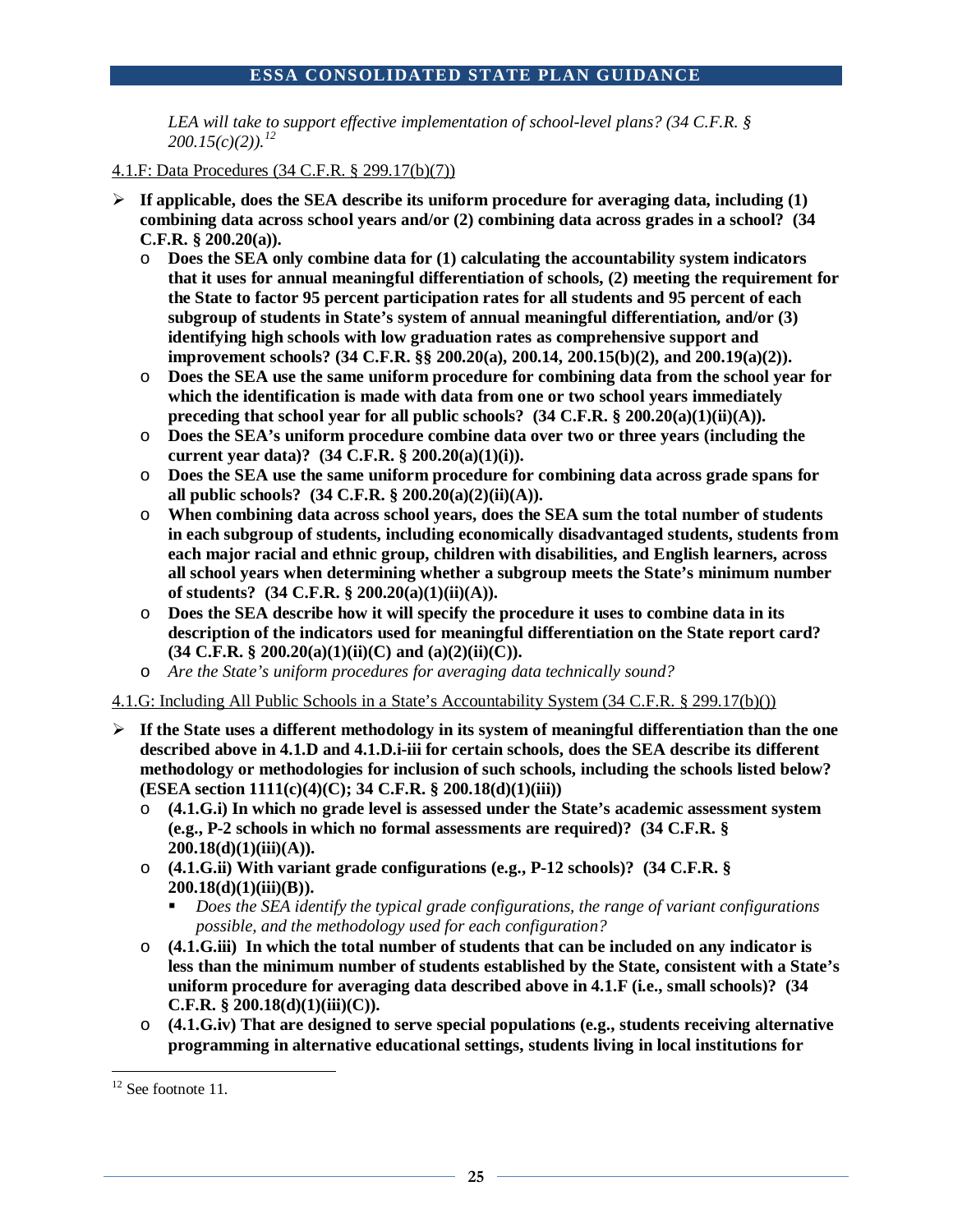**neglected or delinquent children, including juvenile justice facilities, students enrolled in State public schools for the deaf or blind, recently arrived English learners enrolled in public schools for newcomer students)? (34 C.F.R. § 200.18(d)(1)(iii)(D)).**

- *Does the SEA identify each type of school that is not being included in the system of meaningful differentiation typically used, its rationale for using an alternative methodology for such schools, and the particular methodology used for each type of school?*
- o **(4.1.G.v) That are newly opened and thus do not have multiple years of data, consistent with a State's uniform procedure for averaging data described above in 4.1.F, if applicable, for at least one indicator (e.g., a newly opened high school that has not yet graduated its first cohort of students)? (34 C.F.R. § 200.18(d)(1)(iii)(E)).**
- o *Does the methodology or methodologies result in annual meaningful differentiation for these categories of schools, including the requirements for performance levels on indicators and a summative determination?*
- o *Does the SEA describe how the methodology or methodologies are used to identify whether these categories of schools require comprehensive or targeted support and improvement so that students in these schools receive supports and interventions when necessary?*
- o *Is the alternate methodology or methodologies technically and educationally sound?*

# 4.2: Identification of Schools

## 4.2.A: Comprehensive Support and Improvement Schools (34 C.F.R. § 299.17(c)(1)-(2))

- 4.2.A.i: Identifying Comprehensive Support and Improvement Schools
- **Does the SEA describe the methodology by which the State identifies schools for comprehensive**  support and improvement? (ESEA section  $1111(c)(4)(D)(i)$  and  $1111(d)(3)(A)(i)(II);$ <sup>34</sup> C.F.R. § **200.19(a)).**
	- o **Does the SEA describe its methodology, based on its system for annual meaningful differentiation, for identifying not less than the lowest-performing five percent of Title I schools no later than the 2018-2019 school year and at least once every three years thereafter? (34 C.F.R. § 200.19(a)(1) and (d)(1)(i)).**
		- **Are the lowest-performing five percent of Title I schools identified consistent with the requirements for summative determinations as described above in 4.1.D.iii? (34 C.F.R. §§ 200.18(a)(4) and 200.19(a)(1)).**
		- *Is the SEA's methodology technically and educationally sound?*
	- o **For identifying all public schools with a low high school graduation rate, are schools identified based on a four-year adjusted cohort graduation rate for all students at or below 67 percent or, if the State chooses, below a higher percentage selected by the State, no later than the 2018-2019 school year and at least once every three years thereafter? (34 C.F.R. § 200.19(a)(2) and (d)(1)(i)).**
	- o **Does the SEA describe its methodology, based on its system for annual meaningful differentiation, for identifying Title I schools with a chronically low-performing subgroup (see 4.2.B.ii for a description of how these schools were initially identified for targeted support and improvement)? (34 C.F.R. § 200.19(a)(3)).** 
		- **Will Title I schools with a chronically low-performing subgroup be identified for comprehensive support and improvement after implementing a targeted support and improvement plan over a State-determined number of years? (34 C.F.R. § 200.19(a)(3)).**
		- **Does the SEA describe the timeline on which Title I schools with a chronically lowperforming subgroup of students will be identified, including the year of initial identification and identification at least once every three years thereafter? (34 C.F.R. § 200.19(d)(1)(i)).**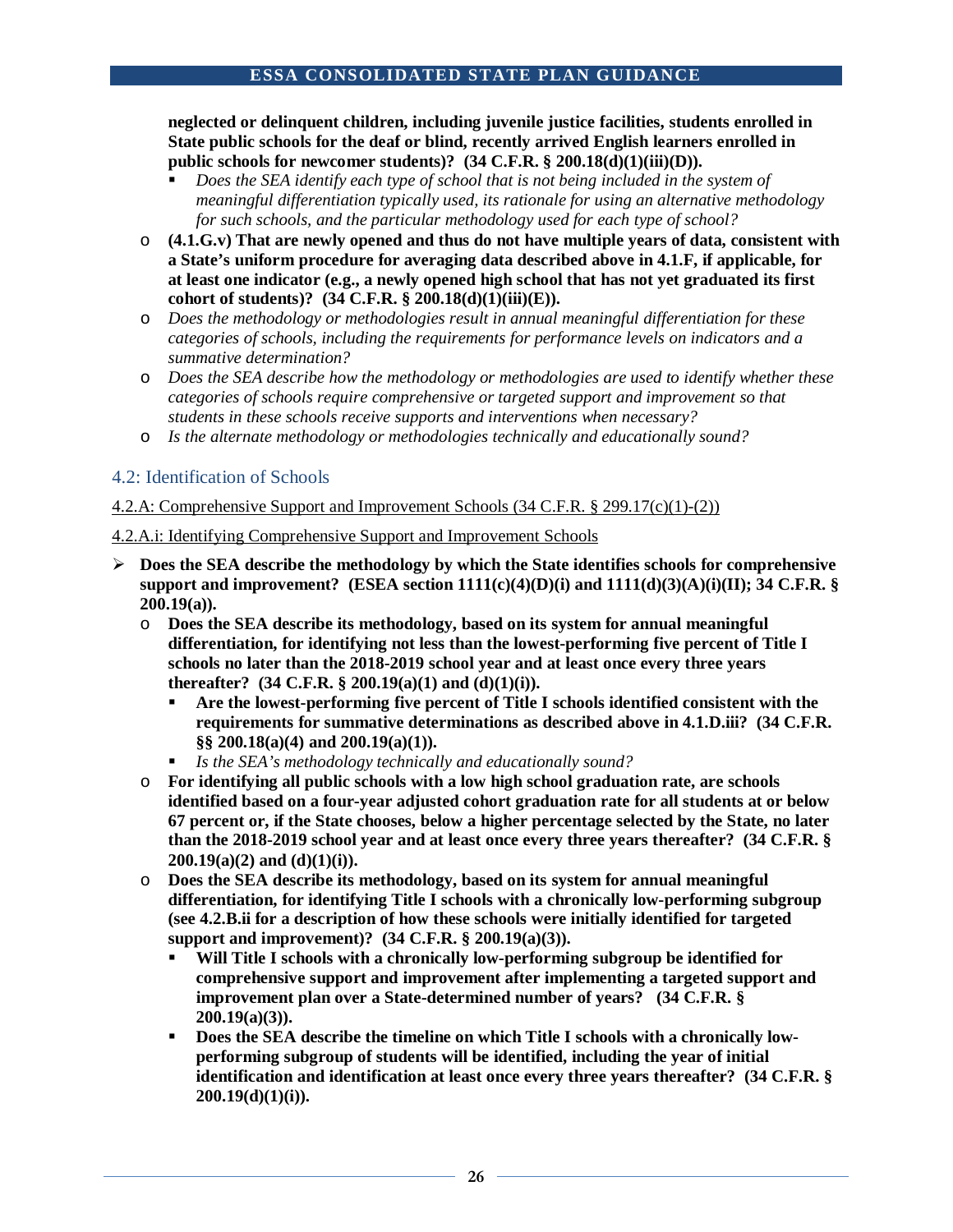- *Is the SEA's timeline for identifying schools with chronically low-performing subgroups of students ambitious, practicable, and actionable?*
- 4.2.A.ii: Statewide Exit Criteria for Comprehensive Support and Improvement Schools
- **Does the SEA describe the uniform statewide exit criteria, established by the State, for schools identified for comprehensive support and improvement, including the number of years over**  which schools are expected to meet such criteria? (ESEA section 1111(d)(3)(A)(i)(I); 34 C.F.R. **§ 200.21(f)(1))**
- **Do the SEA's exit criteria, at a minimum, require that the school (1) improve student outcomes and (2) no longer meets the criteria under which the school was identified for comprehensive support and improvement within a State-determined number of years (not to exceed four years)? (34 C.F.R. § 200.21(f)(1)(i)-(ii))**
	- o *Is the level of progress required by the SEA to exit from comprehensive support and improvement status sufficient to result in continued student academic achievement and school success in the school?*
	- o *Does the State provide past performance data for low-performing schools in the State that have improved or other evidence to demonstrate that improvement within the State-determined number of years and the exit criteria are rigorous and attainable?*

4.2.B: Targeted Support and Improvement Schools (34 C.F.R. § 299.17(c)(3)-(5))

4.2.B.i: Targeted Support and Improvement Schools-Consistently Underperforming Subgroups

- **Does the SEA describe its methodology for annually identifying any school with a "consistently underperforming" subgroup of students, including the time period used by the State to determine consistent underperformance? (ESEA section 1111(c)(4)(C)(iii) and 1111(d)(2)(A)(i); 34 C.F.R. § 200.19(b)(1) and (c)).** 
	- o **Does the SEA demonstrate that its methodology for identification, beginning with identification for the 2019-2020 school year, considers each school's performance among each subgroup of students (economically disadvantaged students, students from each major racial and ethnic group, children with disabilities, and English learners) in the school over no more than two years? (34 C.F.R. § 200.19(c)(1) and (d)(1)(ii))).**
	- o **If an SEA proposes a timeframe longer than two years for considering a school's performance to identify a "consistently underperforming" subgroup, does the SEA demonstrate that the longer timeframe will better support low-performing subgroups of students to make significant progress in achieving the State's long-term goals and measurement of interim progress in order to close statewide proficiency and graduation rate gaps? (ESEA section 1111(c)(4)(A)(i)(III); 34 C.F.R. §§ 200.19(c)(1) and 200.13(a)-(b)).**
		- If the SEA is proposing to define a consistently underperforming subgroup over a period of *time that is greater than two years, does the SEA describe how it will ensure LEAs are supporting any school at risk of being identified as having a "consistently underperforming" subgroup of students because of underperformance for a period of time greater than two years but less than the SEA's timeframe?*
	- o **Is the SEA's methodology to identify a school with a "consistently underperforming" subgroup of students based on all accountability system indicators used for annual meaningful differentiation of schools consistent with the requirements for weighting of indicators? (34 C.F.R. §§ 200.19(c)(2) and 200.18(b)).**
	- o **Does the SEA define a "consistently underperforming" subgroup of students in a uniform manner across all LEAs in the State based on one of the following:**
		- **A subgroup of students that is not meeting at least one of the State's measurements of interim progress or is not on track to meet at least one of the State-designed long-term goals, or is performing below a State-determined threshold on at least one indicator for**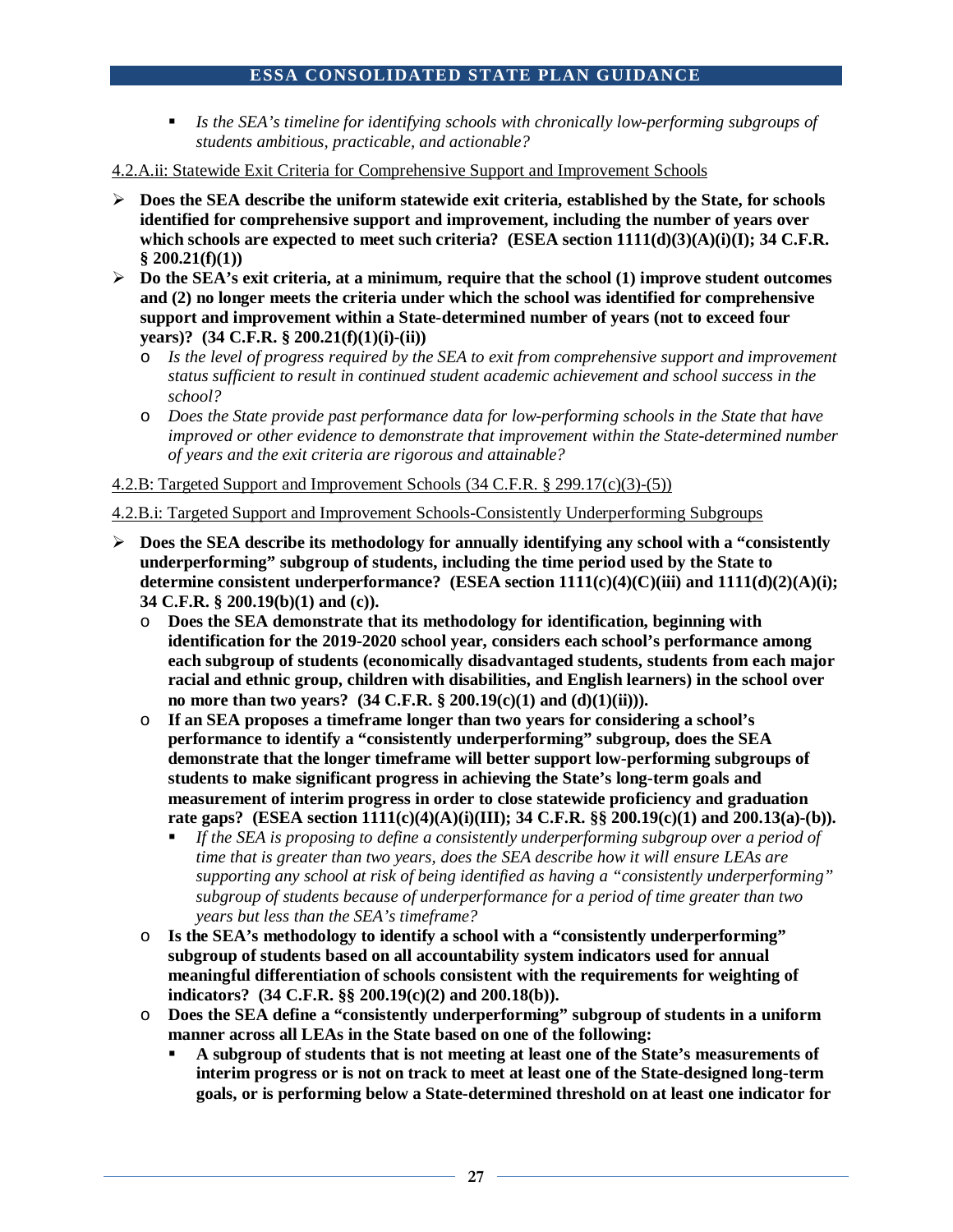**which the State is not required to establish long-term goals? (34 C.F.R. § 200.19(c)(3)(i)).**

- **Another State-determined definition that the State provides? (34 C.F.R. § 200.19(c)(3)(ii)).**
- *Is the SEA's definition of a "consistently underperforming" subgroup of students likely to identify schools that are not making progress towards meeting the long-term goals and measurements of interim progress for each subgroup and closing statewide gaps in achievement, graduation rates, or other outcomes?*

4.2.B.ii: Targeted Support and Improvement Schools— Low-Performing Subgroups of Students

- **Does the SEA describe its methodology for identifying any school with a low-performing subgroup of students that must receive additional targeted support no later than the 2018-2019 school year and at least once every three years thereafter? (ESEA section 1111(d)(2)(D); 34 C.F.R** § 200.19(b)(2) and (d)(1)(iii)).
	- o **Does the SEA's methodology result in the SEA identifying for additional targeted support and improvement any school in which one or more of its subgroups of students is performing at or below the performance of the all students group in any school in the lowest-performing Title I schools in the State identified for comprehensive support and improvement? (34 C.F.R. § 200.19(b)(2)).**
	- o **Does the SEA's methodology result in the SEA identifying any school with a lowperforming subgroup no later than the 2018-2019 school year and at least once every three years after the first identification? (34 C.F.R. § 200.19(d)(1)(iii)(A) and (B)).**
	- o **Does the SEA's methodology result in the SEA identifying any school with a lowperforming subgroup in each year in which the State identifies schools for comprehensive support and improvement? (34 C.F.R. § 200.19(d)(1)(iii)(C)).**
	- o *Is the SEA's methodology educationally and technically sound in how it compares the performance of the low-performing subgroup of students to students in the lowest-performing schools identified for comprehensive support and improvement, and does it result in the schools and LEAs receiving the necessary supports?*

#### 4.2.B.iii: Uniform Statewide Exit Criteria for Targeted Support and Improvement Schools

- **Does the SEA describe its uniform statewide exit criteria for schools participating under Title I, Part A with one or more low-performing subgroups of students that must receive additional targeted support, including the number of years over which schools are expected to meet such criteria? (ESEA section 1111(d)(3)(A)(i)(II); 34 C.F.R. § 200.22(f)).** 
	- o **Do the SEA's exit criteria require that each school improve student outcomes for its lowestperforming students, including each subgroup identified as low-performing? (34 C.F.R. § 200.22(f)(1)(i)).**
	- o **Do the SEA's exit criteria require that each school identified no longer meet the criteria for identification? (34 C.F.R. § 200.22(f)(1)(ii)).**
	- o *Does the SEA describe how the State-determined number of years in these exit criteria ensures that schools with a low-performing subgroup of students that do not improve after implementation of a targeted support and improvement plan are identified at least once every three years for comprehensive support and improvement (i.e., as a school with a chronically lowperforming subgroup under 34 C.F.R. § 200.19(a)(3))?*
	- o *If achieved, is the level of progress required by the exit criteria meaningful enough so that it is likely to result in sustained student academic achievement and school success for low-performing students, including the subgroup(s) that led to the school's identification as a targeted support and improvement school (e.g., does the State require the school to meet exit criteria for multiple years)?*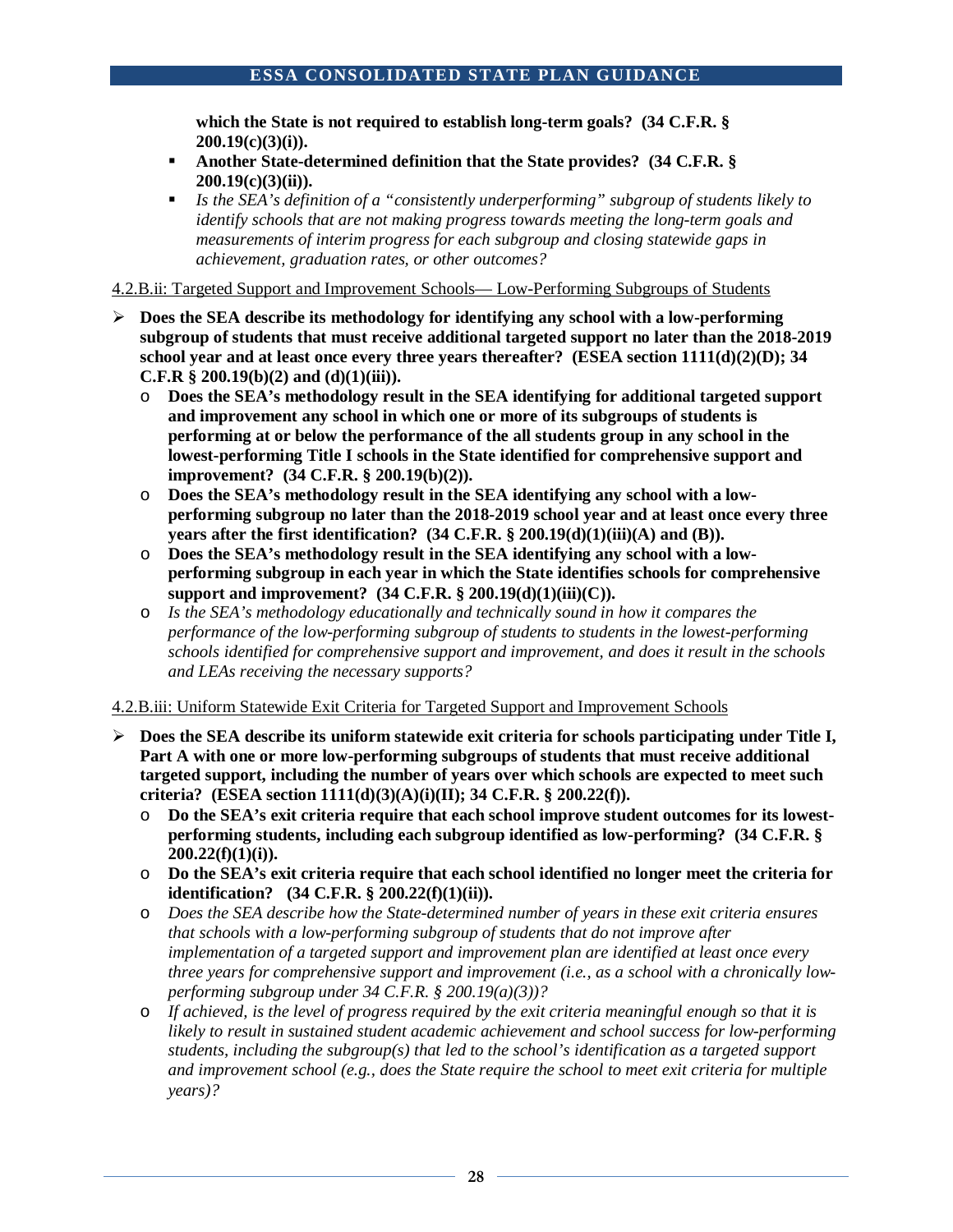o *Does the State provide past performance data for low-performing schools in the State that have improved or other evidence to demonstrate that its State-determined number of years and exit criteria are rigorous and attainable?*

## 4.3: State Support and Improvement for Low-performing Schools

#### 4.3.A: School Improvement Resources (34 C.F.R. § 299.17(d)(1))

- **Does the SEA describe how it will meet its responsibilities related to funding under section 1003 of the ESEA, including how it will award funds to LEAs, monitor use of funds by LEAs, evaluate the use of funds by LEAs, renew an LEA's award with respect to a particular school, and reduce barriers and provide, as appropriate, operational flexibility for each school in an LEA receiving funds? (34 C.F.R. § 200.24(c) and (d)).**
	- o **Does the SEA describe the method it will use to award school improvement funds to LEAs, such that each award is of sufficient size for each school identified for comprehensive or targeted support and improvement to be served by such funds to support the LEA to effectively implement all requirements for a comprehensive or targeted support and improvement plan? (34 C.F.R. § 200.24(c)(2) and (d)).[13](#page-29-0)**
	- o *To what extent is the SEA's process for determining the size of grants to LEAs under section 1003 of the ESEA likely to ensure that LEAs receiving such grants will have sufficient funds to successfully implement proposed evidence-based interventions in the schools they are serving?*
	- o *Does the SEA describe how it will require applicants for funds under section 1003 to describe one or more evidence-based interventions that meet the top three levels of evidence under the ESEA (strong evidence, moderate evidence, or promising evidence)?*
	- o **Does the SEA describe how it will make awards to LEAs if the State has insufficient school improvement funds to award grants of sufficient size to each LEA that submits an application, including how it will give priority in funding to an LEA that demonstrates the greatest need for such funds and strongest commitment to use funds to improve academic achievement and student outcomes? (34 C.F.R. § 200.24(c)(4)(ii)-(iii)). [14](#page-29-1)**

<span id="page-29-0"></span><sup>&</sup>lt;sup>13</sup> 34 C.F.R. § 200.24(c)(2)(ii) requires that each State, "Make each award of sufficient size, with a minimum award of \$500,000 per year for each school identified for comprehensive support and improvement to be served and a minimum award of \$50,000 per year for each school identified for targeted support and improvement to be served, to support the LEA to effectively implement all requirements for a support and improvement plan under §§ 200.21 or 200.22, as applicable, including selected evidence-based interventions, except that a State may determine that an award of less than the minimum award amount is appropriate if, based on each school's enrollment, identified needs, selected evidence-based interventions, and other relevant factors described in the LEA's application on behalf of the school, such lesser amount will be sufficient to support effective implementation of such plan..."

<span id="page-29-1"></span><sup>&</sup>lt;sup>14</sup> 34 C.F.R. § 200.24(c)(4) requires that, "If a State has insufficient school improvement funds to award a grant of sufficient size to each LEA that submits an approvable application consistent with paragraph (c)(1) of this section, the State must, whether awarding funds through a formula or competition--(i) Award funds to an LEA to serve a school identified for comprehensive support and improvement before awarding funds to an LEA to serve a school identified for targeted support and improvement; (ii) Give priority in funding to an LEA that demonstrates the greatest need for such funds, as determined by the State, and based, at a minimum, on--(A) The number or percentage of elementary and secondary schools in the LEA implementing plans under §§ 200.21 or 200.22; (B) The State's review of resources available among and within LEAs under § 200.23(a); and (C) Current academic achievement and student outcomes in the school or schools the LEA is proposing to serve. (iii) Give priority in funding to an LEA that demonstrates the strongest commitment to use such funds to enable the lowest-performing schools to improve academic achievement and student outcomes, taking into consideration, with respect to the school or schools to be served--(A) The proposed use of evidence-based interventions that are supported by the strongest level of evidence available and sufficient to support the school in making progress toward meeting exit criteria under § 200.21 or § 200.22; and (B) Commitment to family and community engagement. (iv) Take into consideration geographic diversity within the State."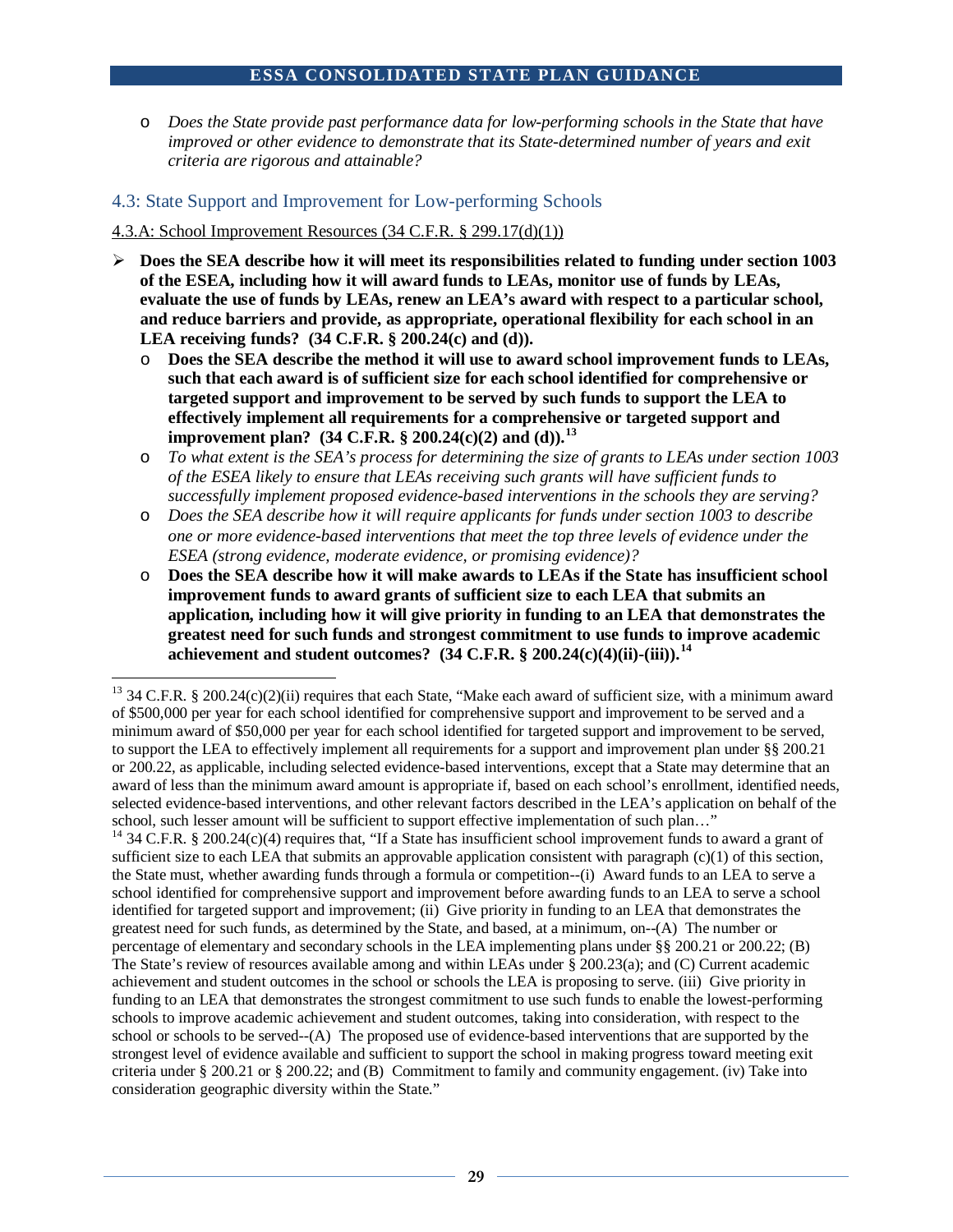- **Does the SEA describe how it will give priority to an LEA that demonstrates the strongest commitment by proposing the use of evidence-based interventions that are supported by the strongest level of evidence available and sufficient to support the school in making progress toward meeting the applicable exit criteria? (34 C.F.R. § 200.23(c)(4)(iii)).**
- *To what extent are the SEA's proposed definitions of "greatest need" and "strongest commitment" likely to ensure that section 1003 school improvement funds will support the State in making progress toward its long-term goals and measurements of interim progress for all students and for each subgroup of students?*
- *Does the SEA's plan for making LEA awards include an evaluation of the LEA's commitment to family and community engagement?*
- **Does the SEA describe how it will monitor LEAs' use of school improvement funds? (34 C.F.R. § 200.24(d)(1)(ii)).**
- *To what extent is the SEA's monitoring process for section 1003 grants likely to ensure effective use of Federal school improvement funds?*
- **Does the SEA describe how it will evaluate the use of school improvement funds by LEAs receiving such funds by, at a minimum, engaging in ongoing efforts to analyze the impact of the evidence-based interventions implemented using funds allocated under ESEA section 1003 on student or other relevant outcomes and disseminating on a regular basis the State's findings on the impact of the evidence-based interventions to LEAs with identified schools? (34 C.F.R. § 200.24(d)(1)(iii)).**
- **Phono** *Does the SEA describe the method of delivery for disseminating the SEA's findings on the impact of the evidence-based interventions funded with school improvement funds?*
- *Does the SEA describe how the results of its ongoing analysis of the impact of evidence-based interventions will support continuous improvement of the SEA and LEAs' system of school improvement?*
- **Prior to renewing an LEA's award of school improvement funds with respect to a particular school each year, does the SEA describe how it will determine that the school is (1) making progress on the State's long-term goals and measurements of interim progress and accountability indicators; and (2) implementing evidence-based interventions with fidelity to the LEA's application and the requirements for schools identified for comprehensive or targeted support and improvement? (34 C.F.R. §§ 200.24(d)(1)(iv), 200.13, 200.14, and 200.21 or 200.22).**
- *To what extent is the SEA's renewal process for section 1003 grants likely to ensure effective use of Federal school improvement funds?*
- **Does the SEA describe how it will, as appropriate, reduce barriers and provide operational flexibility for each school in an LEA receiving funds under ESEA section 1003, including flexibility around school budgeting and staffing? (34 C.F.R. § 200.24(d)(1)(v)).**

#### 4.3.B: Technical Assistance Regarding Evidence-Based Interventions (34 C.F.R. § 299.17(d)(2))

 $\overline{a}$ 

- **Does the SEA describe the technical assistance that it will provide to each LEA in the State serving a significant number or percentage of schools identified for comprehensive or targeted support and improvement, including how it will provide technical assistance to LEAs to ensure the effective implementation of evidence-based interventions? (34 C.F.R. § 200.23(b)).**
	- o **Does the SEA's description include how it will increase LEA capacity to develop or use tools related to: (1) conducting a school-level needs assessment; (2) selecting evidence-based interventions as part of each comprehensive and targeted support and improvement plan;**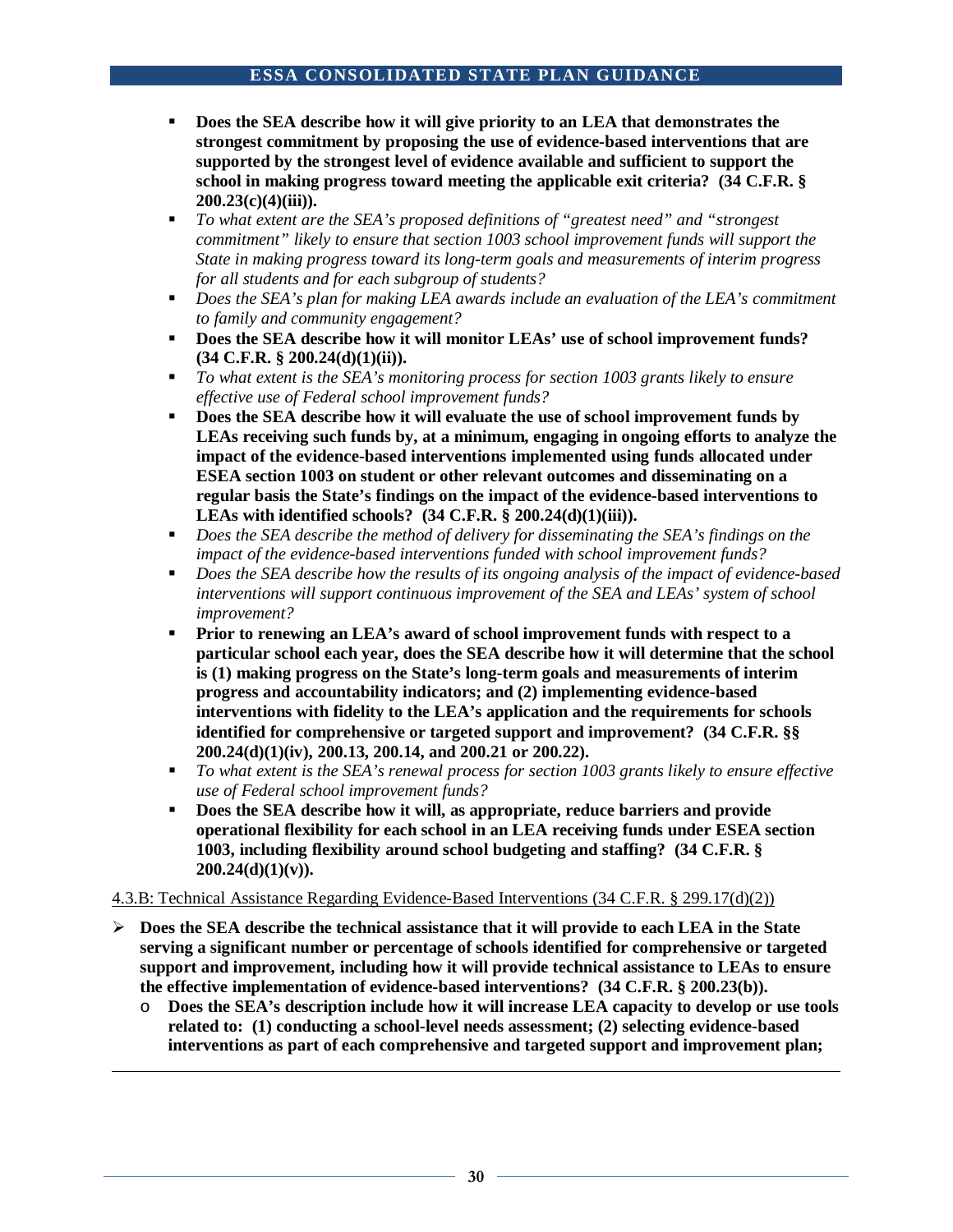**and (3) reviewing resource allocation and identifying strategies for addressing any identified resource inequities? (ESEA section 1111(d)(3)(A)(iii); 34 C.F.R. § 200.23(b)(3)).**

- o *Is the SEA's plan for providing technical assistance likely to improve LEA capacity to develop and implement, or ensure that schools develop and implement, support and improvement plans that meet all statutory and regulatory requirements and result in improved academic achievement and school success?*
- o *Does the SEA describe how it will identify an LEA with a significant number or percentage of schools identified for comprehensive or targeted support and improvement?*
- o *Does the SEA describe how it will prioritize or differentiate technical assistance to LEAs with a significant number or percentage of schools identified for support and improvement or increase its own capacity to serve its LEAs?*
- o *Does the SEA have a plan to develop or disseminate tools that LEAs may use in order to meet requirements related to schools identified for comprehensive or targeted support and improvement?*
- o *Does the SEA's plan for providing support for all LEAs with schools identified for comprehensive or targeted support appear educationally sound and likely to result in increased LEA capacity and improved student achievement?*
- o **If applicable, does the SEA provide its process for establishing and approving a list of evidence-based interventions for use in schools implementing comprehensive or targeted support and improvement plans? (34 C.F.R § 200.23(c)(2)).** 
	- *Will the SEA's process result in an exhaustive list of evidence-based interventions from which LEAs and schools must choose, or a non-exhaustive list of evidence-based interventions from which LEAs and schools may choose?*
	- *If applicable, does the SEA describe the criteria it will use to review and approve evidencebased interventions to ensure that the listed interventions meet the definition of "evidencebased" under section 8101(21) of the ESEA and to assist LEAs and schools in meeting the requirements for use of evidence-based interventions under 34 C.F.R. §§ 200.21(d)(3) and 200.22(c)(4) regarding overlap with the population or setting of the school to be served and support by the strongest level of evidence available and appropriate?*
- o **If applicable, does the SEA describe one or more evidence-based, State-determined interventions that the SEA has developed for LEAs to use in schools identified for comprehensive support and improvement, such as whole-school reform models? (ESEA section 1111(d)(3)(B)(ii); 34 C.F.R. § 200.23(c)(3)).**
- o *Is the description of the SEA's technical assistance likely to lead to increased overall performance in comprehensive support and improvement schools and targeted support and improvement schools within LEAs with a significant number or percentage of schools identified for comprehensive or targeted support and improvement?*

# 4.3.C: More Rigorous Interventions (34 C.F.R. § 299.17(d)(3))

- **Does the SEA describe how it will determine more rigorous interventions for schools identified for comprehensive support and improvement that fail to meet the State's exit criteria within a**  State-determined number of years (not to exceed four years)? (ESEA section 1111(d)(3)(A)(i); **34 C.F.R. § 200.21(f)(3)(iii)).**
	- o **What additional, more rigorous interventions does the SEA require of such comprehensive support and improvement schools? (34 C.F.R. § 200.21(f)(3)(iii)).**
	- o **Does the SEA require that the interventions in such a school's amended comprehensive support and improvement plan be more rigorous than those in the original plan, including one or more evidence-based interventions that are supported by strong or moderate evidence? (ESEA section 8101(21)(A); 34 C.F.R. § 200.21(f)(3)(iii)(B)).**
	- o **Are the required interventions supported, to the extent practicable, by evidence from a sample population or setting that overlaps with the population or setting of the school to be**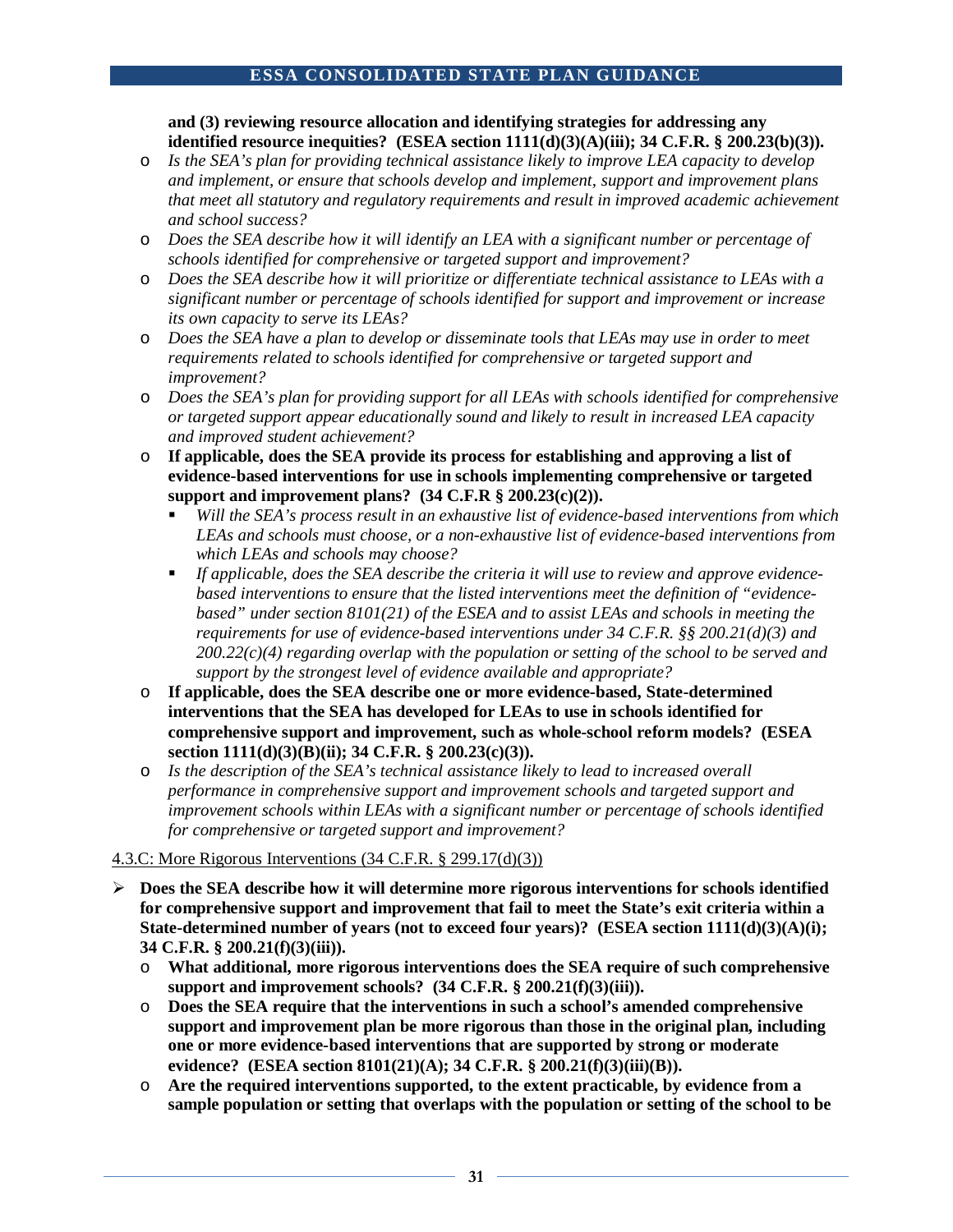**served? (34 C.F.R. § 200.21(f)(3)(iii)(C)).** 

- o *Does the SEA require that the LEA include in the amended plans actions that address schoollevel operations, such as changes in school staffing and budgeting, or the school day and year, or require an intervention that is a State-determined, evidence-based intervention or that is from a State-approved list of evidence-based interventions?*
- o *Does the SEA describe how it will differentiate support to schools in comprehensive support and improvement that fail to meet the exit criteria, in addition to determining a more rigorous intervention?*
- o *Are the State-determined, more rigorous interventions likely to be effective in addressing the reason or reasons the school failed to meet the exit criteria?*
- 4.3.D: Periodic Review of Resources (34 C.F.R. § 299.17(d)(4))
- **Does the SEA describe how it will periodically review resources, including the resources listed in 34 C.F.R. § 200.21(d)(4)(i)(A)-(E),[15](#page-32-0) and, to the extent practicable, address any inequities in resources with respect to each LEA in the State serving a significant number or percentage of schools identified for comprehensive or targeted support and improvement? (ESEA section 1111(d)(3)(A)(ii); 34 C.F.R. § 200.23(a)).** 
	- o **Does the SEA consider inequities in resources available in LEAs with a significant number or percentage of schools identified for comprehensive or targeted support and improvement as compared to all other LEAs in the State, and in schools in those LEAs as compared to all other schools in the State? (34 C.F.R § 200.23(a)).**
	- o **Does the SEA consider and, to the extent practicable, address any inequities identified under 34 C.F.R. § 200.21(d)(4) in schools identified for comprehensive support and improvement in its review? (34 C.F.R. 200. 23(a)).**
	- o **Does the SEA consider and, to the extent practicable, address any inequities identified under 34 C.F.R. § 200.22(c)(7)[16](#page-32-1) in schools identified for targeted support and improvement in its review? (34 C.F.R § 200. 23(a)).**
	- Does the SEA describe how it will identify an LEA with a significant number or percentage of *schools identified for comprehensive or targeted support and improvement?*

<span id="page-32-0"></span><sup>&</sup>lt;sup>15</sup> 34 C.F.R. § 200.21(d)(4)(i) requires an LEA with a comprehensive support and improvement school to identify and address resource inequities by including a review of LEA and school-level resources among schools and, as applicable, A) differences in rates at which low-income and minority students are taught by ineffective, out-of-field, or inexperienced teachers identified by the State and LEA under sections  $1111(g)(1)(B)$  and  $1112(b)(2)$  of the ESEA;); (B) access to advanced coursework, including accelerated coursework as reported under section 1111(h)(1)(C)(viii); (C) access in elementary schools to full-day kindergarten programs and to preschool programs as reported under section  $1111(h)(1)(C)(viii)$ ; (D) access to specialized instructional support personnel, as defined in section 8101(47), including school counselors, school social workers, school psychologists, other qualified professional personnel, and school librarians; within schools with respect to: (and  $(E)$  per-pupil expenditures of Federal, State, and local funds required to be reported under section  $111(h)(1)(C)(x)$ .

<span id="page-32-1"></span><sup>&</sup>lt;sup>16</sup> 34 C.F.R. § 200.22(c)(7)(i)-(ii) requires a school identified for additional targeted support due to low-performing subgroups to identify and address resource inequities by including a review of LEA and school-level resources among schools and, as applicable, within schools with respect to: (A) differences in rates at which low-income and minority students are taught by ineffective, out-of-field, or inexperienced teachers identified by the State and LEA under sections  $1111(g)(1)(B)$  and  $1112(b)(2)$  of the ESEA; (B) per-pupil expenditures of Federal, State, and local funds required to be reported under section  $1111(h)(1)(C(x); (C)$  access to advanced coursework, including accelerated coursework as reported under section  $1111(h)(1)(C)(viii)$ ; (D) access to full-day kindergarten programs and to preschool programs as reported under section  $1111(h)(1)(C)(viii)$ ; and (E) access to specialized instructional support personnel, as defined in section 8101(47), including school counselors, school social workers, and school psychologists, other qualified professional personnel, and school librarians; and including, at the school's discretion, a review of LEA and school-level budgeting and resource allocation with respect to resources and the availability and access to any other resource provided by the LEA or school, such as instructional materials and technology.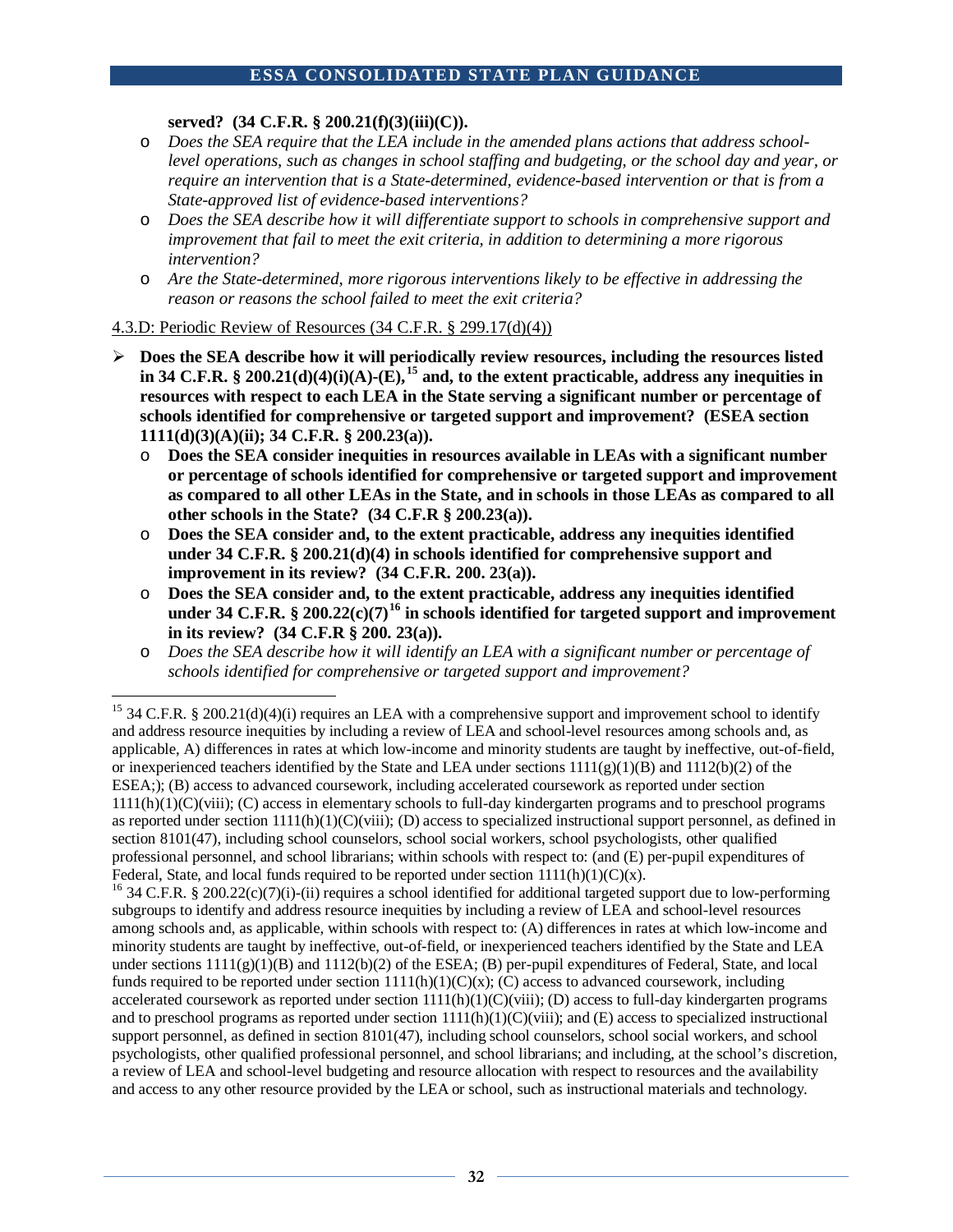- o *Does the SEA describe how frequently it will review resources available among its LEAs, and how it will make up-to-date data on resource inequities in identified schools (as described in 34 C.F.R. §§ 200.21(d)(4) and 200.22(c)(7)) available at such time to inform the SEA's review and enable the SEA to address any identified inequities?*
- o *Does the SEA describe strategies it will use to address any identified resource inequities between LEAs and between schools?*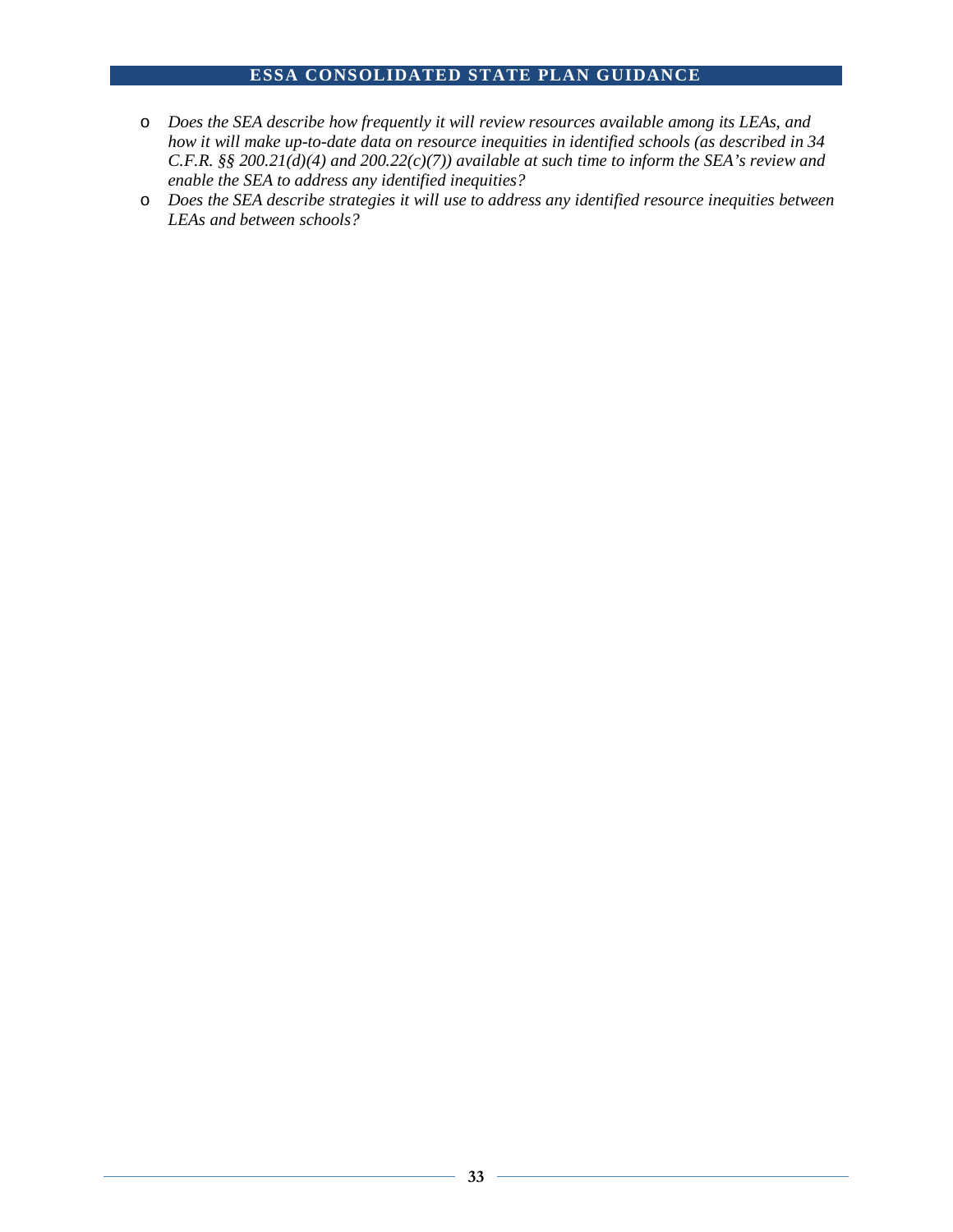# **SECTION 5: SUPPORTING EXCELLENT EDUCATORS**

# 5.1: Educator Development, Retention, and Advancement (34 C.F.R. §299.18(a))

**NOTE**: If an SEA intends to use funds under one or more of the included programs for the specific purpose in each question, the SEA must provide a description with the necessary information.

#### 5.1.A: Certification and Licensure Systems

- **If the SEA indicated that it intends to use Title II, Part A funds, or funds from other included programs for certifying and licensing teachers and principals or other school leaders, does the SEA provide a description of its current systems for certification and licensure?**
	- o *Do the SEA's certification and licensing requirements for teachers and principals or other school leaders align with the State's challenging academic standards?*
	- o *Does the SEA's description of its systems for certification and licensure indicate that it includes opportunities for alternative routes into both teaching and leading in schools, including for individuals with advanced degrees, mid-career professionals from other occupations, paraprofessionals, former military personnel, and recent graduates of institutions of higher education with academic records that demonstrate potential?*
	- o *Does the SEA's description include certification and licensing requirements for all teachers, including teachers of core content areas, special education teachers, and teachers of English learners?*
	- o *Does the SEA specify the source of funds from included programs that it will use for this purpose?*

#### 5.1.B: Educator Preparation Program Strategies

- **If the SEA indicated that it intends to use Title II, Part A funds, or funds from other included programs to support the State's strategies to improve educator preparation programs, particularly for educators of low-income and minority students, does the SEA provide a description of the strategies to improve educator preparation programs? (ESEA section 2101(d)(2)(M)).**
	- o *Are the strategies likely to result in improved educator preparation programs?*
	- o *Does the SEA use and present evidence and data to inform its identification of and rationale for the selected strategies?*
	- o *Does the SEA describe how its strategies to improve teacher preparation programs will make it more likely that teachers will enter the classroom with the necessary subject-matter knowledge and teaching skills to help students meet challenging State academic standards including special education teachers, and teachers of English learners?*
	- o *Does the SEA describe how its strategies to improve principal preparation programs will help ensure that new principals have the instructional leadership skills to support teachers and to help students meet challenging State academic standards?*
	- o *Does the SEA specify the source of funds from included programs that it intends to use for this purpose?*

#### 5.1.C: Educator Growth and Development Systems

- **If the SEA indicated that it intends to use Title II, Part A funds, or funds from other included programs, to support the State's system of professional growth and improvement for educators, does the SEA provide a description of its educator growth and development system that addresses: (1) induction; (2) development, consistent with the definition of "professional development" in ESEA section 8101(42); (3) compensation; and (4) advancement?**
	- o **If the SEA will use funds to develop a State teacher, principal, or other school leader evaluation and support system or work with LEAs in the State to develop local systems,**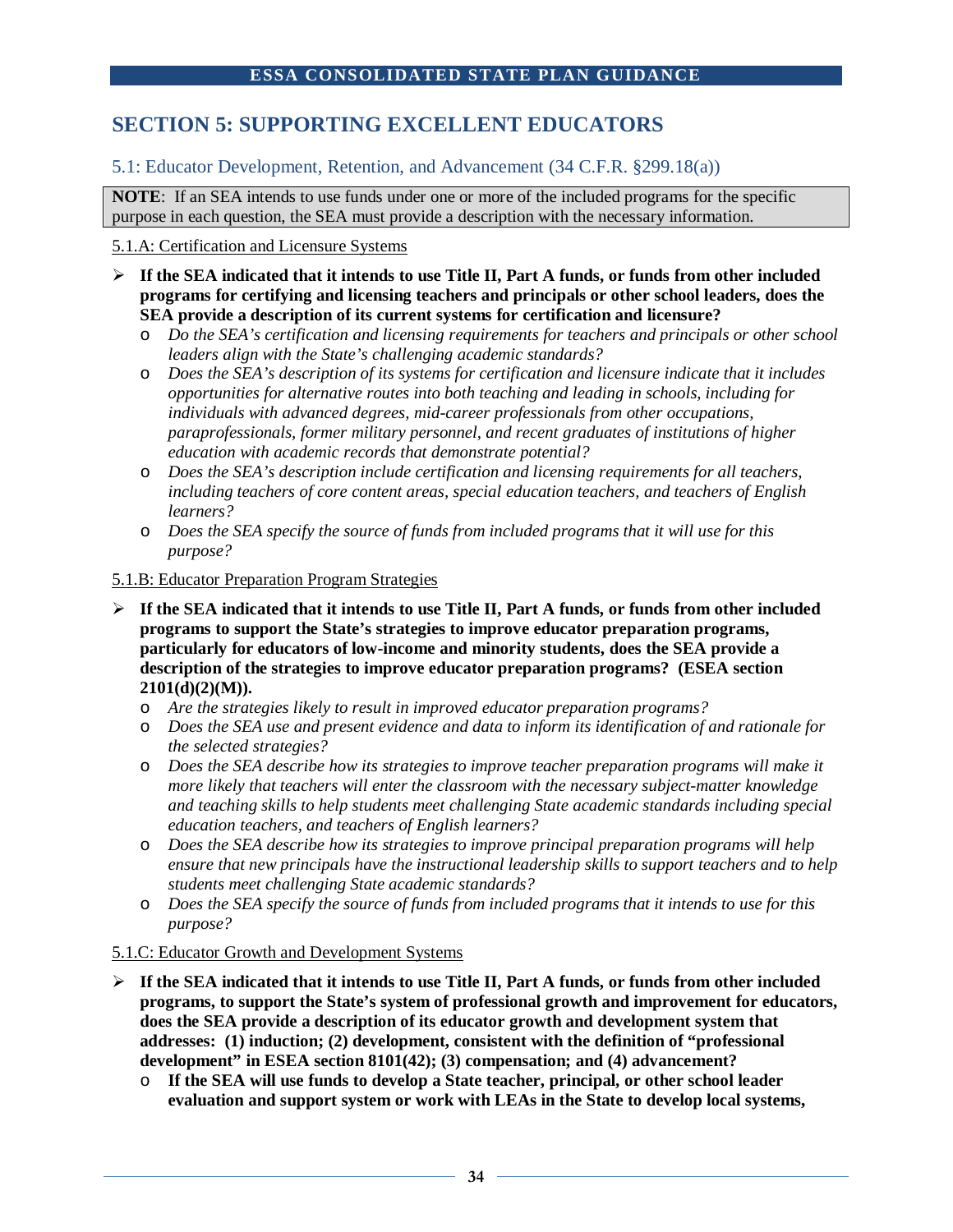**does the SEA describe how the evaluation and support systems are based in part on evidence of student academic achievement, which many include student growth, and must include multiple measures of educator performance and provide clear, timely, and useful feedback to teachers, principals, or other school leaders? (ESEA section 2101(c)(4)(B)(ii)).**

- *Does the SEA's system, or the SEA's work to support its LEAs' systems, include a specific focus on how induction, compensation, and advancement strategies that are likely to support the development, support and retention of excellent educators?*
- *Is the SEA's system, or the SEA's work to support its LEAs' systems, of professional growth and improvement likely to support, develop and retain excellent teachers, principals, and other school leaders?*
- *Is the SEA's system, or the SEA's work to support its LEAs' systems, likely to increase diversity in the teacher, principal, and other school leader workforce?*
- *Does the SEA's system, or the SEA's efforts to support its LEA's system, include support for all teachers, including teachers of core content areas, special education teachers, and teachers of English learners?*
- *Does the SEA specify the source of funds from included programs that it intends to use for this purpose?*

# 5.2: Support for Educators (34 C.F.R. §299.18(b))

# 5.2.A: Resources to Support State-level Strategies

- **Does the SEA describe how it will use of Title II, Part A funds and funds from other included programs to support the SEA's State-level strategies designed to:** 
	- **(i) Increase student achievement consistent with the challenging State academic standards;**
	- **(ii) Improve the quality and effectiveness of teachers, principals, and other school leaders;**
	- **(iii)Increase the number of teachers, principals, and other school leaders who are effective in improving student academic achievement in schools; and**
	- **(iv) Provide low-income and minority students with greater access to effective teachers, principals, and other school leaders consistent with the provisions described in the SEA's plan for educator equity?**
	- o *Does the SEA use and present evidence and data to inform its identification of and rationale for the selected strategies?*
	- o *Does the SEA include a timeline for implementation of its strategies that is ambitious, practicable, and actionable?*
	- o *Does the SEA include a timeline for implementation of its strategies that reflects a logical sequencing and spacing of the key steps necessary to result in these strategies leading to effective support for educators?*
	- o *Do the SEA's strategies include support for all teachers, including teachers of core content areas, special education teachers, and teachers of English learners?*

#### 5.2.B: Improving the Skills of Educators to Identify and Address Student Learning Needs

- **Does the SEA describe how it will improve the skills of teachers, principals, or other school leaders to identify students with specific learning needs and provide instruction based on these needs?**
	- o *Does the SEA identify the specific students its strategies are intended to address, such as lowperforming students, English learners, and students with disabilities?*
	- o *Does the SEA include a timeline for improving the skills of educators that is ambitious, practicable, and actionable?*
	- o *Does the SEA include a timeline that reflects a logical sequencing and spacing of the key steps necessary to result in these strategies leading to effective support for educators?*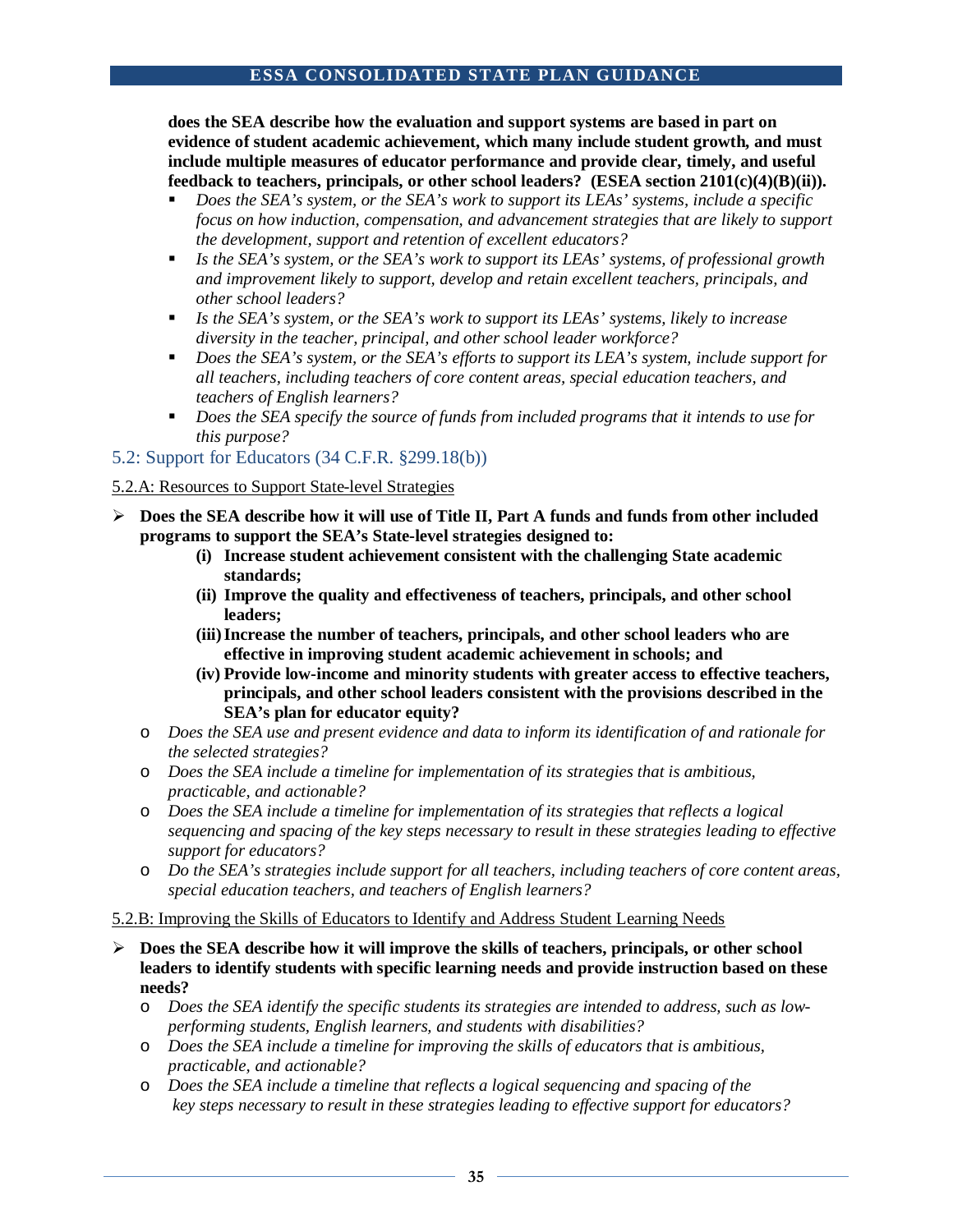# 5.3: Educator Equity

## 5.3.A: Definitions (34 C.F.R. § 299.18(c)(2))

## 5.3.A.i: Definition of "Ineffective Teacher"

- **Is the SEA's definition, or statewide guidelines, for the term "ineffective teacher": (1) based on criteria distinct from the criteria used to define the terms "out-of-field teacher" and "inexperienced teacher," (2) likely to provide useful information about educator equity and the differences in rates at which low-income students and minority students are taught by ineffective teachers as compared to non-low-income and non-minority students, and (3) provide differentiation between categories of teachers?**
	- o *Is the SEA's definition, or its statewide guidelines, likely to lead to meaningful differentiation among teachers, such as teachers that make different contributions to student outcomes?*
	- o *Is the SEA's definition, or its statewide guidelines, likely to illuminate differences in the rates at which low-income students and minority students are taught by ineffective teachers as compared to non-low-income and non-minority students in a manner that will support the SEA's and its LEAs' efforts to promote educator equity?*

## 5.3.A.ii: Definition of "Out-of-Field" Teacher

- **Is the SEA's definition for the term "out-of-field teacher" based on criteria distinct from the criteria used to define the terms "ineffective teacher" and "inexperienced teacher" and likely to provide useful information about educator equity and the differences in rates at which lowincome students and minority students are taught by out-of-field teachers as compared to nonlow-income and non-minority students?**
	- o *Is this definition likely to illuminate differences in rates in a manner that will support the SEA's and its LEAs' efforts to promote educator equity?*
- 5.3.A.iii: Definition of "Inexperienced Teacher"
	- **Is the SEA's definition for the term "inexperienced teacher" based on criteria distinct from the criteria used to define the terms "ineffective teacher" and "out-of-field teacher" and likely to provide useful information about educator equity and the differences in rates at which low-income students and minority students are taught by inexperienced teachers as compared to non-low-income and non-minority students?**
	- o *Is this definition likely to illuminate differences in rates in a manner that will support the SEA's and its LEAs' efforts to promote educator equity?*
- 5.3.A.iv. Definition of "Low-Income Student"
- **Is the SEA's definition for the terms "low-income student" based on criteria distinct from the criteria used to define the term "minority student"?** 
	- o *Is this definition likely to illuminate differences in rates in a manner that will support the SEA's and LEAs' efforts to promote educator equity?*

# 5.3.A.v. Definition of "Minority Student"

- **Is the SEA's definition for the term "minority student" based on criteria distinct from the criteria used to define the term "low-income student" and does it include, at a minimum, race, color, and national origin, consistent with Title VI of the Civil Rights Act of 1964?**
	- Is this definition likely to illuminate differences in rates in a manner that will support the SEA's *and its LEAs' efforts to promote educator equity?*

5.3.A.vi. Definition of Other Key Terms

**If the SEA elects to use other key terms for purposes of meeting these requirements, does the**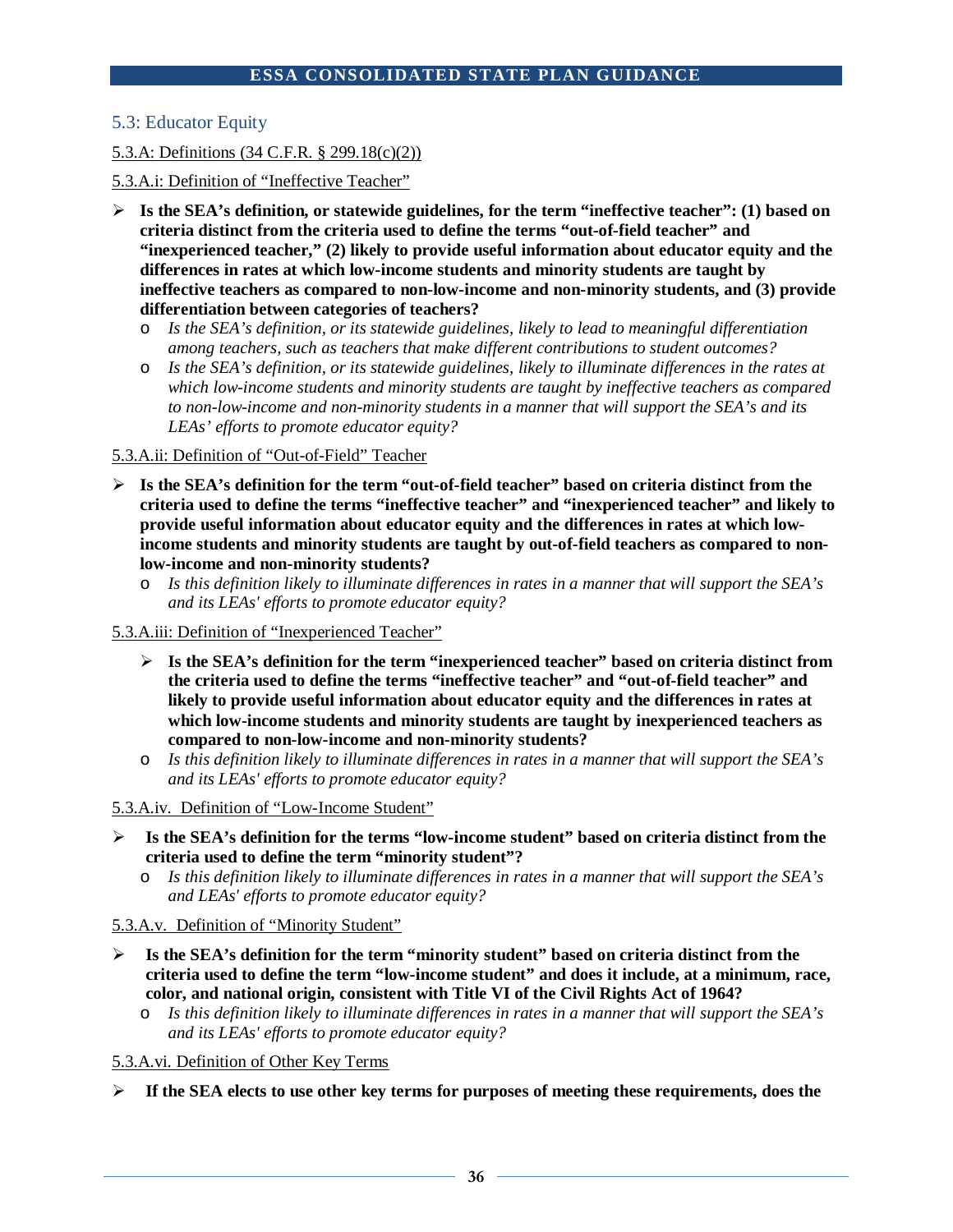#### **SEA define the other key terms?**

o *Are these definitions likely to illuminate differences in rates in a manner that will support SEA's and LEAs' efforts to promote educator equity?*

5.3.B: Differences in Rates for Low-income and Minority Students (34 C.F.R. § 299.18(c)(3))

**NOTE**: The calculation of differences in rates can be found in Appendix B of the consolidated State plan. If the SEA has requested an extension for calculating differences in rates at the student level, school-level data must be used to meet the requirement to calculate and report differences in rates; this information can be found in Appendix C. of the consolidated State plan.

- **Does the SEA provide the differences in rates, using student-level[17](#page-37-0) data on a statewide basis, at which low-income and minority students enrolled in schools that receive funds under Title I, Part A are taught by ineffective, out-of-field, or inexperienced teachers compared to non-lowincome and non-minority students enrolled in schools not receiving funds under Title I, Part A?**
	- o *If the SEA has defined other key terms, has the SEA calculated differences in rates based on these terms?*
	- o *If the SEA has not found differences in rates based on student-level data, has the SEA provided data indicating the absence of differences in rates?*

5.3.C: Public Reporting on Progress (34 C.F.R. § 299.18(c)(4))

- **Does the SEA provide the Web address, URL, or direct link to where it will publish and annually update the rates and differences in rates?[18](#page-37-1)**
	- o *Is the location where the SEA publishes and annually updates its progress likely to be maximally accessible to a broad range of stakeholders?*

#### 5.3.D: Analysis of Likely Causes of Differences in Rates (34 C.F.R. § 299.18(c)(5)(i))

**NOTE**: If the SEA's analysis described in section 5.3.B (included in Appendix B or C) does not demonstrate that low-income or minority students enrolled in schools receiving funds under Title I, Part A are taught at different rates by ineffective, out-of-field, or inexperienced teachers compared to non-lowincome and non-minority students, the SEA does not need to complete this section.

- **Does the SEA describe its likely causes (e.g., teacher shortages, working conditions, school leadership, compensation, or other causes) of the differences in rates for its most significant statewide differences in rates?**
- **Does the SEA identify whether the differences in rates reflect gaps between districts, within districts, and within schools?**
	- o *Does the SEA clearly articulate how it is determining its most significant differences in rates and provide a compelling justification for that determination?*
	- o *Does the SEA include a thorough description of its process for conducting its analysis of likely causes of differences in rates?*

<span id="page-37-0"></span> $17$  Consistent with 34 C.F.R. 299.13(d)(3)(i), if the SEA has requested an extension for calculating differences in rates at the student level, school-level data must be used to meet the requirement to calculate and report differences in rates.<br><sup>18</sup> Under 34 C.F.R. § 299.13(c)(1)(iii), each SEA is required to publish and annually report: (i) the rates and

<span id="page-37-1"></span>differences described in section 5.3.B; (ii) the percentage of teachers categorized in each LEA at each effectiveness level established as part of the definition of "ineffective teacher," consistent with applicable State privacy policies; (iii) the percentage of teachers categorized as out-of-field teachers; and (iv)the percentage of teachers categorized as inexperienced.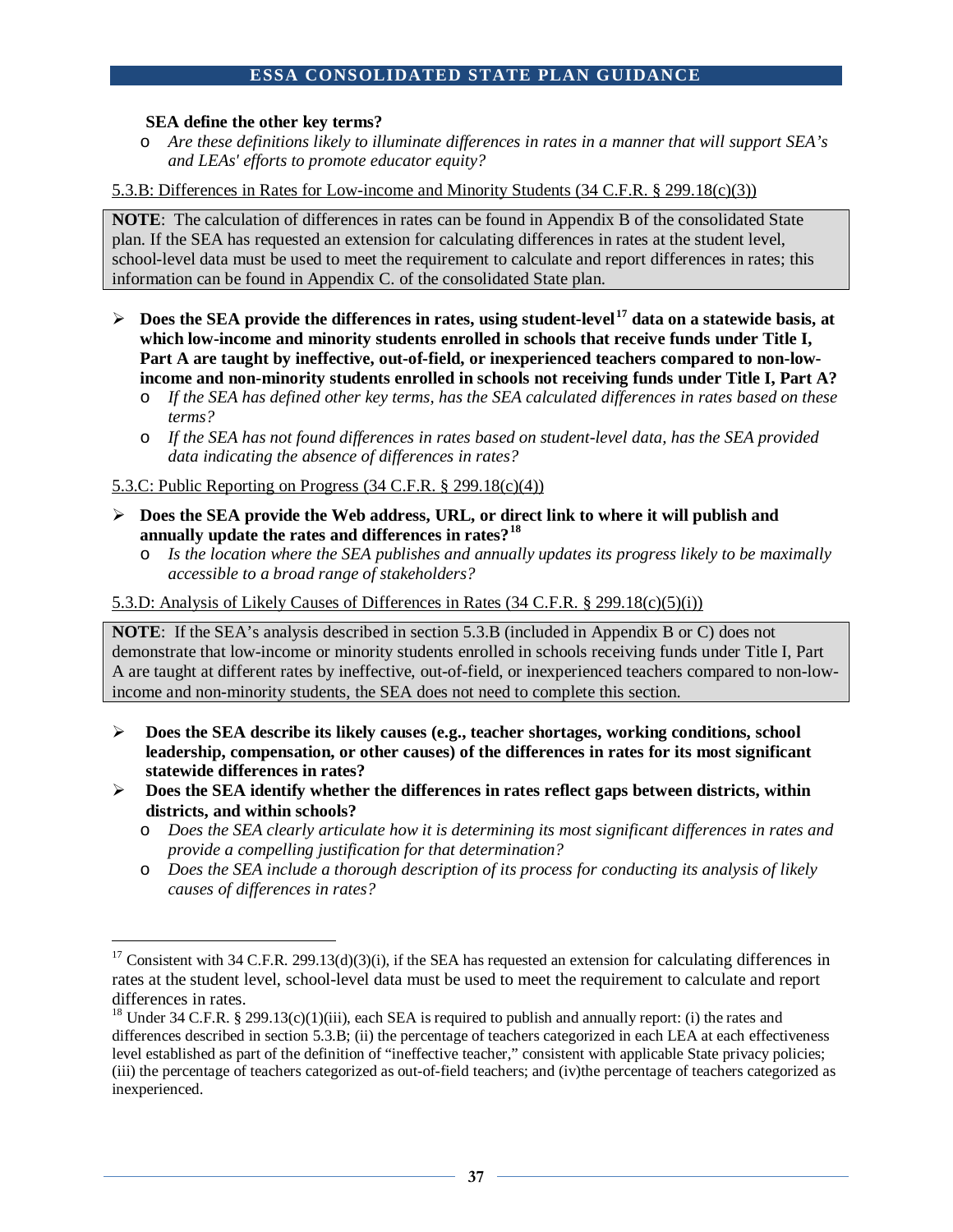- o *Does the SEA examine a wide variety of available information, including: quantitative data or statistics; qualitative data, particularly qualitative data available from stakeholder input; and research or lessons learned from prior work or similar work conducted by other SEAs or LEAs?*
- o *Does the SEA consider its local context, as well as the local context of its LEAs, to account for geographic differences and the differing needs of particular schools?*
- o *Does the SEA describe the results of its analysis of likely causes?*

## 5.3.E: Strategies to Eliminate Differences in Rates (34 C.F.R. § 299.18(c)(5)(ii)

**NOTE**: If the SEA's analysis described in section 5.3.B does not demonstrate that low-income or minority students enrolled in schools receiving funds under Title I, Part A are taught at different rates by ineffective, out-of-field, or inexperienced teachers compared to non-low-income and non-minority students the SEA does not need to complete this section.

- **Does the SEA provide strategies that are designed to address the likely causes of the most significant differences in rates and prioritized to address the most significant differences in rates?**
	- o **Does the SEA describe timelines for implementation of its strategies?**
	- o **Does the SEA identify Federal or non-Federal funding sources to support its strategies?**
		- *Are the SEA's timelines ambitious, practicable, and actionable?*
		- *Does the SEA identify sufficient funds from the identified funding sources to enable it to effectively implement its strategies?*
	- o **Are the SEA's strategies based on its analysis of likely causes of differences in rates?**
		- *Does the SEA use and present evidence and data to inform its identification of and rationale for the selected strategies?*
		- *Do the strategies consider the full educator career continuum, including recruitment, retention, and advancement?*
		- *Do the strategies consider innovative compensation and/or incentive systems to reward educators working in low-income and/or high-minority schools who are ensuring that all of their students have an opportunity to succeed?*
		- *Do the strategies consider using Title II, Part A- funds to reduce differences in rates?*
		- *Does the SEA consider exercising its authority, which may include directing a portion of Title II, Part A LEA funds or denying Title II, Part A LEA applications if an LEA fails to describe how it will address differences in rates or fails to meet other local application requirements?*
	- o **Does the SEA prioritize those strategies to support schools identified for comprehensive or targeted support and improvement that are contributing to those differences in rates?**
		- *Are the strategies likely to address the likely causes the SEA identified?*

#### 5.3.F: Timelines and Interim Targets  $(34 \text{ C.F.R.} \$   $299.18(c)(5)(iii)$

- **Does the SEA provide its timelines and interim targets for eliminating all differences in rates described in section 5.3.B?**
	- o *Are the SEA's timelines and interim targets ambitious, practicable, and actionable?*
	- o *Do the SEA's timelines and interim targets reflect a logical pattern of progress based on the strategies the SEA identified above?*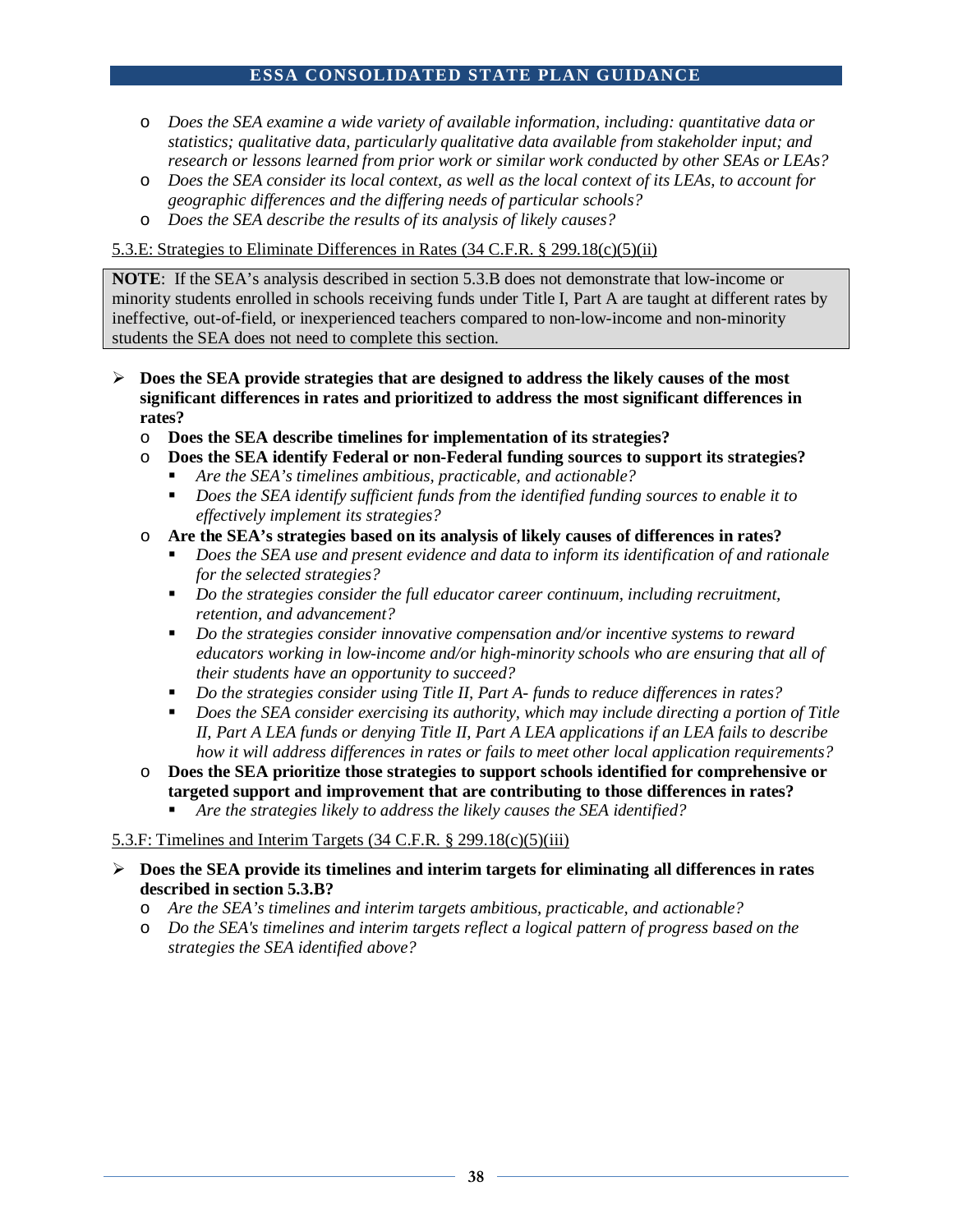# **SECTION 6: SUPPORTING ALL STUDENTS**

# 6.1: Well-Rounded and Supportive Education (34 C.F.R. § 299.19(a))

**NOTE:** For each item listed in section 6.1.A-B and, as applicable, 6.1.C-E, each SEA must describe how it will use Title IV, Part A funds, if applicable, and funds from other included programs, consistent with allowable uses of funds provided under those programs, to support State-level strategies and LEA use of funds. The strategies and funds must be designed to ensure that all children have a significant opportunity to meet the challenging State academic standards and career and technical standards, as applicable, and attain, at a minimum, a regular high school diploma.

Each SEA must describe how, when developing its State strategies, it considered the academic and nonacademic needs of subgroups of students including:

- Low-income students;
- Lowest-achieving students;
- English learners;
- Children with disabilities;
- Foster care children and youth;
- Migratory children, including preschool migratory children and migratory children who have dropped out of school;
- Homeless children and youths;
- Neglected, delinquent, and at-risk students identified under Title I, Part D of the ESEA;
- Immigrant children and youth;
- Students in LEAs eligible for grants under the Rural and Low-Income School program under section 5221 of the ESEA; and
- American Indian and Alaska Native students.

When providing this description, an SEA must address the needs of each subgroup but does not have to address the needs of each subgroup individually. For example, it may use a single strategy to address the needs of multiple subgroups.

#### 6.1.A: Supporting Continuum of Student's Education

- **Does the SEA describe its strategies to support the continuum of a student's education from preschool, including transitions from early childhood education to elementary school, elementary school to middle school, middle school to high school, and high school to postsecondary education and careers, in order to support appropriate promotion practices and decrease the risk of students dropping out, including how it will use funds from included programs and if applicable, Title IV, Part A?**
	- o *Does the SEA describe differentiated strategies to address the specific needs of students as they transition from early childhood education to elementary school, elementary school to middle school, middle school to high school, and high school to post-secondary education and careers?*
	- o *Does the SEA describe implementation timelines that are ambitious, practicable, and actionable?*
	- o *Does the SEA identify the sources of funds from included programs it will use to support these strategies?*
	- o *Does the SEA use and present evidence and data to inform its identification of and rationale for the selected strategies?*
- **Does the SEA describe how it will support LEAs to support the continuum of a student's education, as described above, in order to support appropriate promotion practices and decrease the risk of students dropping out?**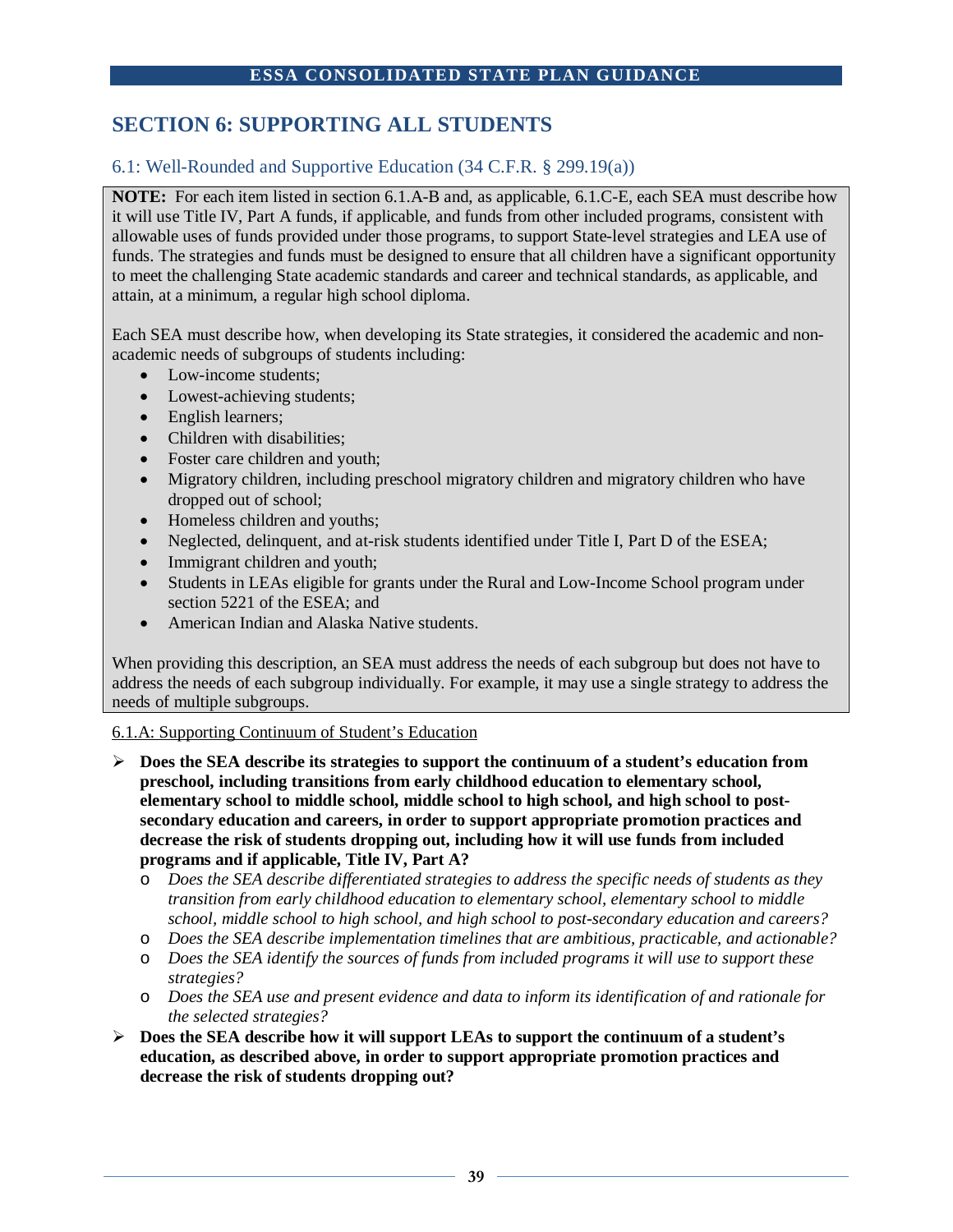- o *Does the SEA describe strategies to support LEAs that are differentiated to address the specific needs of LEAs and of students in LEAs as they transition from early childhood education to elementary school, elementary school to middle school, middle school to high school, and high school to post-secondary education and careers?*
- o *Does the SEA's description include implementation timelines for strategies to support LEAs that are ambitious, practicable, and actionable?*
- o *Does the SEA identify the sources of funds from included programs it will use to support LEAs?*
- **Does the SEA describe how, when developing its State strategies, the SEA considered the academic and non-academic needs of the subgroups of students listed above?** 
	- Does the SEA's description describe the data it used to consider the needs of these subgroups?
- 6.1.B: Equitable Access to a Well-Rounded Education
- **Does the SEA describe its strategies, including how it will use funds from Title IV, Part A and other included programs, to provide equitable access to a well-rounded education and rigorous coursework in subjects**[19](#page-40-0) **in which female students, minority students, English learners, children with disabilities, or low-income students are underrepresented?**
	- o *Are the SEA's strategies likely to provide equitable access to a well-rounded education and rigorous coursework?*
	- o *Does the SEA's description include implementation timelines that are ambitious, practicable, and actionable?*
	- o *Does the SEA identify the sources of funds from included programs it will use to support these strategies?*
- **Does the SEA describe how it will support LEAs to provide equitable access to a well-rounded education and rigorous coursework in subjects**[20](#page-40-1) **in which female students, minority students, English learners, children with disabilities, or low-income students are underrepresented?**
	- o *Does the SEA's description include implementation timelines that are ambitious, practicable, and actionable?*
	- o *Does the SEA's description describe how it considered the specific needs of LEAs in the State?*
- **Does the SEA describe how, when developing its State strategies, the SEA considered the academic and non-academic needs of the subgroups of students listed above?**
	- o *Does the SEA's description describe the data it used to consider the needs of these subgroups?*

**NOTE**: An SEA must address sections 6.1.C, 6.1.D, and/or 6.1.E only if the SEA intends to use funds from Title IV, Part A or other included programs to support such strategies.

6.1.C: School Conditions to Improve Student Learning

 **If the SEA indicated that it intends to use funds from Title IV, Part A or other included programs to support strategies to support LEAs to improve school conditions for student learning, including activities that create safe, healthy, and affirming school environments inclusive of all students to reduce incidents of bullying and harassment; the overuse of discipline practices that remove students from the classroom, such as out-of-school suspensions and expulsions; and the use of aversive behavioral interventions that compromise student health and safety, does the SEA provide a description of this use of funds?**

<span id="page-40-0"></span><sup>&</sup>lt;sup>19</sup> Subiects may include English, reading/language arts, writing, science, technology, engineering, mathematics, foreign languages, civics and government, economics, art, history, geography, computer science, music, career and technical education, health, physical education, and any other subjects in which female students, minority students, English learners, children with disabilities, and low-income students are underrepresented. <sup>20</sup> See footnote 19.

<span id="page-40-1"></span>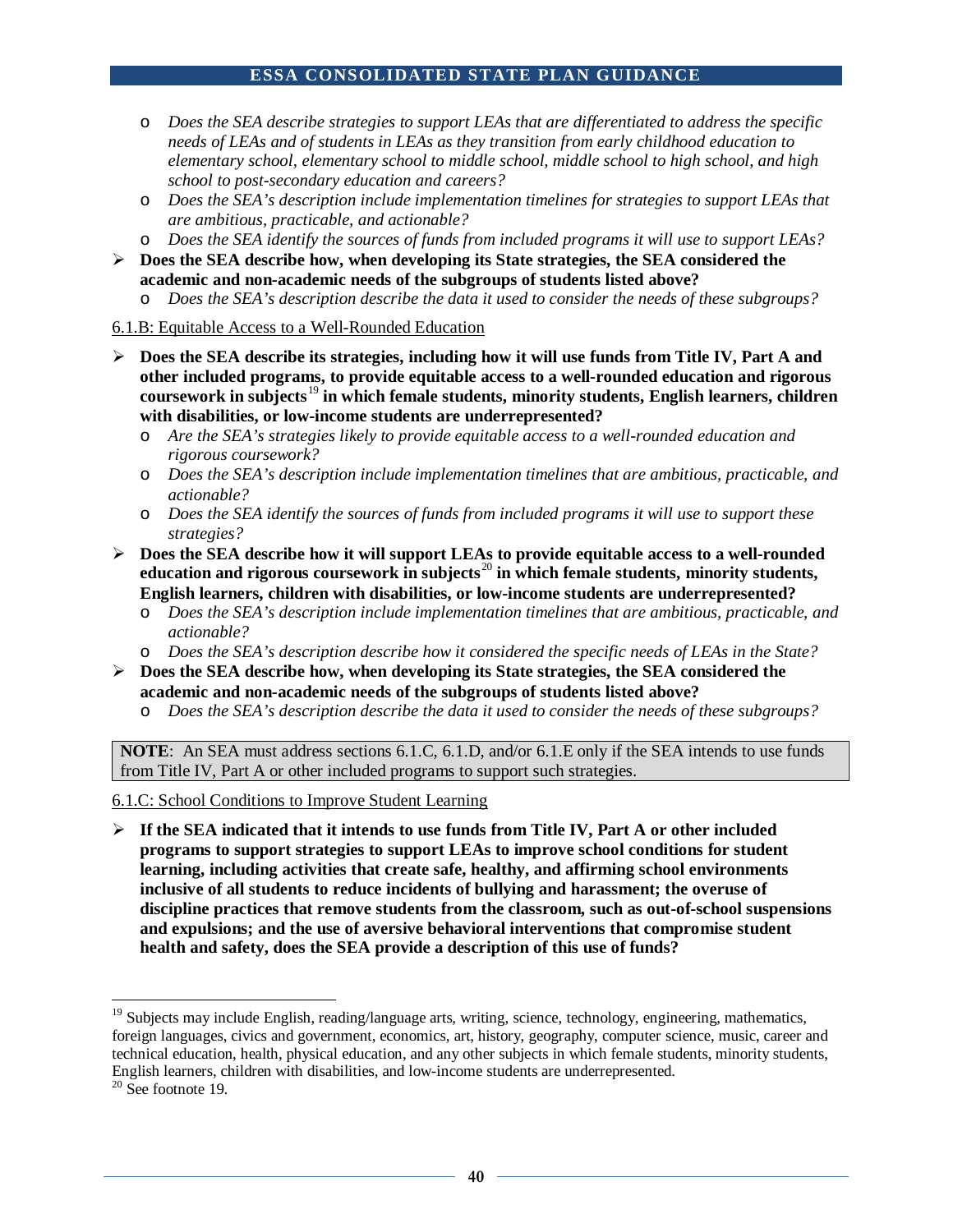- o *Does the SEA use and present evidence and data to inform its identification of and rationale for the selected strategies?*
- o *Does the SEA's description include implementation timelines that are ambitious, practicable, and actionable?*
- o *Does the SEA include a description of the sources of funds from included programs it will use to support these strategies?*
- **Does the SEA describe how, when developing its State strategies, the SEA considered the academic and non-academic needs of the subgroups of students listed above?**
	- o *Does the SEA's description describe the data it used to consider the needs of these subgroups?*

#### 6.1.D: Effective Use of Technology

- **If the SEA indicated that it intends to use funds from Title IV, Part A or other included programs to support strategies to support LEAs to effectively use technology to improve the academic achievement and digital literacy of all students, does the SEA provide a description of this use of funds?**
	- o *Are the SEA's strategies likely to facilitate personalized learning strategies that address the specific learning needs of all students, including those that have historically not had access to technology, to accelerate and deepen learning?*
	- o *Does the SEA describe strategies that will adequately build the capacity of educators to employ technology in coordination with the State's goals?*
	- o *Does the SEA use and present evidence and data to inform its identification of and rationale for the selected strategies?*
	- o *Does the SEA's description include implementation timelines that are ambitious, practicable, and actionable?*
	- o *Does the SEA identify the sources of funds from included programs it will use to support these strategies?*
- **Does the SEA describe how, when developing its State strategies, the SEA considered the academic and non-academic needs of the subgroups of students listed above?**
	- o *Does the SEA include a description of the data it used to consider the needs of these subgroups?*

# 6.1.E: Supporting Family and Community Engagement

- **If the SEA indicated that it intends to use funds from Title IV, Part A or other included programs to support strategies to support LEAs to engage parents, families, and communities, does the SEA provide a description of this use of funds?** 
	- o *Are the SEA's strategies likely to support increased parent, family, and community engagement?*
	- o *Does the SEA present a range of strategies that will assist LEAs and schools to enhance participation of parents, families, and the community from geographically diverse areas who are representative of all students, such as holding meetings and hearings at varying times throughout the day and ensuring they are accessible to all participants (e.g., through the use of translators, interpreters, materials in alternate formats)?*
	- o *Does the SEA use and present evidence and data to inform its identification of and rationale for the selected strategies?*
	- o *Does the SEA's description include implementation timelines that are ambitious, practicable, and actionable?*
	- o *Does the SEA identify the sources of funds from included programs it will use to support these strategies?*
- **Does the SEA describe how, when developing its State strategies, the SEA considered the academic and non-academic needs of the subgroups of students listed above?**
	- o *Does the SEA's description describe the data it used to consider the needs of these subgroups?*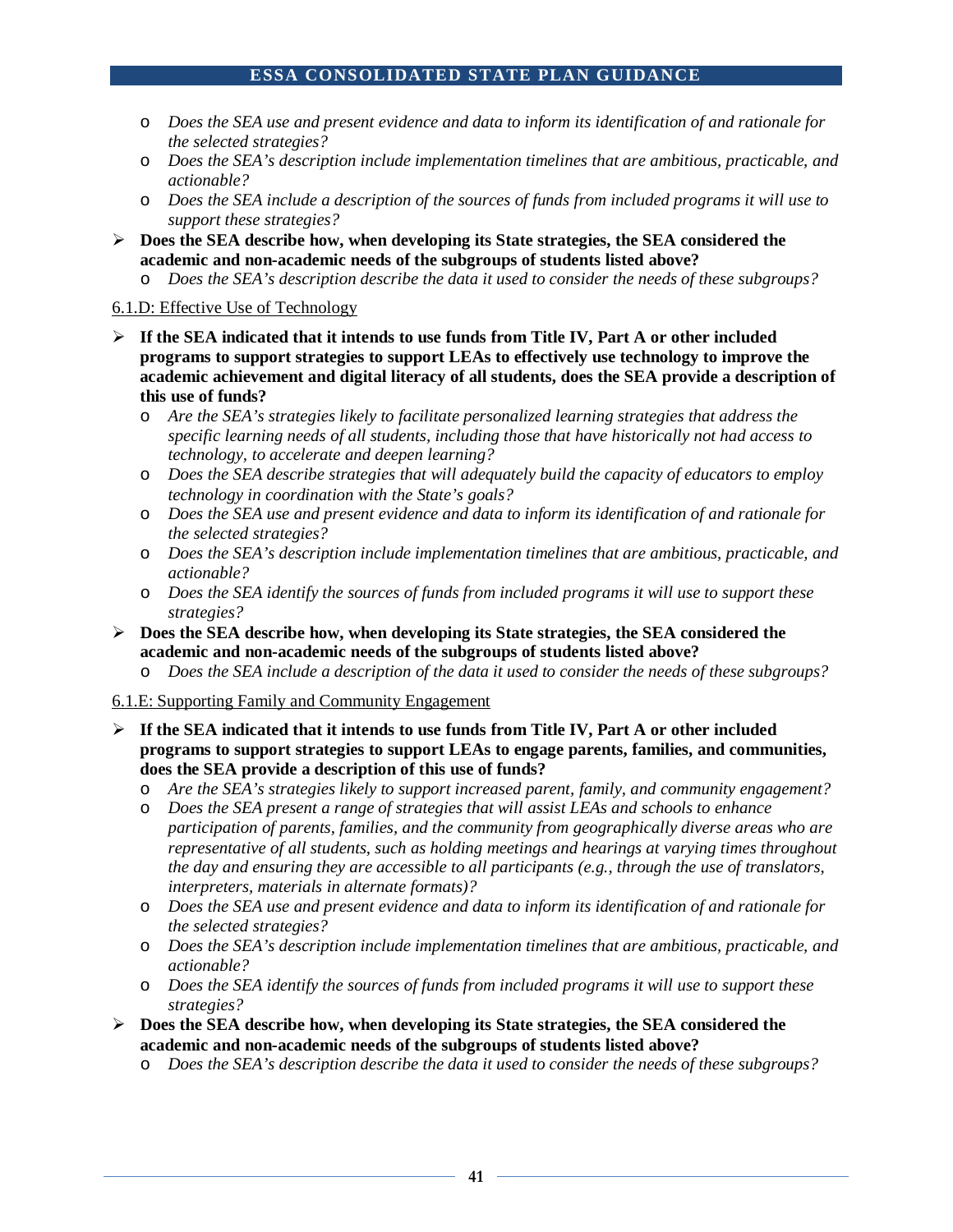## 6.2: Program-Specific Requirements

6.2.A: Title I, Part A: Improving Basic State and LEA Operated Programs (34 C.F.R. § 299.19(b)(1))

## 6.2.A: Process for Waiving Poverty Threshold

- **Does the SEA describe the process and criteria it will use to waive the 40 percent schoolwide poverty threshold under ESEA section 1114(a)(1)(B) for an LEA that submits a request on behalf of a school?**
- **Does the description include how the SEA will ensure that the schoolwide program will best serve the needs of the lowest-achieving students in the school?** 
	- o *Does the SEA's description sufficiently ensure that any school granted a waiver will implement a schoolwide program that best serves the needs of the lowest-achieving students in the school, including those who would otherwise be eligible for targeted assistance under Title I ?*
	- o *Does the SEA's process include the timeline for granting waivers for LEAs?*

## 6.2.B: Title I, Part C: Education of Migratory Children (34 C.F.R. § 299.19(b)(2))

## 6.2.B.i: Identification and Verification of Migratory Children

- $\triangleright$  Does the SEA describe how it and its local operating agencies<sup>[21](#page-42-0)</sup> will establish and implement a **system for the proper identification and recruitment of eligible migratory children on a statewide basis?**
	- o *Are the SEA's quality control measures (e.g., training for recruiters and other staff involved in making eligibility determinations, supervision and annual review of recruiters, a formal process for resolving eligibility questions, and annual re-interviews) likely to promote the accurate identification and recruitment of eligible migratory children?*
	- o *Does the SEA's training for recruiters address strategies for dealing with cultural and linguistic differences that may exist for migratory children and their families, and only collecting information that is necessary for determining eligibility?*
- **Does the SEA's description include the identification and recruitment of preschool migratory children and migratory children who have dropped out of school?**
	- o *Does the SEA's system for identification and recruitment of eligible migratory children include non-school based recruitment strategies?*
- **Does the SEA describe how it and its local operating agencies will verify and document the number of eligible migratory children aged 3 through 21 residing in the State on an annual basis?**
	- o *Are the SEA's methods (such as the use of enrollment and withdrawal dates, residency dates, and residency verification dates) likely to be effective in verifying and documenting an unduplicated count of the eligible migratory children residing in the State on an annual basis?*

#### 6.2.B.ii: Identify Unique Needs of Migratory Children

- $\triangleright$  Does the SEA describe how it and its local operating agencies will identify the unique **educational needs of migratory children that must be met in order for migratory children to participate effectively in school?**
- **Does the SEA's description include preschool migratory children and migratory children who have dropped out of school?**
- **Does the SEA describe how it and its local operating agencies will identify other needs that must be met in order for migratory children to participate effectively in school?**
	- o *Does the SEA's process include consideration of quantitative and qualitative data?*

<span id="page-42-0"></span> $21$  Throughout section 6.2.B, local operating agencies may include LEAs.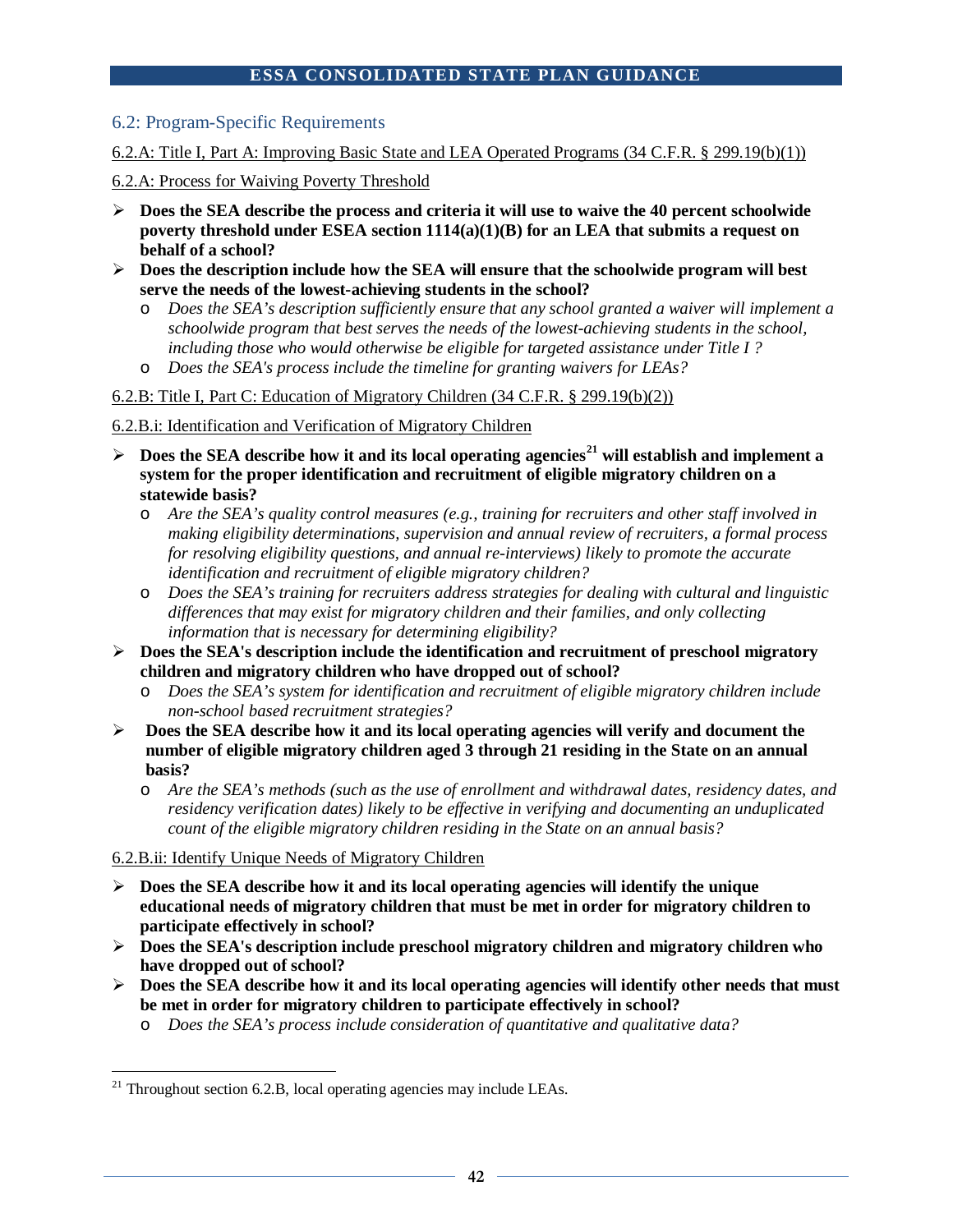- o *Does the SEA use the results of its needs assessment to identify the unique needs of migratory children?*
- 6.2.B.iii: Ensuring Unique Needs of Migratory Children are Addressed
- $\triangleright$  Does the SEA describe how it and its local operating agencies will ensure that the unique **educational needs of migratory children and other needs that must be met in order for migratory children to participate effectively in school are addressed through the full range of services that are available for migratory children from appropriate local, State, and Federal educational programs?**
- **Does the SEA's description include preschool migratory children and migratory children who have dropped out of school?**
	- o *Does the SEA's description reflect joint planning among local, State, and Federal (e.g., Title I, Part A; Title II; McKinney-Vento) educational programs serving migratory children?*
	- o *Does the SEA's description minimize the time lapse between identifying the needs of migratory children and addressing such needs?*

#### 6.2.B.iv: Coordination of Services for Migratory Children

- **Does the SEA describe how it and its local operating agencies will use funds received under Title I, Part C to promote interstate and intrastate coordination of services for migratory children (i.e., use of the Migrant Student Information Exchange (MSIX), among other vehicles)?**
- **Does the SEA's description include how the State will provide for educational continuity through the timely transfer of pertinent school records, including information on health, when children move from one school to another, whether or not such move occurs during the regular school year?**
	- o *Does the SEA encourage LEAs that have migratory children but that do not receive Migrant Education Program funds to use MSIX?*

# 6.2.B.v: Describe Unique Needs of Migratory Children

- **Does the SEA describe the unique educational needs of the State's migratory children and other needs that must be met in order for migratory children to participate effectively in school, based on the State's most recent comprehensive needs assessment?**
- **Does the SEA's description include preschool migratory children and migratory children who have dropped out of school?**
	- o *Does the SEA's description sufficiently distinguish the unique educational needs of migratory children from other needs?*
	- o *Was the SEA's comprehensive needs assessment conducted recently enough to reflect the current needs of the State's migratory children?*
	- o *Will the SEA periodically review and revise its needs assessment with sufficient frequency, so as to identify the current needs of the State's migratory children?*

#### 6.2.B.vi: Program Objectives for Title I, Part C and Strategies for Meeting Them

- **Does the SEA describe the current measurable program objectives and outcomes for Title I, Part C?**
- **Does the SEA describe the strategies it will pursue on a statewide basis to achieve such objectives and outcomes?**
	- o *Will the SEA's measurable program objectives and outcomes provide a reasonable, objective assessment of the program's effectiveness?*
	- o *Is there a reasonable connection between the needs of migratory children described by the SEA in section 6.3.B.iii, and the SEA's statewide strategies?*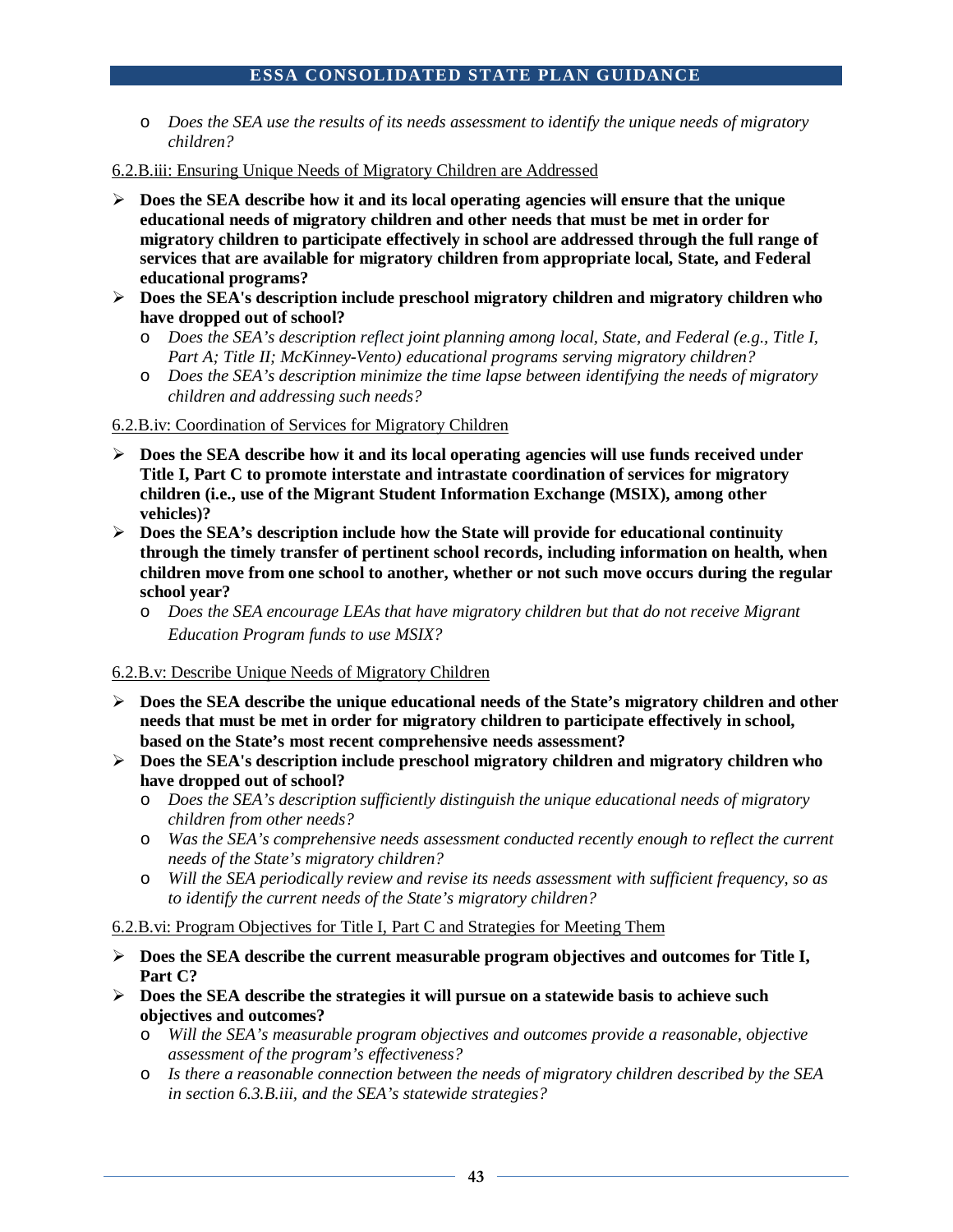- o *Does the SEA use and present evidence and data to inform its identification of and rationale for the selected strategies?*
- o *Are the SEA's strategies likely to achieve the measurable program objectives and outcomes?*
- o *Does the SEA's description include implementation timelines that are ambitious, practicable, and actionable?*

#### 6.2.B.vii: Parental Consultation

 **Does the SEA describe how it will ensure there is consultation with parents of migratory children, including parent advisory councils, at both the State and local levels, in the planning and operation of Title I, Part C programs that span not less than one school year in duration? (ESEA section 1304(c)(3)).**

#### 6.2.B.viii: Prioritizing Services to Migratory Children

- **Does the SEA describe its priorities for use of Title I, Part C funds, specifically related to the needs of migratory children with "priority for services"? [22](#page-44-0)**
	- o **Does the SEA describe the measures and sources of data the SEA and, if applicable, its local operating agencies will use to identify those migratory children who are priority for services?**
	- o **Does the SEA describe when and how the SEA will communicate those determinations to all local operating agencies in the State?**
	- o *Does the SEA use reasonable measures and sources of data to determine which migratory children are failing, or most at risk of failing, to meet the State's academic standards, or who have dropped out of school?*
	- o *Do the SEA's processes and procedures ensure that local operating agencies will have timely information as to which migratory children should be given priority for services?*
	- o *Do the SEA's processes and procedures include sufficient guidance and communication to all local operating agencies to ensure that all such agencies are applying the same measures, using the same sources of data, and documenting determinations and services in the same manner, on the same timeline (unless the operation of those agencies' projects warrant a different timeline)?*

# 6.2.C: Title I, Part D:  $(34 \text{ C.F.R.} \text{ § } 299.19(b)(3))^{23}$  $(34 \text{ C.F.R.} \text{ § } 299.19(b)(3))^{23}$  $(34 \text{ C.F.R.} \text{ § } 299.19(b)(3))^{23}$

6.2.C: Transition Services and Improved Outcomes for Neglected and Delinquent Children and Youth

- **Does the SEA describe its plan for assisting in the transition of children and youth between correctional facilities and locally operated programs?**
	- o *Will the SEA's plan likely lead to successful transition of children and youth between correctional facilities and locally operated programs?*
	- o *Does the SEA's description include implementation timelines that are ambitious, practicable, and actionable?*
- **Does the SEA describe the program objectives and outcomes established by the State that will be used to assess the effectiveness of the program in improving the academic, career, and technical skills of children in the program?**
- **Does the SEA's description include program objectives and outcomes including the knowledge and skills needed to earn a regular high school diploma and make a successful transition to postsecondary education, career and technical education, or employment?** 
	- o *Will the SEA's program objectives and outcomes provide a reasonable, objective assessment of the program's effectiveness?*

<span id="page-44-1"></span><span id="page-44-0"></span><sup>&</sup>lt;sup>22</sup> As defined in ESEA section 1304(d).<br><sup>23</sup> Prevention and Intervention Programs for Children and Youth who are Neglected, Delinquent, or At-Risk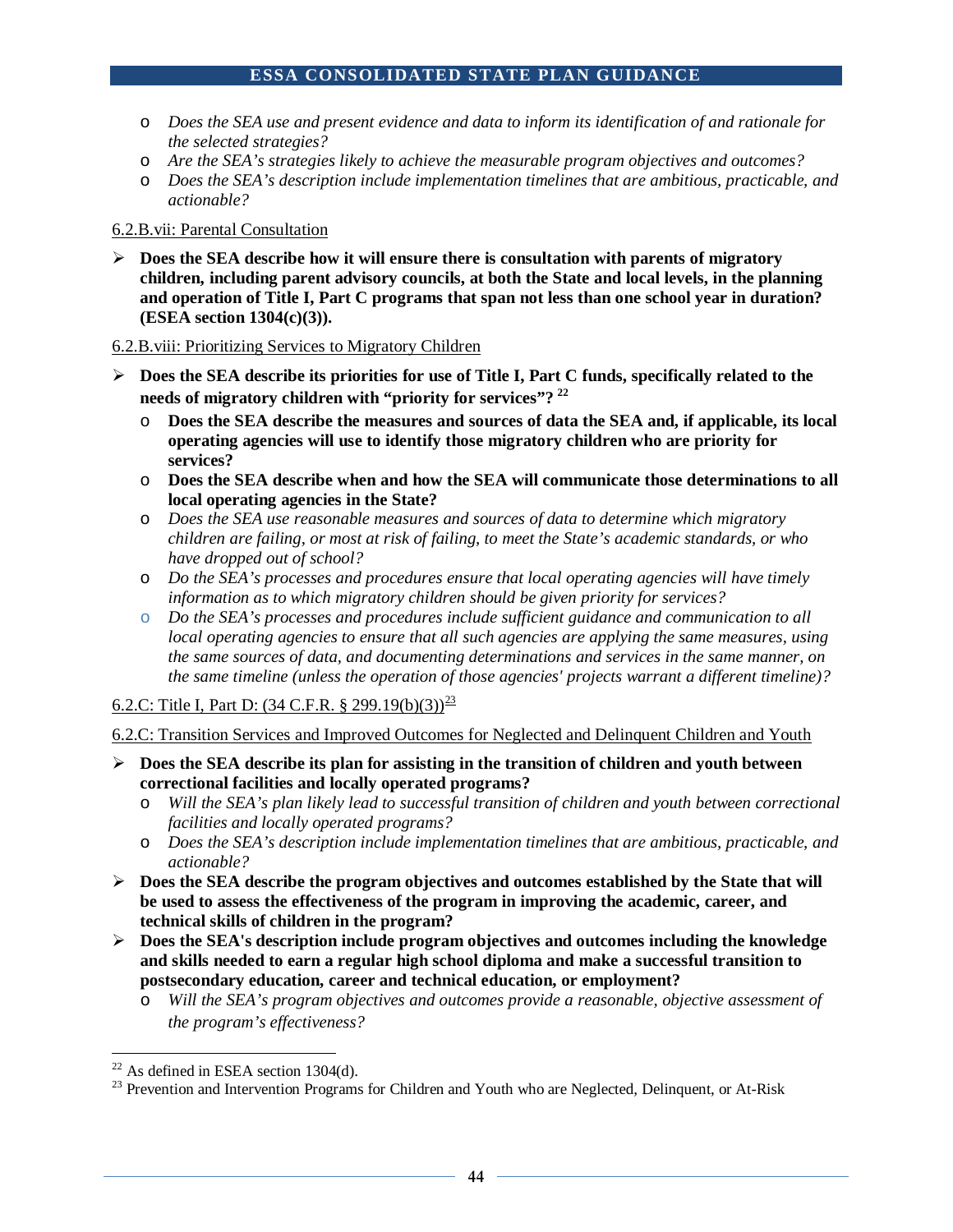#### 6.2.D: Title III, Part A: English Learners and Immigrant Students (34 C.F.R. § 299.19(b)(4))

#### 6.2.D: Entrance and Exit Procedures for English Learners

- **Does the SEA describe its standardized entrance and exit procedures for English learners?**
- **Do the standardized entrance and exit procedures include valid and reliable, objective criteria that are applied consistently across the State?**
	- o **Do the standardized exit criteria include a score of proficient on the State's annual ELP assessment**
	- o **Are the standardized exit criteria the same criteria used for exiting students from the English learner subgroup for Title I reporting and accountability purposes?**
	- o **Do the standardized exit criteria exclude performance on an academic content assessment?**
	- o *Does the SEA use and present evidence and data that indicate the entrance and exit criteria are research-based and rigorous?*
	- o *If the exit criteria include local input, such as teacher input or a portfolio, is the form of local input objective (e.g., is there an observational protocol for teacher input or rubric for evaluating the portfolio) and applied and weighted the same way across the State?*
	- o *With respect to exit criteria, is the State's proficient score on the annual ELP assessment set at a level that demonstrates sufficient student performance in all four language domains on the ELP assessment in order to consider an English learner to have attained proficiency in English, and that enables students to effectively participate in grade-level content instruction in English without language services?*

#### 6.2.E: Title IV, Part B: 21st Century Community Learning Centers (34 C.F.R. § 299.19(b)(5))

6.2.E: State Activities and Subgrants

- **Does the SEA describe how it will use Title IV, Part B funds and other Federal funds to support State-level strategies consistent with the strategies identified above in section 6.1: Well-Rounded and Supportive Education, to the extent permitted under Title IV Part B, and other applicable law and regulations?**
- **Does the SEA describe the processes, procedures, and priorities for awarding subgrants of Title IV, Part B funds to support the strategies identified above in section 6.1: Well-Rounded and Supportive Education, to the extent permitted under applicable law and regulations?**
	- o *Do the processes, procedures, and priorities support implementation of other sections of the consolidated State plan?*

#### 6.2.F: Title V, Part B: Rural and Low-Income School Program (34 C.F.R. §299.19(b)(6))

**NOTE**: An SEA will only complete section 6.2.F.i if it has LEAs eligible to receive funds under Title V, Part B, Subpart 2, as indicated on the Cover Page of its consolidated State plan.

#### 6.2.F: Specific Measureable Program Objectives and Outcomes

- **Does the SEA provide its specific measurable program objectives and outcomes related to activities under the Rural and Low-Income School Program (RLIS)?**
	- Will the SEA's measurable program objectives and outcomes provide a reasonable, objective *assessment of the program's effectiveness?*
	- o *Are the SEA's objectives and outcomes aligned to the strategies and timelines proposed in other sections of its consolidated State plan?*
	- o *Are the SEA's measureable program objectives likely to lead to the identified program outcomes?*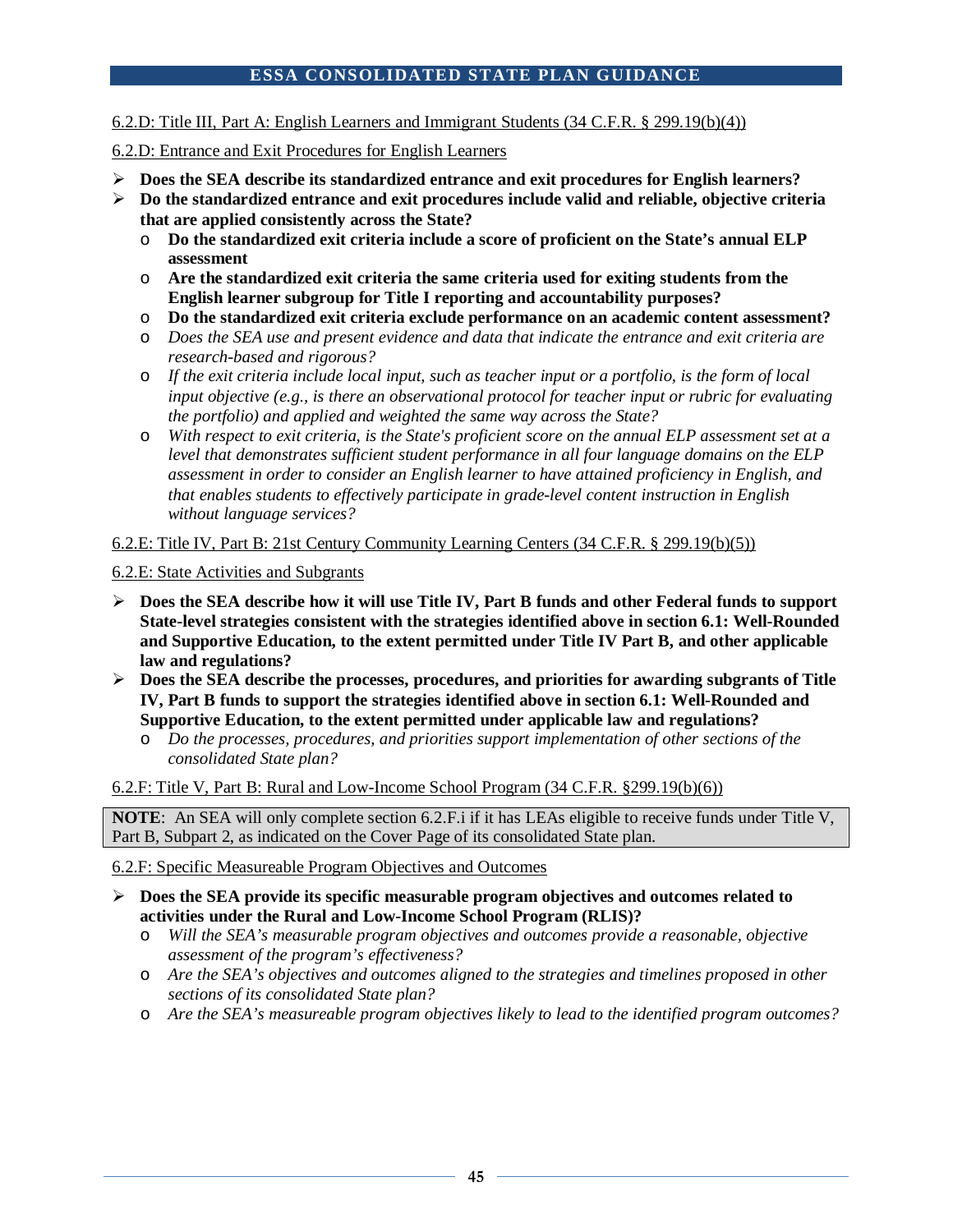6.2.G: McKinney-Vento Education for Homeless Children and Youths Program (34 C.F.R. § 299.19(b)(7))

6.2.G.i: Procedures Used to Identify Homeless Children and Youths

- **Does the SEA describe the procedures that the SEA will use to identify homeless children and youths in the State and assess their needs?** 
	- o *Are the SEA's procedures likely to result in homeless children and youths being accurately identified?*
	- o *Are the SEA's procedures likely to ensure that the needs of homeless children and youths are accurately assessed?*

6.2.G.ii: School Personnel Programs to Heighten Awareness of Homeless Children and Youths Needs

- **Does the SEA describe the SEA's programs for school personnel (including liaisons designated under section 722(g)(1)(J)(ii) of the McKinney-Vento Homeless Assistance Act, as amended, principals and other school leaders, attendance officers, teachers, enrollment personnel, and specialized instructional support personnel) to heighten the awareness of such school personnel of the specific needs of homeless children and youths, including such children and youths who are runaway and homeless youths?** 
	- o *Do the programs' target audiences include liaisons designated under section 722(g)(1)(J)(ii) of the McKinney-Vento Homeless Assistance Act, principals and other school leaders, attendance officers, teachers, enrollment personnel, and specialized instructional support personnel?*
	- o *Are the SEA's programs likely to ensure that school personnel listed above are more aware of the specific needs of homeless children and youths, including such children and youths who are runaway and homeless youths?*
	- o *Are the SEA's programs likely to reach school personnel in LEAs that do not receive McKinney-Vento subgrants?*

#### 6.2.G.iii: Educational Placement of Homeless Children and Youths

- **Does the SEA describe the SEA's procedures to ensure that disputes regarding the educational placement of homeless children and youths are promptly resolved?**
	- o *Does the SEA have dispute resolution procedures in place at the SEA level?*
	- o *Are these procedures likely to result in prompt resolution of educational placement disputes for homeless children and youths?*

#### 6.2.G.iv: Ensuring Homeless Children and Youths Have Equal Access

- $\triangleright$  Does the SEA describe the SEA's procedures to ensure that youths described in section 725(2) **of the McKinney-Vento Homeless Assistance Act and youths separated from public schools are identified and accorded equal access to appropriate secondary education and support services, including by identifying and removing barriers that prevent youths described in this paragraph from receiving appropriate credit for full or partial coursework satisfactorily completed while attending a prior school, in accordance with State, local, and school policies?** 
	- o *Will the SEA's procedures likely result in youths described in section 725(2) of the McKinney-Vento Homeless Assistance Act and youths separated from public schools being accurately identified?*
	- o *Will the SEA's procedures result in youths described in section 725(2) of the McKinney-Vento Homeless Assistance Act and youths separated from public schools being accorded equal access to appropriate secondary education and support services?*
	- o *Do the above-referenced support services include identifying and removing barriers that prevent such youths from receiving appropriate credit for full or partial coursework satisfactorily completed while attending a prior school, in accordance with State, local, and school policies?*